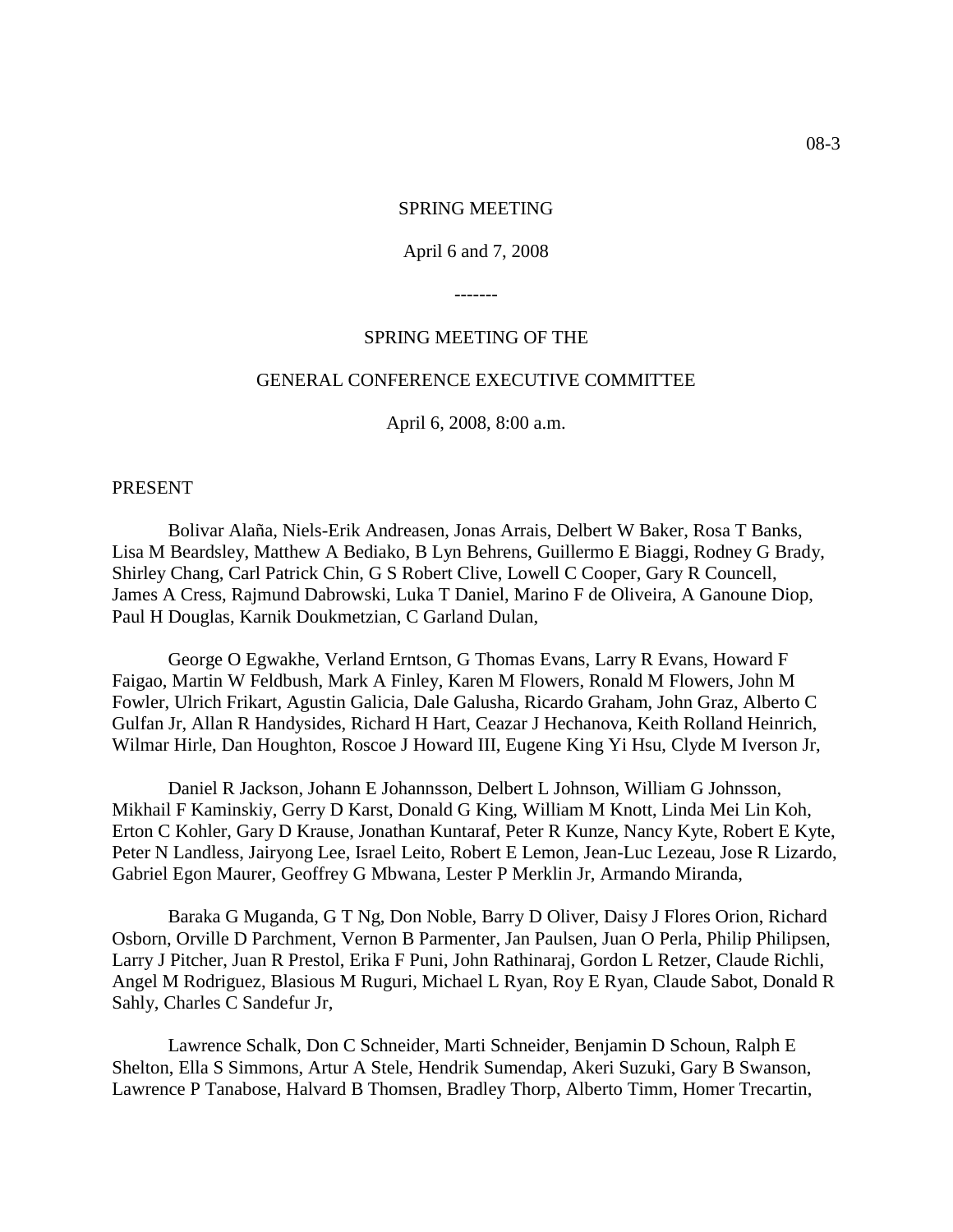08-4 April 6, 2008, a.m. GCC Spring Meeting

Filiberto M Verduzco-Avila, Ray Wahlen, Gilbert Wari, David Weigley, Bertil A Wiklander, Jeffrey K Wilson, Ted N C Wilson, Harald Wollan, Walter L Wright, Joel Zukovski.

#### DEVOTIONAL

The devotional message entitled, "When Faith Asks Jesus Not To Come In," was presented by Denis Fortin, Dean of the Seventh-day Adventist Theological Seminary.

The faith of the Roman centurion who asked Jesus to heal his servant demonstrated what Jesus was attempting to teach when he said that faith should rest on the rock.

-------

Prayer was offered by James A Cress, Secretary of the Ministerial Association.

Prayer was requested for the family of Cornelius M Matandiko, Zambia Union President, who passed away unexpectedly a few days ago. Several officers of the SID returned to the division along with Pardon K Mwansa for the funeral services; for the family of Stennett Brooks, former president of the Northeastern Conference, who was killed in a car accident two days ago.

Jan Paulsen, chair, called to order the first session of the 2008 Spring Meeting.

08SM to MAB

#### BEHRENS, B LYN—APPRECIATION

VOTED, To express appreciation to B Lyn Behrens for her 17 years of dedicated service to the General Conference as President and CEO of Loma Linda Adventist Health Sciences Center.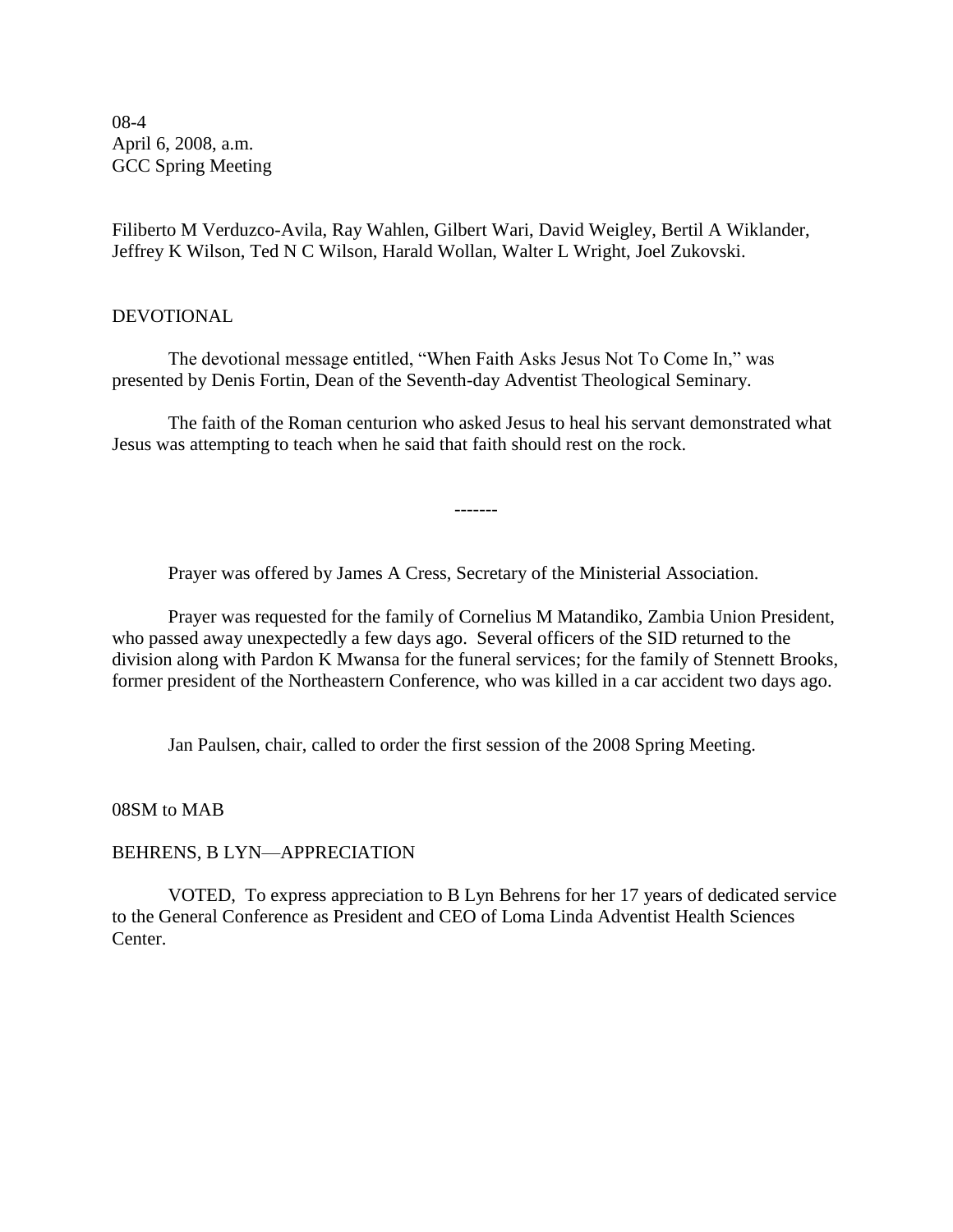08-5 April 6, 2008, a.m. GCC Spring Meeting

#### INTRODUCTIONS

Jan Paulsen, President of the General Conference, introduced new members of the General Conference Executive Committee including Richard H Hart, President and CEO of Loma Linda Adventist Health Sciences Center, Barry D Oliver, President of the South Pacific Division, Lawrence P Tanabose, Secretary of the South Pacific Division, Clyde M Iverson Jr, Treasurer of the Northern Asia-Pacific Division, and G Thomas Evans, Treasurer of the North American Division.

#### SEC/ADCOM/08SM to LRE

#### 109-08G SPRING MEETING 2008—STANDING COMMITTEES

VOTED, To approve standing committees for the 2008 Spring Meeting, as follows:

#### ADDITIONAL PERSONNEL TO STANDING COMMITTEES

#### Ted N C Wilson, Chairman Vernon B Parmenter, Secretary

Members: James A Cress, George O Egwakhe, Roscoe J Howard III, Orville D Parchment.

#### NOMINATING COMMITTEE

#### Jan Paulsen, Chairman Matthew A Bediako, Secretary

Members: Niels-Erik A Andreasen, Delbert W Baker, Rosa T Banks, Shirley Chang, Carl Patrick Chin, Lowell C Cooper, Luka T Daniel, George O Egwakhe, G Thomas Evans, Larry R Evans, Mark A Finley, Agustin Galicia, Alberto C Gulfan Jr, Roscoe J Howard III, Eugene Hsu, Daniel R Jackson, Gerry D Karst, Linda Mei Lin Koh, Erton C Kohler, Jonathan Kuntaraf, Jairyong Lee, Israel Leito, Robert E Lemon, Jose R Lizardo,

Gabriel E Maurer, Geoffrey G Mbwana, Armando Miranda, Pardon K Mwansa, G T Ng, Barry D Oliver, Daisy Jane F Orion, Vernon B Parmenter, Juan R Prestol, John Rathinaraj, Paul S Ratsara, Michael L Ryan, Roy E Ryan, Claude Sabot, Don C Schneider, Ella S Simmons, Artur A Stele, David Weigley, Bertil Wiklander, Ted N C Wilson, Walter L Wright.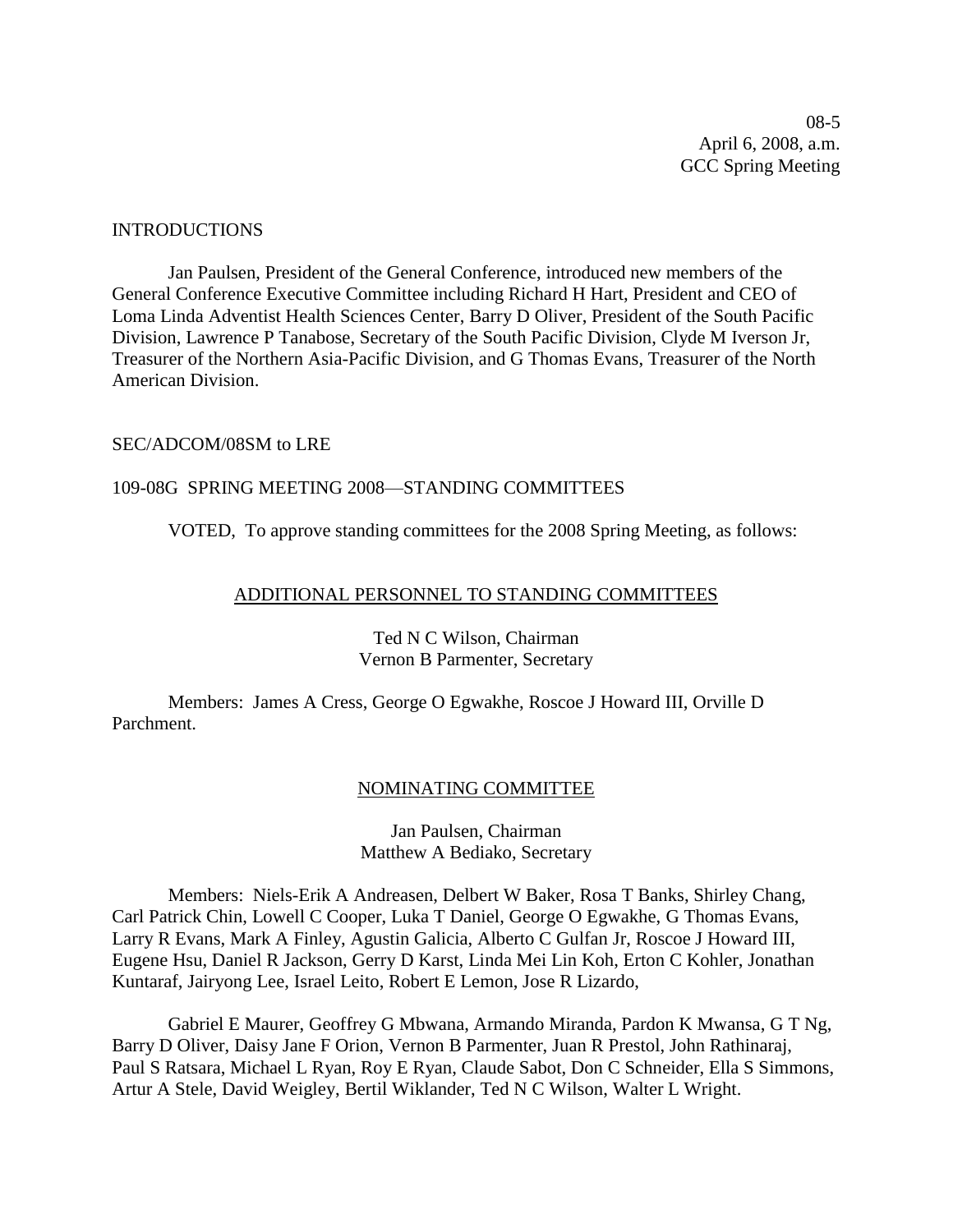08-6 April 6, 2008, a.m. GCC Spring Meeting

#### STEERING

#### Jan Paulsen, Chairman Larry R Evans, Secretary

Members: Rosa T Banks, Matthew A Bediako, Lowell C Cooper, George O Egwakhe, G Thomas Evans, Mark A Finley, Agustin Galicia, Roscoe J Howard III, Eugene Hsu, Gerry D Karst, Robert E Kyte, Robert E Lemon, Jose R Lizardo, Armando Miranda, Pardon K Mwansa, G T Ng, Daisy Jane F Orion, Orville D Parchment, Vernon B Parmenter, Juan R Prestol, Michael L Ryan, Roy E Ryan, Claude Sabot, Don C Schneider, Ella S Simmons, Ted N C Wilson.

#### SEC/ADCOM/08SM to LRE

#### 111-08G COMPENSATION REVIEW COMMITTEE—2008 SPRING MEETING - APPOINTMENT

VOTED, To appoint the Compensation Review Committee for the 2008 Spring Meeting, as follows:

#### **MEMBERS**

Wright, Walter L, Chair Lemon, Robert E, Secretary

| Presidential         |
|----------------------|
| Cooper, Lowell C     |
| Daniel, Luka T       |
| Finley, Mark A       |
| Gulfan, Alberto C Jr |
| Hsu, Eugene          |
| Karst, Gerry D       |
| Kohler, Erton C      |
| Lee, Jairyong        |
| Leito, Israel        |
| Mbwana, Geoffrey G   |
| Miranda, Armando     |
| Mwansa, Pardon K     |
| Oliver, Barry D      |
| Paulsen, Jan         |
| Ratsara, Paul S      |
|                      |

GC Institutional Administrators Andreasen, Niels-Erik Baker, Delbert Hart, Richard H

Laypersons Brown, Gina S Chang, Shirley Chin, Carl Patrick Green, Shelton Pechero, Reuben Daniel Saravia, Evelyn J Young, Debbie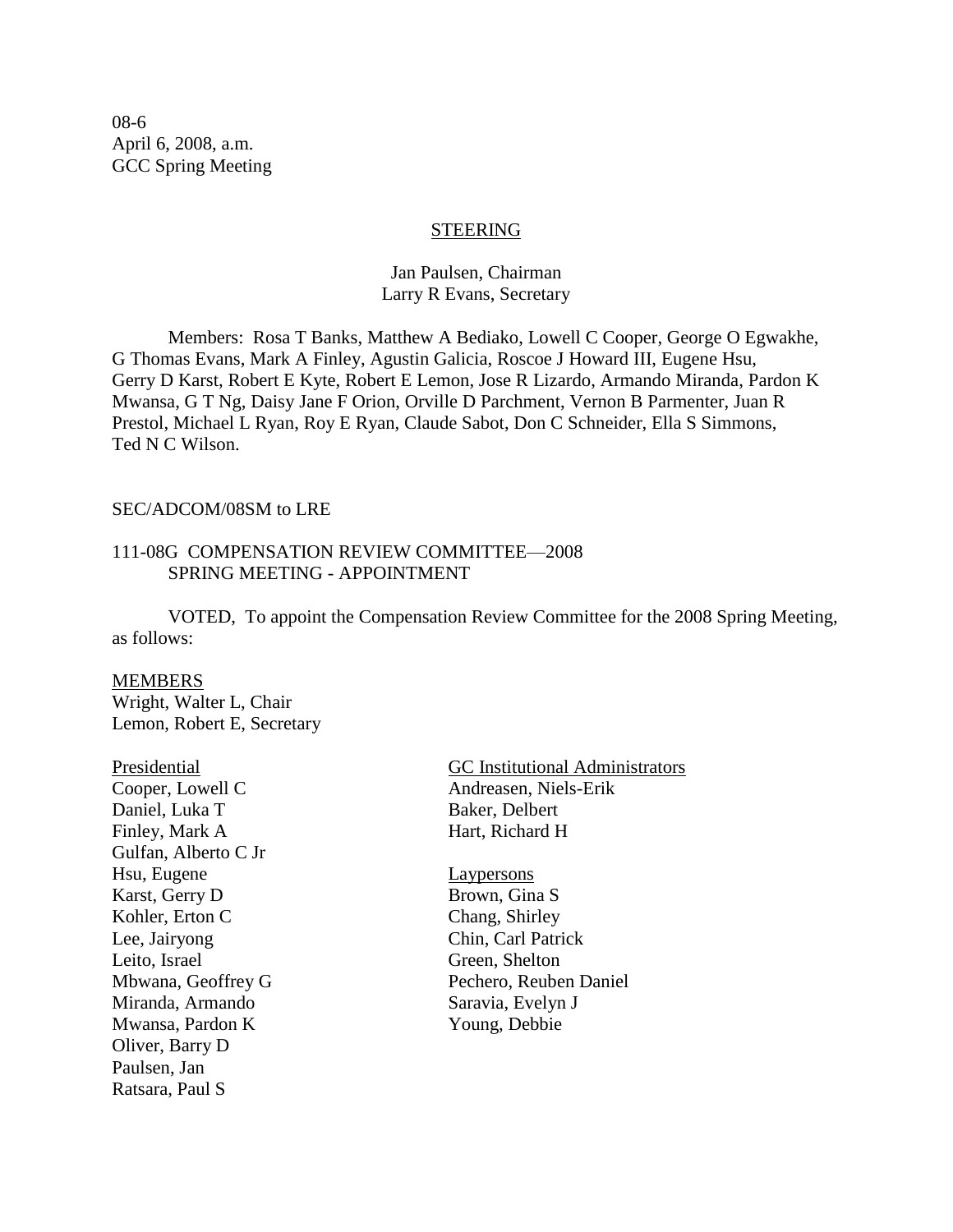08-7 April 6, 2008, a.m. GCC Spring Meeting

Schneider, Don C Smith, David Simmons, Ella S Stele, Artur A<br>
Wiklander, Bertil<br>
Wiklander, Bertil<br>
Carlson, Dennis Wiklander, Bertil Wilson, Ted N C Graham, Ricardo

Secretariat King, Donald G Bediako, Matthew A Patzer, Jere D Evans, Larry R Retzer, Gordon L Howard, Roscoe J III Trevino, Max A Suzuki, Akeri Weigley, Dave Tanabose, Lawrence

Prestol, Juan R Ryan, Roy E

Presidential contd Pastor/Front-line Workers Ryan, Michael L<br>Shelton, Ralph Edmond

Jackson, Daniel R

Departments and Services Treasury Dulan, C Garland Evans, G Thomas Koh, Linda Mei Lin

#### MISSION STATEMENT OF THE SEVENTH-DAY ADVENTIST CHURCH

The Mission Statement of the Seventh-day Adventist Church was read by Agustin Galicia, secretary of the business session.

#### TELL THE WORLD

Michael L Ryan, Mark A Finley, and Homer Trecartin reported on the status of Adventist Mission around the world in a presentation titled, "The Global Mission Vision: 20 Years—Still Here—What Now?"

The delegates broke into groups of two for prayers of consecration, asking for God's blessing upon the project.

VOTED, To record the *Tell the World* report, with the understanding that a resolution will be drafted and presented later in response this report.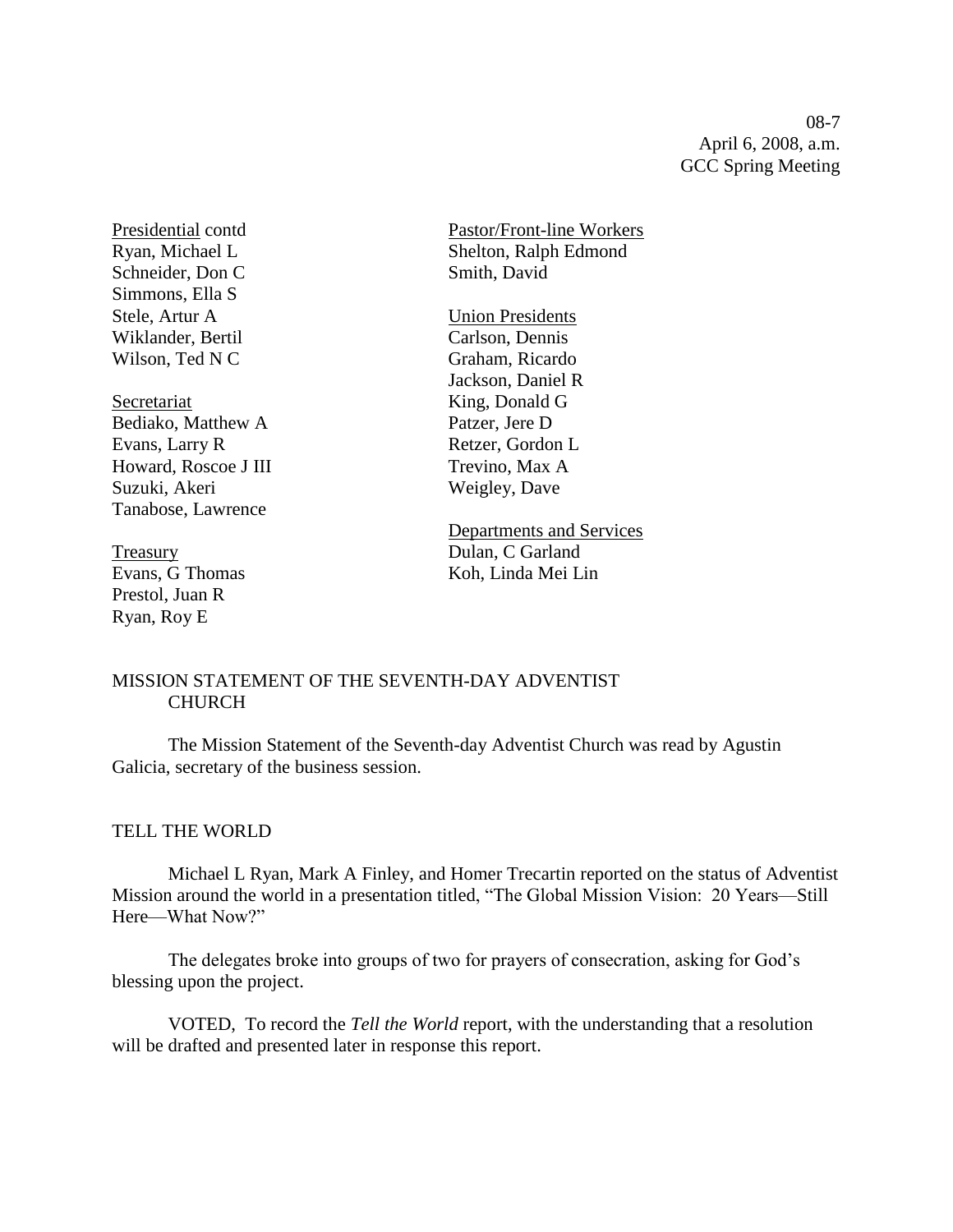08-8 April 6, 2008, a.m. GCC Spring Meeting

#### ASI REPORT

Garwin McNeilus, member of ASI, reported on the work of ASI and Maranatha Volunteers International with *The One-Day Church* project. These are durable and rugged galvanized steel structures with a vented roof, which allow for various wall finishes, and are designed to be erected in one day. Galvanized steel prevents rust for long life. The standard size of these churches is 20 x 35 feet (6.1 x 10.7 meters) and seat approximately 150 people.

These building projects involve local members in church completion, provide church homes to enhance membership retention, establish a permanent Seventh-day Adventist witness in the community, and provide an efficient, substantial design which allows many churches to be built for a reasonable cost. The purpose of this project is winning souls for the kingdom of God.

A prayer of dedication was offered by Matthew A Bediako, for *The One-Day Church* project in the structure that was set up outside the Howard Performing Arts Center.

VOTED, 1. To express appreciation for the presentation and the work which has already been done on this concept, and

2. To encourage further development of the concept and ways to make it available.

#### INTERNATIONAL HEALTH AND TEMPERANCE ASSOCIATION— LEGAL MEETING

At 11:34 a.m., a legal meeting of the International Health and Temperance Association convened.

#### CHRISTIAN RECORD SERVICES, INC—CORPORATION MEETING

Following the legal meeting of the International Health and Temperance Association, a corporation meeting of Christian Record Services, Inc convened.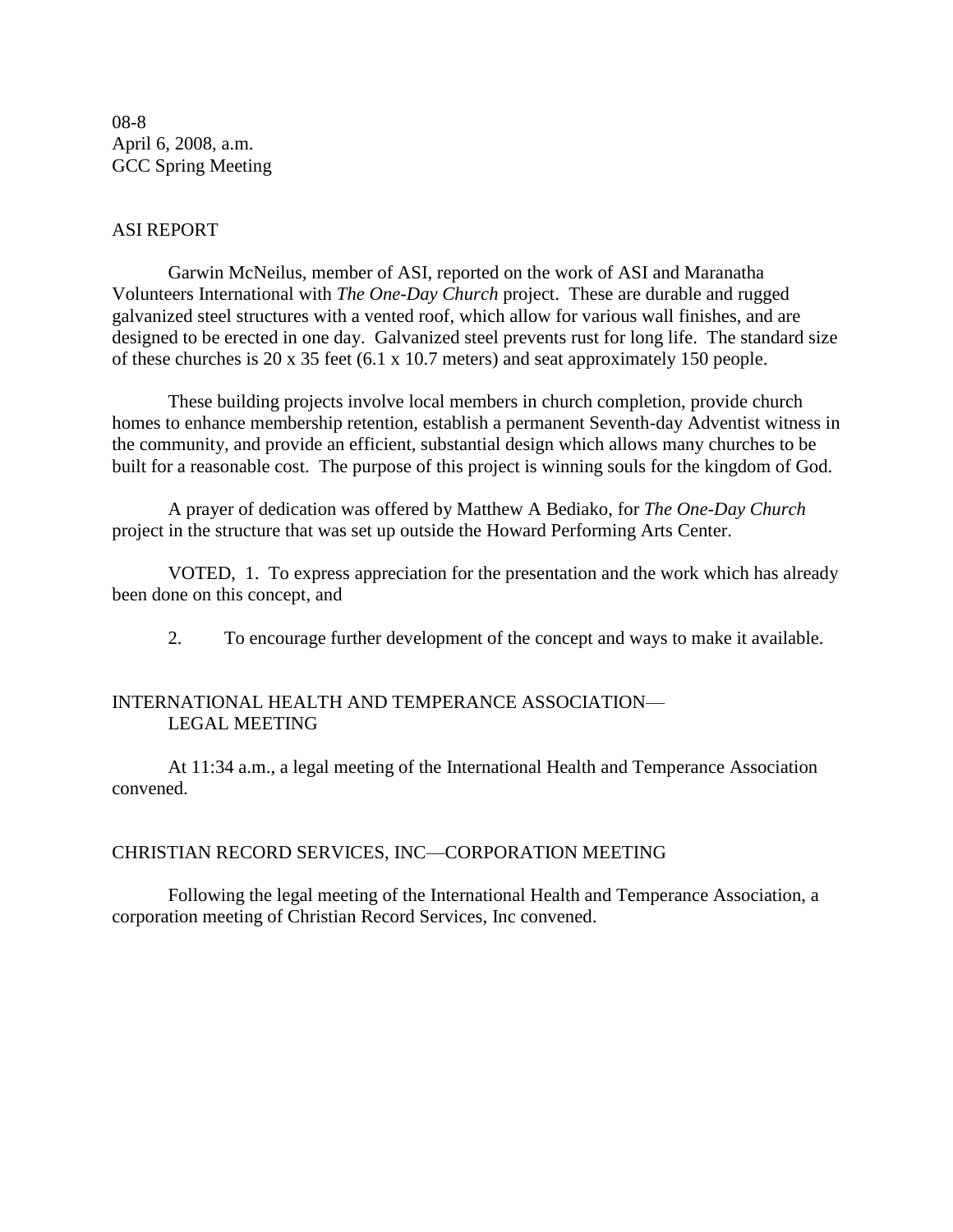08-9 April 6, 2008, a.m. GCC Spring Meeting

Prayer was offered by Richard Osborn, President of Pacific Union College.

Jan Paulsen, Chairman Agustin Galicia, Secretary Larry R Evans, Editorial Secretary Tamara K Boward, Recording Secretary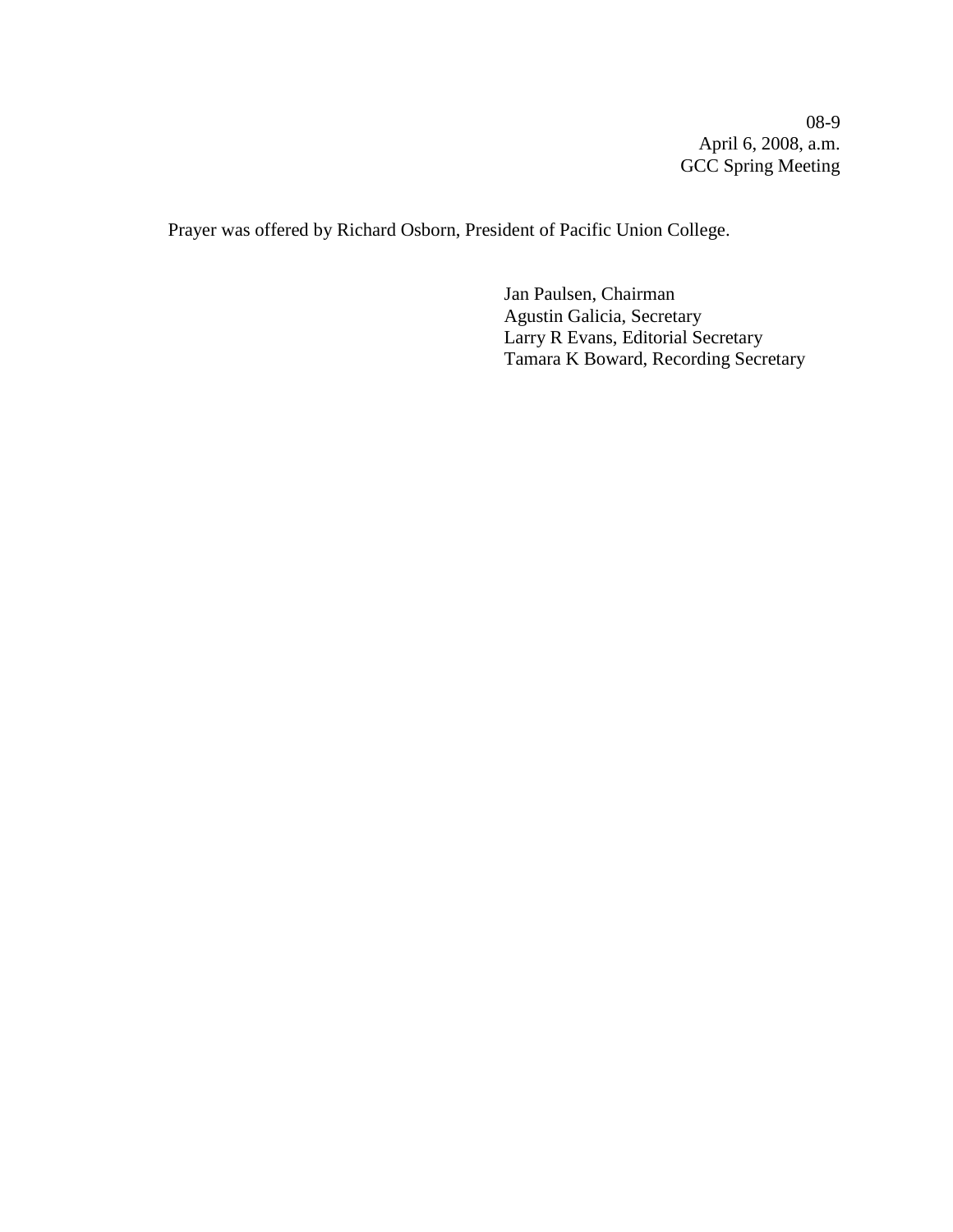#### GENERAL CONFERENCE EXECUTIVE COMMITTEE

April 6, 2008 2:00 p.m.

Jan Paulsen, chair, called to order the second session of the 2008 Spring Meeting.

Prayer was offered by Clyde M Iverson, Jr, Treasurer of the Northern Asia-Pacific Division.

#### TREASURER'S REPORT

"O taste and see that the LORD [is] good: blessed [is] the man [that] trusteth in him" (Psalms 34:24). During this past year we have had occasion to "taste and see that the Lord is good." We have also had plenty of reasons to need to trust in Him. We have always seen His goodness and we can always trust Him.

Once again it is a privilege to bring a report of the tithes and offerings which God's children have brought with rejoicing to the House of the Lord. As we have been meeting in the Use of Tithe Study Commission this past week, it has been a blessing to be reminded that God instituted the tithing system and allows us to give offerings, not because He needs the money for His work, "the cattle on a thousand hills" are His, but because we need the constant reminder of how He has blessed us.

As we reported at the time of the Annual Council, 2007 has been a year of "Extraordinary Blessings." Not only have tithe and offerings increased but we had the blessing of receiving Extraordinary Tithe of over US\$100 million. These funds will enable the Church to move forward with initiatives in many areas where it would not have been possible at this time without this special blessing.

#### *Tithes and Offerings*

Worldwide tithe was up 9 percent over 2006 and totaled US\$1,781,129,830 as compared to US\$1,602,733,957. Some of that increase in US dollar terms is due to the exchange rate with the weakening US dollar, but there were still major increases in tithe in terms of local currency.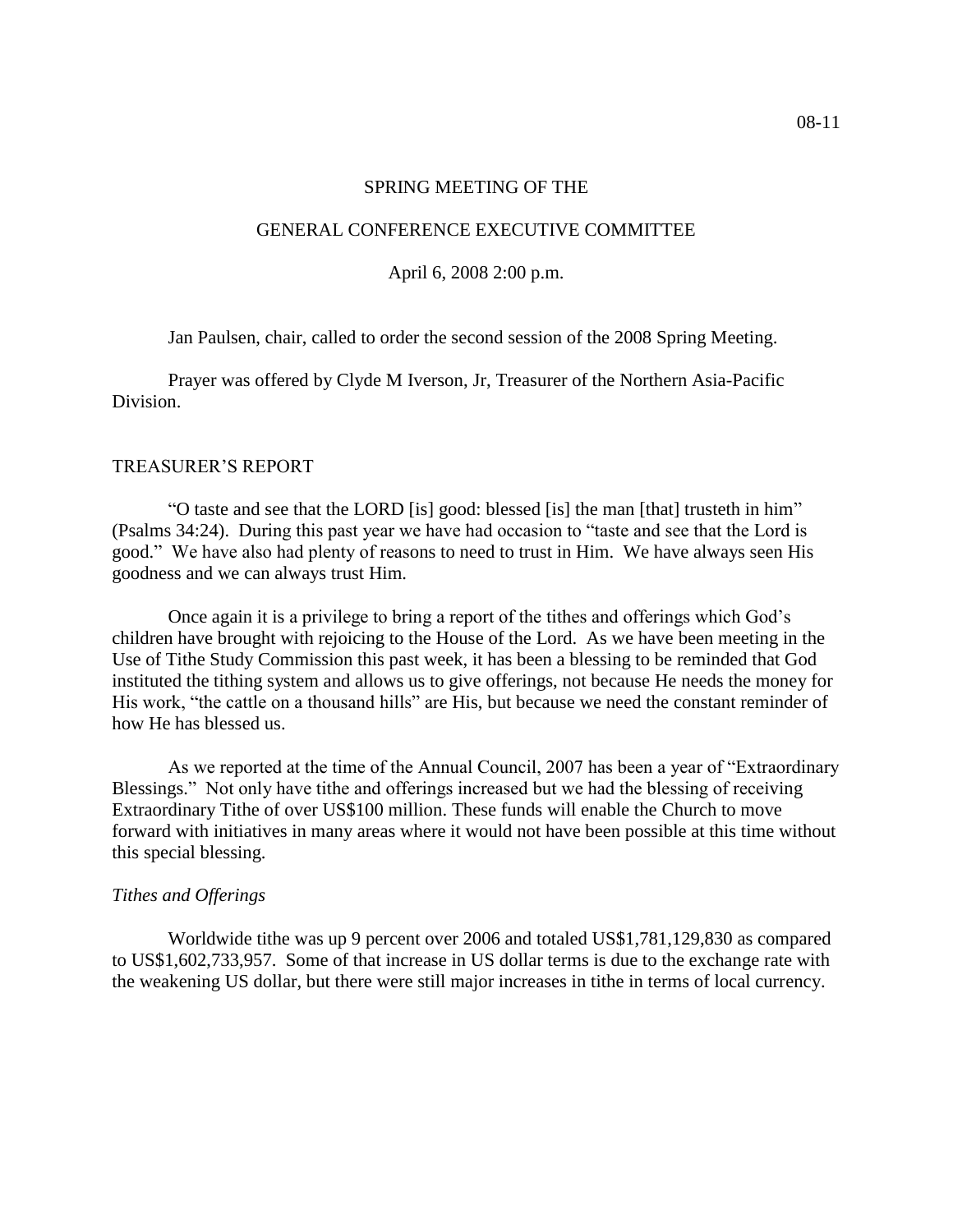08-12 April 6, 2008, p.m. GCC Spring Meeting

The tithe that flowed to the World Budget of the General Conference, exclusive of the blocked currency release and Extraordinary Tithe, was US\$86.99 million and was up US\$4.69 million over 2006.

Mission offerings in the North American Division have increased each of the past four

years. This increase of over 12 percent has been very encouraging when it is noted that the amount received in 2003 was at the same level as 1986, 17 years earlier. The mission offerings from divisions, other than the North American Division, have shown steady increases over the past twenty years. There have been fluctuations in US dollar terms due to exchange rate fluctuations and timing of the release of blocked currencies. The increase over that twenty year period has been 199 percent. Mission offerings were up 11.1 percent over 2006 (2 percent in the North American Division and 18.1 percent in the other divisions). The mission offering from the North American Division was US\$24.18 million in 2007 as compared to



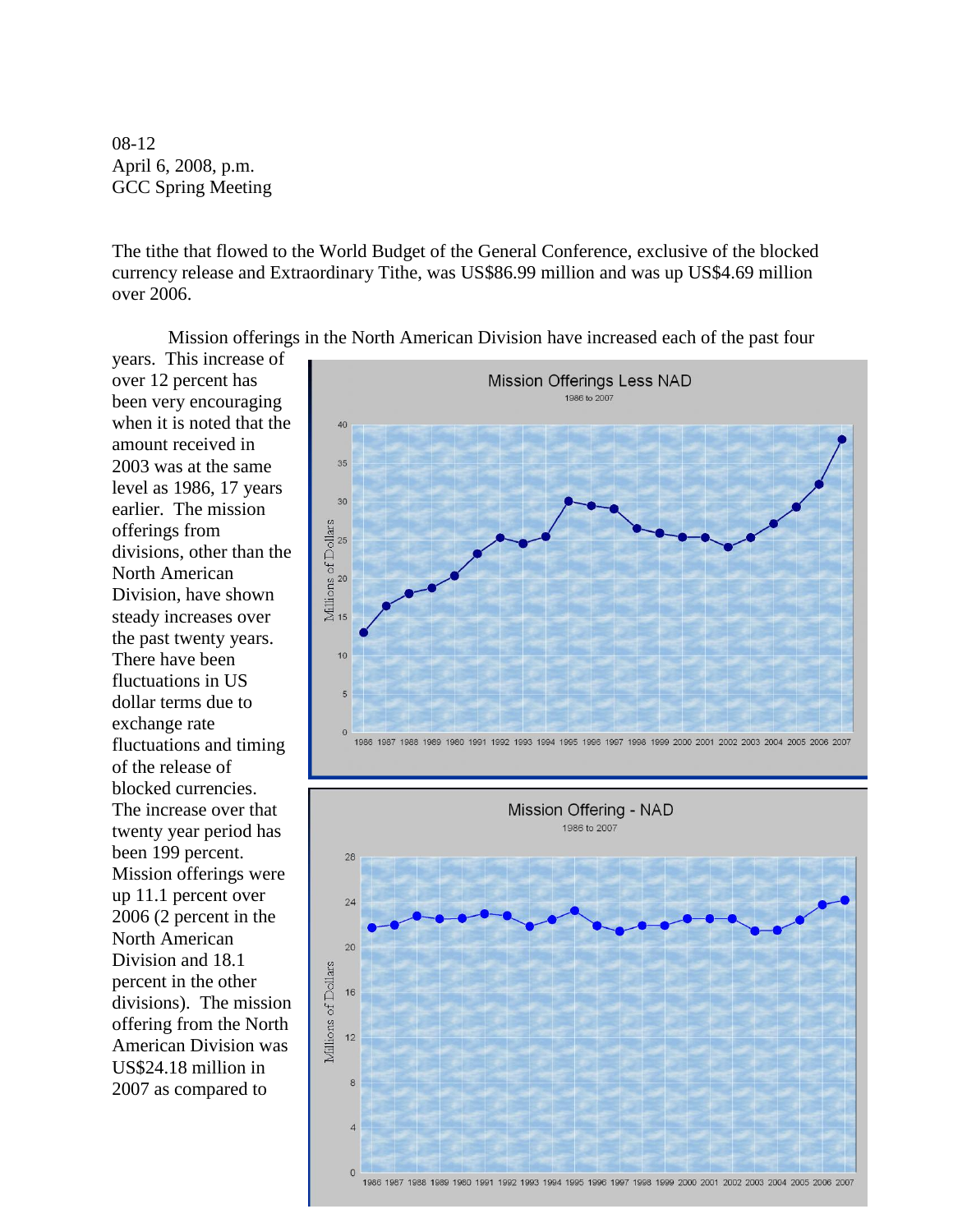08-13 April 6, 2008, p.m. GCC Spring Meeting

US\$23.78 million in 2006 and US\$38.11 million in 2007 as compared to US\$32.23 million in 2006 from divisions other than the North American Division. Again, part of the increase was due to exchange rates due to the declining value of the US dollar but there were still increases in terms of local currency. We praise the Lord for this trend and must continue to give emphasis to the great need for these non-tithe funds for doing the Lord's work around the world.

#### *Conservative Budgeting and Supplemental Budgets*

With the increases in tithe and mission offerings and with keeping expenditures under budget at the General Conference headquarters, we ended the year with a US\$23 million increase (exclusive of Extraordinary Tithe) in total net assets. Some of that is related to restricted or allocated funds but US\$14.2 million represents amounts above the recommended working capital.

The General Conference has established a formula for recommended working capital which is 40 percent of one year's unrestricted income plus total restricted and allocated funds. We budget conservatively for the operating budget so we are not forced to make changes during the year if there are downturns in the economy, exchange rate fluctuations or volatility in the investment markets. Then, at the end of the year, we look at our working capital as compared to the recommended level and, if possible, consider a Supplemental Budget. We have no desire to build up working capital at the General Conference. We need to keep an appropriate level of liquidity available to facilitate a smooth operation and to deal with the timing of cash flows. Our appropriations to divisions and institutions, as well as our payments for salaries and most other items, fluctuate very little on a monthly basis but our income is more heavily weighted to the last part of the calendar year.

What our Supplemental Budget process does is allow us to be conservative in our budgeting which is based on anticipated income for the year, but then allocate any extra at the end of the year after we have actually received the funds.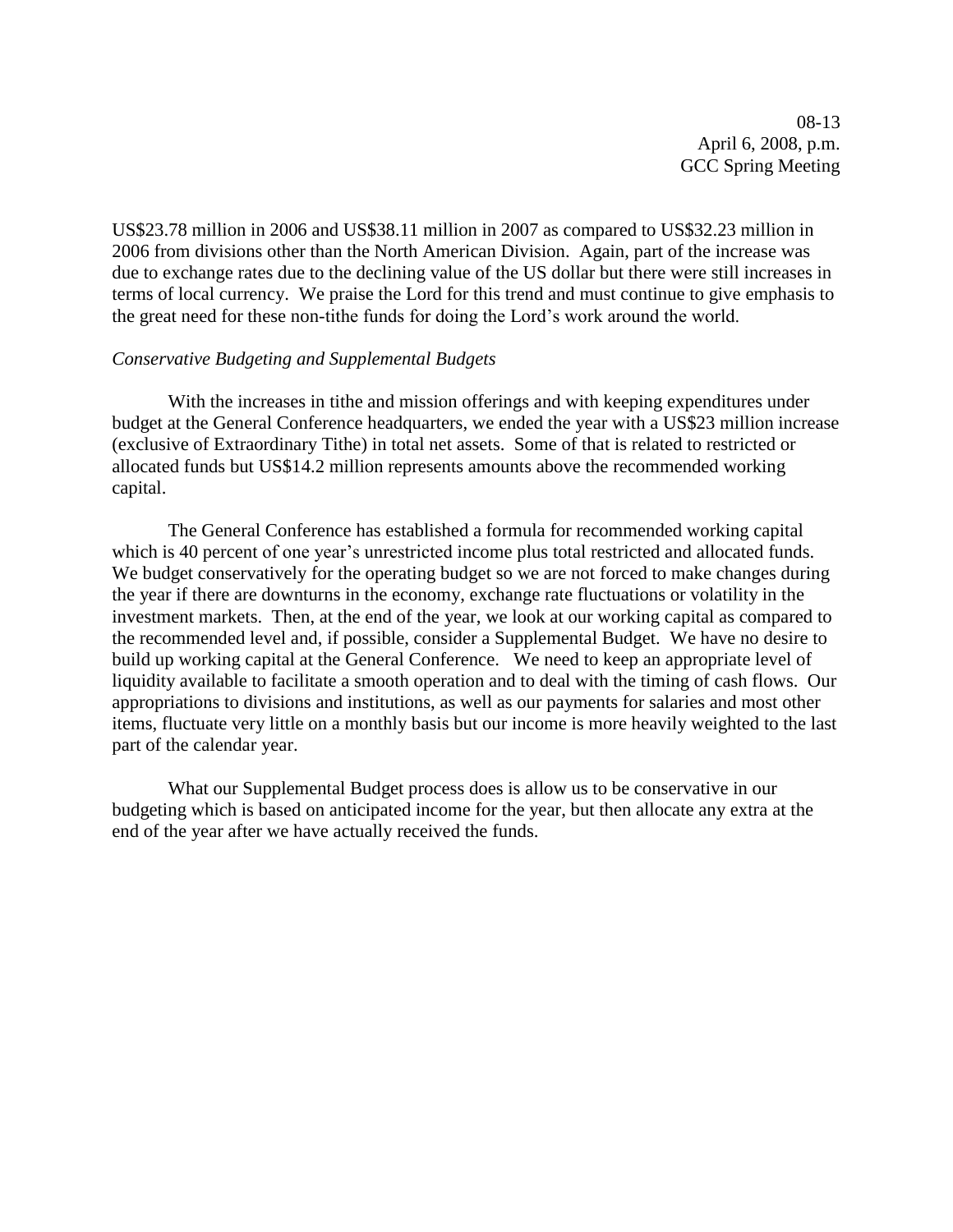08-14 April 6, 2008, p.m. GCC Spring Meeting

#### *Operating Cap and the Bottom Line*

The General Conference Executive Committee has approved an operating cap for the operation of the General Conference world headquarters. Before 2000, the cap was set at 4.25

percent of NAD gross tithe plus 4.25 percent of tithe remitted from the other divisions. At that time, NAD tithe was US\$657 million and tithe from the other divisions totaled US\$424 million. The cap was reduced to 2 percent of worldwide tithe with the change being phased in over five years from 2001 to 2005. The General Conference worked hard to stay within the cap during the phase in period but naturally was not able to operate



as far under the cap as it had previously. Since the implementation of the cap in 1992, the General Conference has consistently operated under the cap. The amounts under the cap have contributed to the amounts of the Supplemental Budgets available over the years. The Supplemental Budgets have come from a combination of: release of blocked currency that was not in the budget (especially in the early years), tithe and offerings above budget, General Conference headquarters operating under the budget and under the cap. The graph (above) shows the amount the General Conference operated under the cap for each year.

#### *Supplemental Budgets*

Since 1998, when we started the concept of Supplemental Budgets, we have had a voted Supplemental Budget each year except for 2003. These budgets have allowed the divisions and the General Conference to provide funds for items that otherwise would not have been possible. The graph below shows the amount of the Supplemental Budget for each year and next to it the amount that the General Conference headquarters operated under the cap which contributed to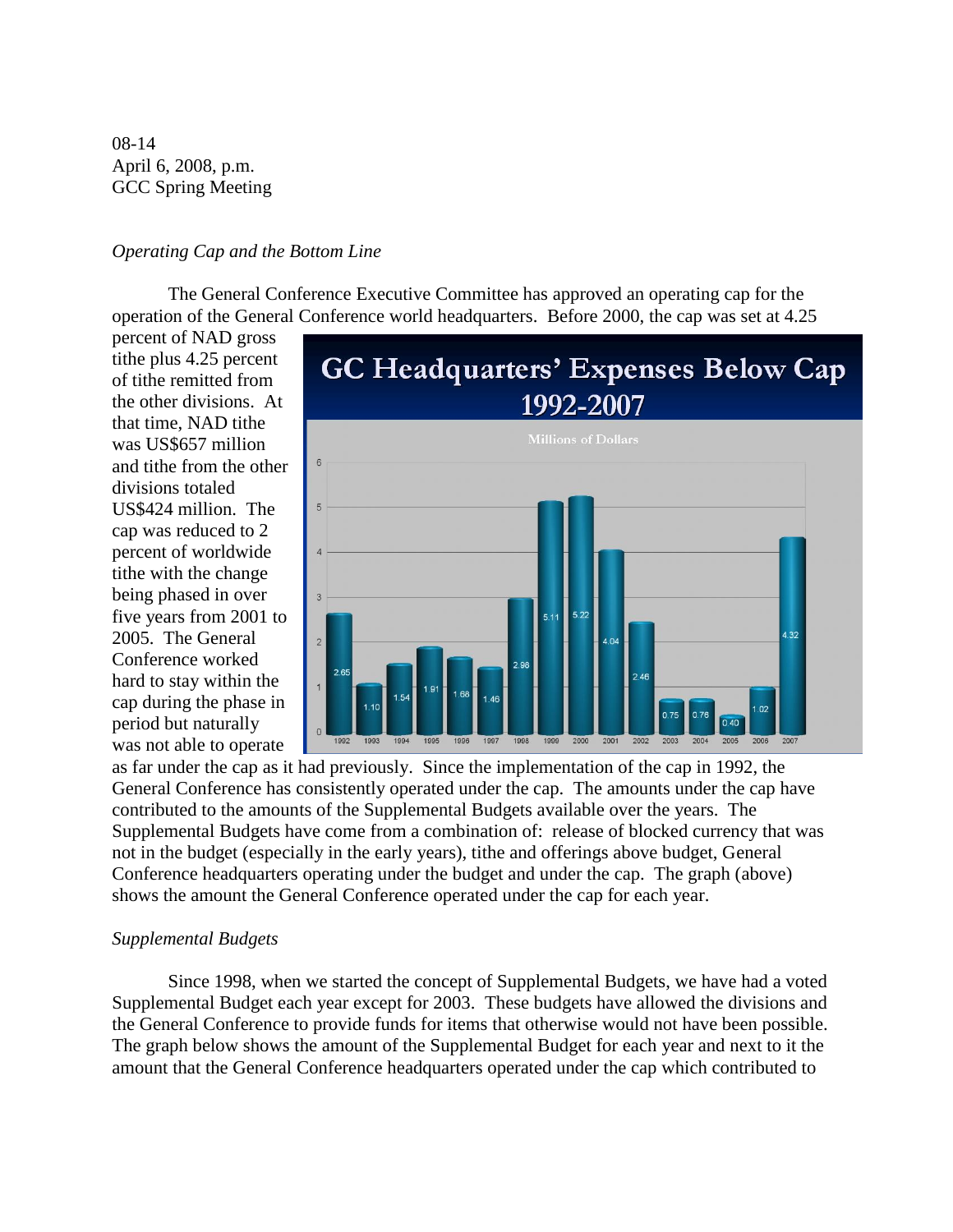08-15 April 6, 2008, p.m. GCC Spring Meeting

the Supplemental Budget. The amount shown for 2007 indicated the amount available for a Supplemental Budget but the actual amount will depend on the vote at this meeting.



#### *Weakening US Dollar*

Although the weakening US dollar has actually made the General Conference's financial statement look better by increasing the US dollar amount of tithe percentages and mission offerings from other areas of the world, the overall effect on the Church is not positive. The value of the dollar has greatly reduced what can be accomplished with those funds in the mission territories. During Annual Council, we showed graphs of how the value of the US dollar has fluctuated over the past ten years as compared to each of the currencies where we have division offices located. It showed that there have been both increases and decreases in the value of the US dollar over that period of time, but there has been a major decline over the past four or five years that offsets all of the increase in the previous five years.

#### *Market Fluctuations*

I don't need to tell you that the financial markets have been in great turmoil over the past year. It is everywhere in the news. One almost needs to take Dramamine to keep from getting seasick with all the ups and down of the stock markets. Although the Church is not in the business of building up funds to be invested, there are substantial amounts of retirement funds, endowment funds for educational institutions and other temporary or working capital funds that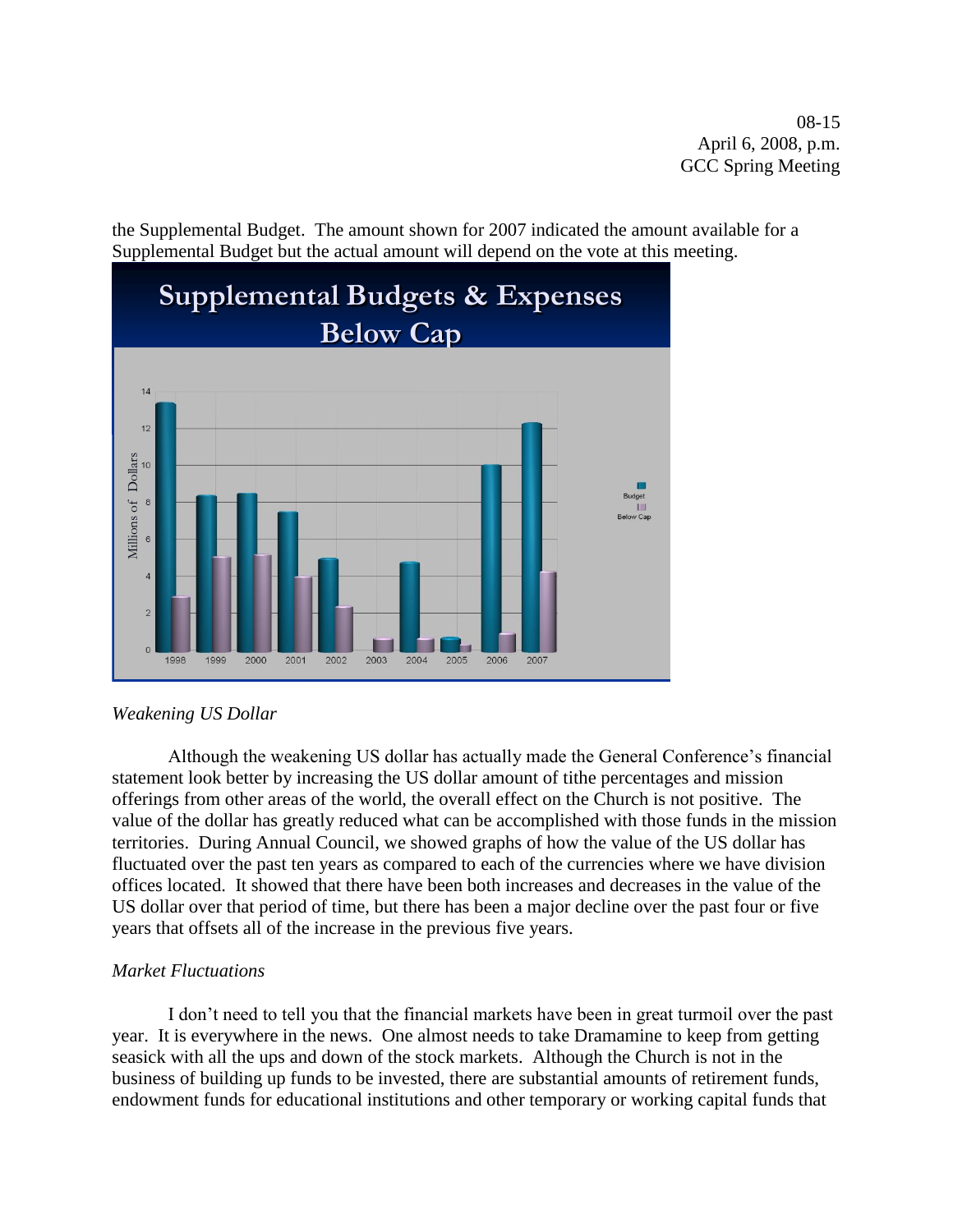08-16 April 6, 2008, p.m. GCC Spring Meeting

need to be invested to both earn returns and to offset the effect of inflation during the time they are held. It is not an easy time for those in the investment area or for those of us who have to deal with the effect of the fluctuations on the availability of funds to do the mission of the Church.

#### *Extraordinary Tithe*

At the time of Annual Council in October of last year, we gave you a major report on the Extraordinary Tithe received by the General Conference. At that time, we reported on the US\$53 million that had been received at that point and on how decisions relative to the use of this "Extraordinary Blessing" would be handled. Since that time we have received the rest of the funds which bring the total a little over US\$101.7 million. There will be a separate report on these funds and the process for deciding on how they will be used but we want to praise the Lord for this "Extraordinary Opportunity."

#### *Telling the World*

The task of taking the gospel to "all the world" is beyond our human capabilities, but God is providing marvelous ways that have never been possible before. With His power and through the means He is providing on the Internet, through satellite TV and radio, podcasts, as well as the printed word and many other ways, we face opportunities that have never existed before. We can praise the Lord for His goodness and love and pray for guidance in telling the world. Let us say, as did the Psalmist: "I will praise thee, O Lord, among the people: I will sing unto thee among the nations. For thy mercy [is] great unto the heavens, and thy truth unto the clouds. Be thou exalted, O God, above the heavens: [let] thy glory [be] above all the earth" (Psalms 57:9-11).

103-99Ga/FinPl&Bud00SM/00SM/103-00Ga/FinPl&Bud01SM/01SM/103-01Ga/ FinPl&Bud02SM/02SM/103-02G/FinPl&Bud03SM/03SM/103-03G/FinPl&Bud04SM/ 04SM/103-04G/FinPl&Bud05SM/05SM/103-05G/FinPl&Bud06SM/06SM/103-06G/ FinPl&Bud07SM/07SM/103-07G/FinPl&Bud08SM/08SM to JRP

#### 103-08G OPERATING EXPENSE CAP 2007 - REPORT

In fulfillment of the requirement for the General Conference to live within an operating expense cap of 2.0 percent of gross world tithe (see GCC 91-443, GCC 98-21, and GCC 00-23), it was

VOTED, To accept the report for the Operating Expense Cap 2007, as follows: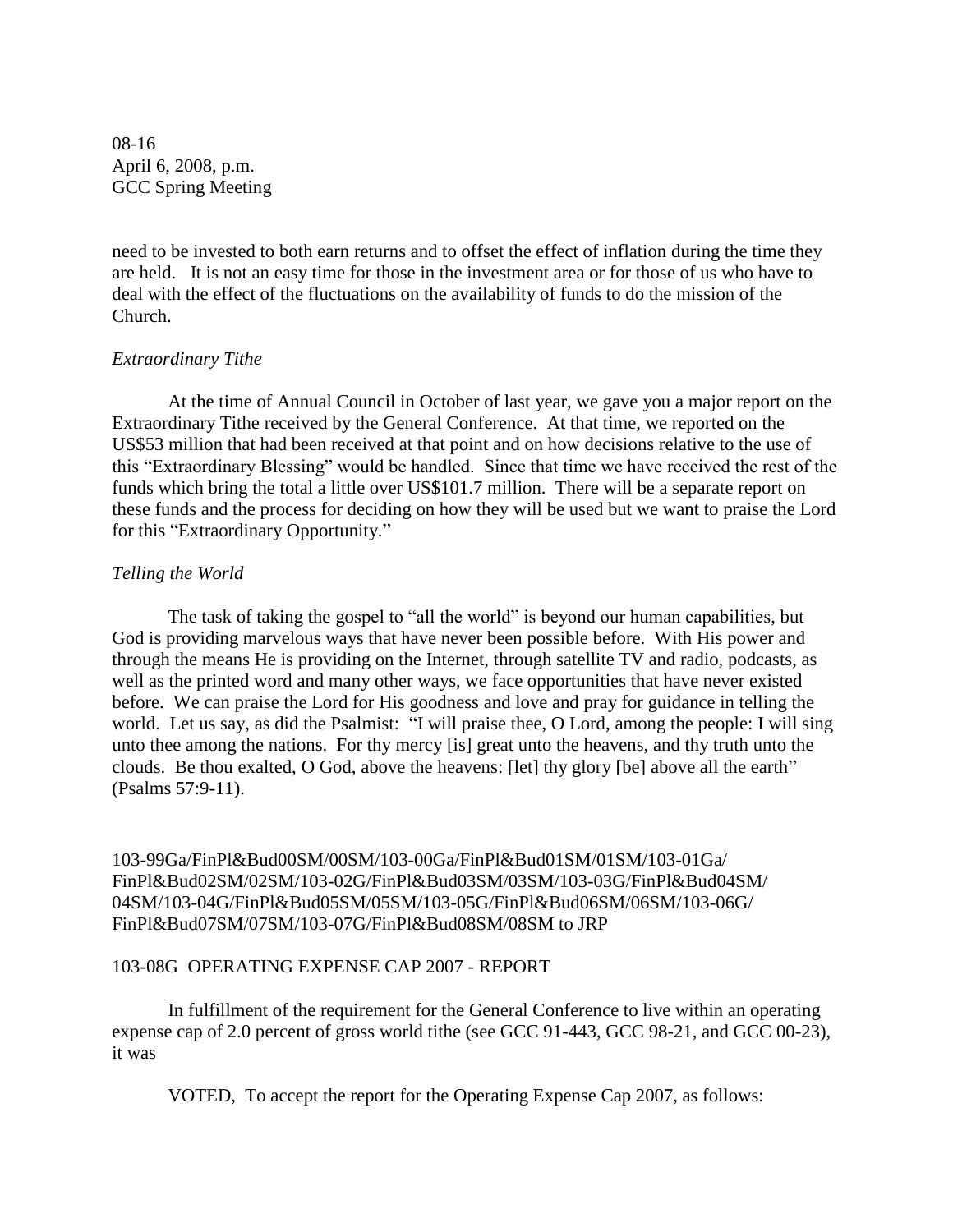08-17 April 6, 2008, p.m. GCC Spring Meeting

# Operating Expense Cap 2007

| <b>YEAR</b> | <b>GROSS</b><br>NAD.<br><b>TITHE</b> | <b>WORLD</b><br>TITHE % | <b>TOTAL</b>  | CAP        | <b>ACTUAL</b><br><b>OPERATING</b><br><b>EXPENSE</b> | <b>EXPENSE</b><br><b>UNDER</b><br>THE CAP | <b>EXPENSE</b><br>AS %<br>OF CAP |
|-------------|--------------------------------------|-------------------------|---------------|------------|-----------------------------------------------------|-------------------------------------------|----------------------------------|
| 4.85%*      |                                      |                         |               |            |                                                     |                                           |                                  |
| 1992        | 446,977,202                          | 2,616,378               | 449,593,580   | 21,805,289 | 19,152,695                                          | 2,652,594                                 | 87.84%                           |
| 1993        | 454,792,764                          | 2,685,069               | 457,477,833   | 22,187,675 | 21,083,033                                          | 1,104,642                                 | 95.02%                           |
| 1994        | 480,730,812                          | 2,902,438               | 483,633,250   | 23,456,213 | 21,918,901                                          | 1,527,312                                 | 93.45%                           |
| 1995        | 491,795,455                          | 3,226,237               | 495,021,692   | 24,008,552 | 22,098,370                                          | 1,910,182                                 | 92.04%                           |
| 1996        | 507,406,829                          | 2,912,685               | 510,319,514   | 24,750,496 | 23,073,972                                          | 1,676,524                                 | 93.23%                           |
| 4.25%*      |                                      |                         |               |            |                                                     |                                           |                                  |
| 1997        | 534, 169, 178                        | 4,233,457               | 538,402,635   | 22,882,112 | 21,422,458                                          | 1,459,654                                 | 93.62%                           |
| 1998        | 569,714,074                          | 9,073,464               | 578,787,538   | 24,598,470 | 21,618,414                                          | 2,980,056                                 | 87.89%                           |
| 1999        | 610,215,571                          | 4,209,332               | 614,424,903   | 26,113,058 | 20,999,068                                          | 5,111,990                                 | 80.42%                           |
| 2000        | 656,938,361                          | 4,235,930               | 661, 174, 291 | 28,099,907 | 22,877,949                                          | 5,221,958                                 | 81.42%                           |

# Operating Expense Cap Summary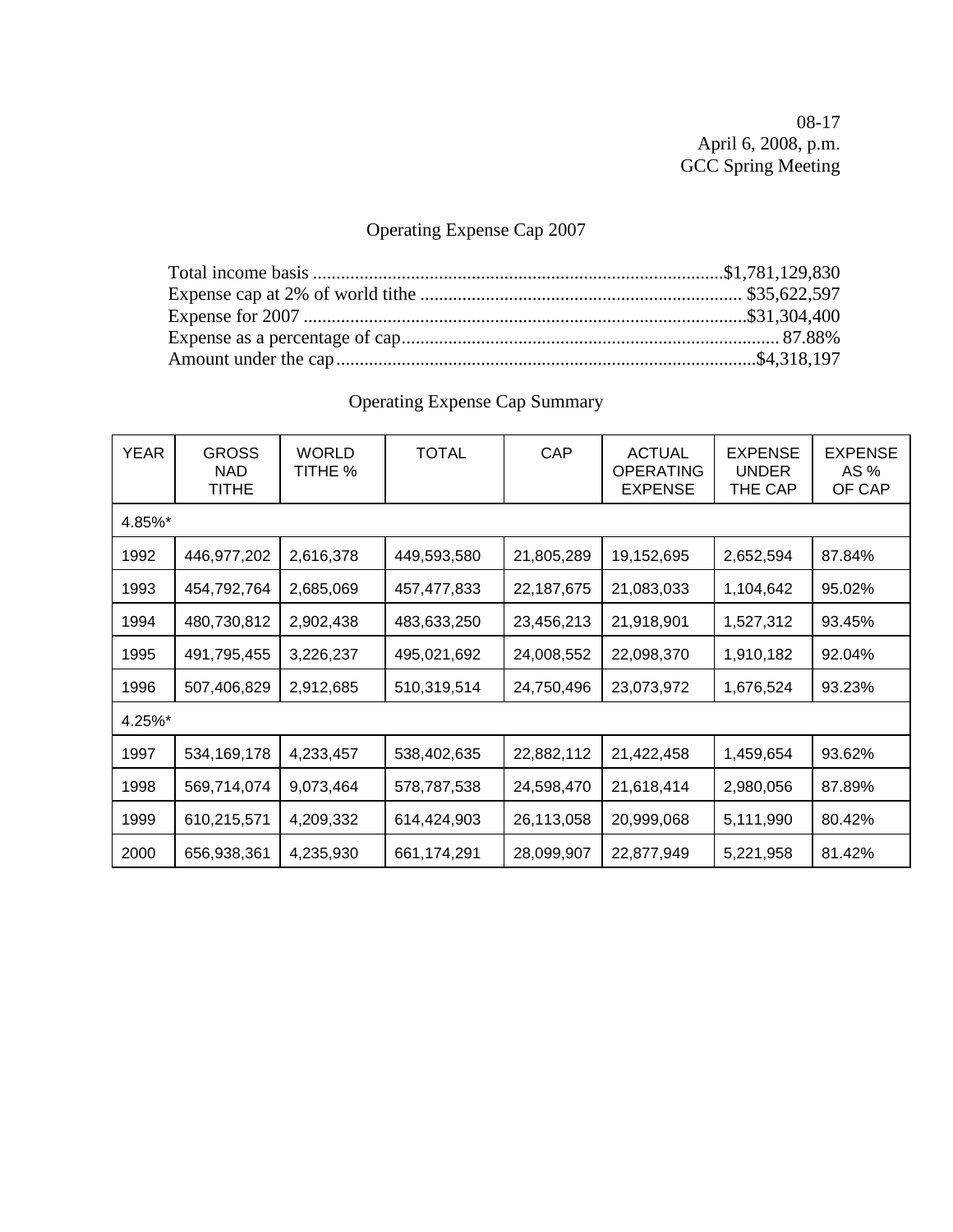## 08-18 April 6, 2008, p.m. GCC Spring Meeting

| YEAR        | <b>GROSS</b><br><b>NAD</b><br>TITHE | <b>GROSS</b><br>NON-NAD<br>TITHE | <b>GROSS</b><br><b>WORLD</b><br>TITHE | CAP        | <b>ACTUAL</b><br><b>OPERATING</b><br><b>EXPENSE</b> | <b>EXPENSE</b><br><b>UNDER</b><br>THE CAP | <b>EXPENSE</b><br>AS %<br>OF CAP |
|-------------|-------------------------------------|----------------------------------|---------------------------------------|------------|-----------------------------------------------------|-------------------------------------------|----------------------------------|
| $2.00\%$ ** |                                     |                                  |                                       |            |                                                     |                                           |                                  |
| 2001        | 685,051,305                         | 429,500,692                      | 1,114,551,997                         | 27,913,439 | 23,862,558                                          | 4,044,881                                 | 85.51%                           |
| 2002        | 707,805,149                         | 434,912,910                      | 1,142,718,059                         | 27,342,516 | 24,879,758                                          | 2,462,758                                 | 90.99%                           |
| 2003        | 727,180,606                         | 475,704,684                      | 1,202,885,290                         | 26,922,403 | 26,172,840                                          | 749,563                                   | 97.22%                           |
| 2004        | 762,318,491                         | 555,412,923                      | 1,317,731,414                         | 27,646,624 | 26,886,383                                          | 760,241                                   | 97.25%                           |
| 2005        | 834,926,654                         | 622,213,348                      | 1,457,140,002                         | 29,142,800 | 28,740,301                                          | 402,499                                   | 98.62%                           |
| 2006        | 861,581,965                         | 741,151,992                      | 1,602,733,957                         | 32,054,679 | 31,036,519                                          | 1,018,160                                 | 96.82%                           |
| 2007        | 896,610,322                         | 884,519,508                      | 1,781,129,830                         | 35,622,597 | 31,304,400                                          | 4,318,197                                 | 87.88%                           |

\*The following six cost centers were removed from the cap, reducing it from 4.85% to 4.25% (see GCC 98-21):

11050 Adventist World Radio 41215 Geoscience Research Center 41920 Ellen G White Estate 41935 Ellen G White Estate Research Centers 61175 Auditing Service 61794 TRIPS

\*\*Because of NAD's tithe percentage being phased down from 10.72% to 8.0% over 5 years, and the non-NAD divisions' tithe percentage being increased from 1% to 2% over 5 years, the CAP is also being phased in over the same 5-year period and is calculated as 2% of Gross World Tithe, as follows (see GCC 00-23):

- 2001 1/5 of distance between old and new calculation
- 2002 2/5 of distance between old and new calculation
- 2003 3/5 of distance between old and new calculation
- 2004 4/5 of distance between old and new calculation
- 2005 Full implementation of new calculation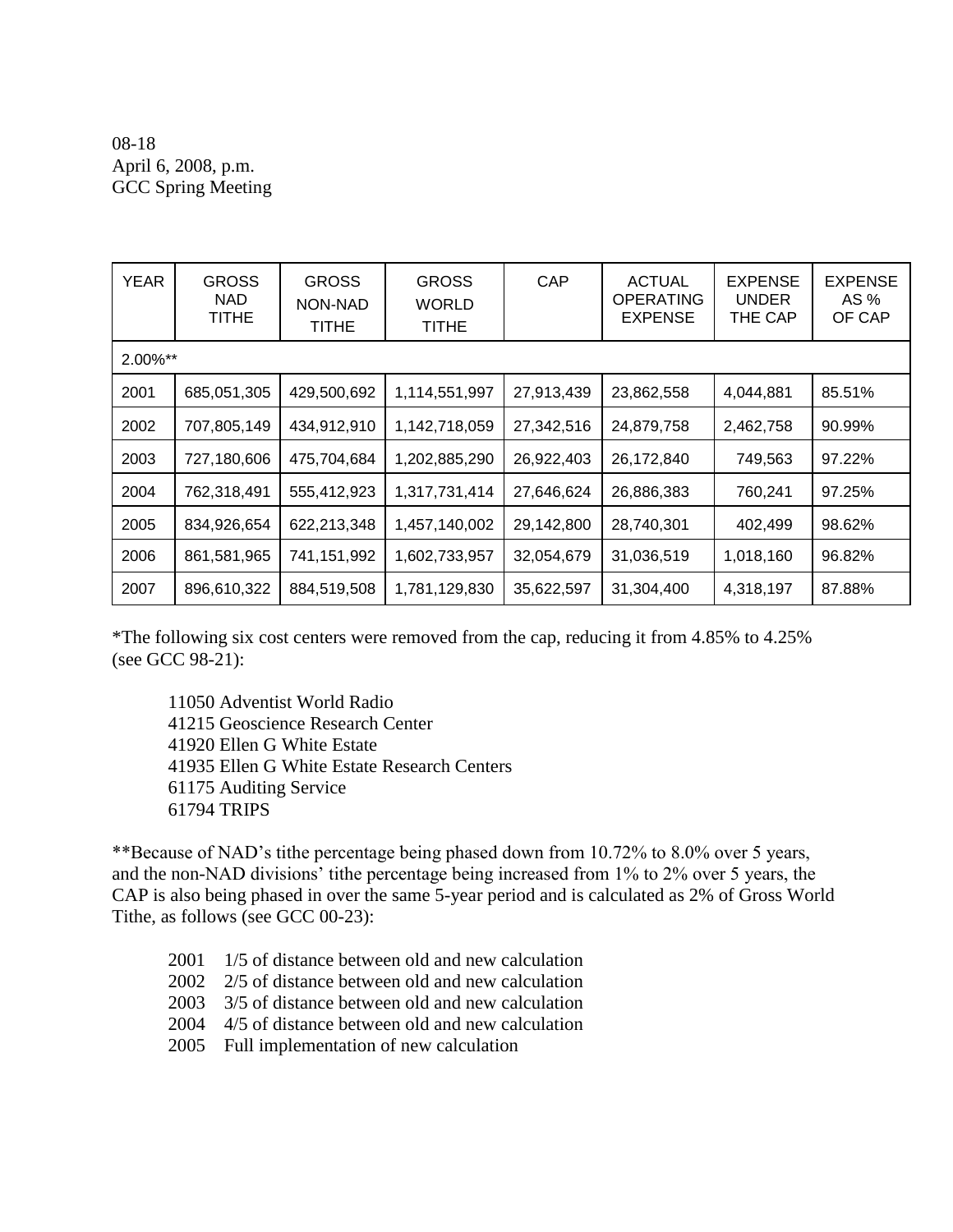08-19 April 6, 2008, p.m. GCC Spring Meeting

#### TRE/08SM to JRP

#### COMBINED FINANCIAL STATEMENTS AND AUDITORS' REPORT

Juan Prestol, Undertreasurer of the General Conference, made a presentation covering areas of particular interest in the Combined Financial Statements of the General Conference for the year ending December 31, 2007.

(The Combined Financial Statements and the auditors' report are filed with the official copy of the minutes.)

#### TRE/FinAudRev/08SM to REL

#### AUDITED FINANCIAL STATEMENT 2007

James E Nyquist, of Maner, Costerisan & Ellis, P.C., read the auditors' opinion for the combined financial statements and for the unitized funds.

VOTED, To accept the 2007 Combined Financial Statements of the General Conference of Seventh-day Adventists for the period ending December 31, 2007, as recommended by the General Conference Financial Audit Review Committee, (which include the Operating Funds, The Plant Fund, and Other Funds) and the auditors' opinions for the following unitized funds:

Money Fund Bond Fund Income Fund Large Cap U.S. Equity Fund Small Cap U.S. Equity Fund International Fund Emerging Markets Fund Micro Cap & Private Equity Fund Euro Bond Fund

(A copy of the Annual Financial Statements is filed with the official copy of the minutes.)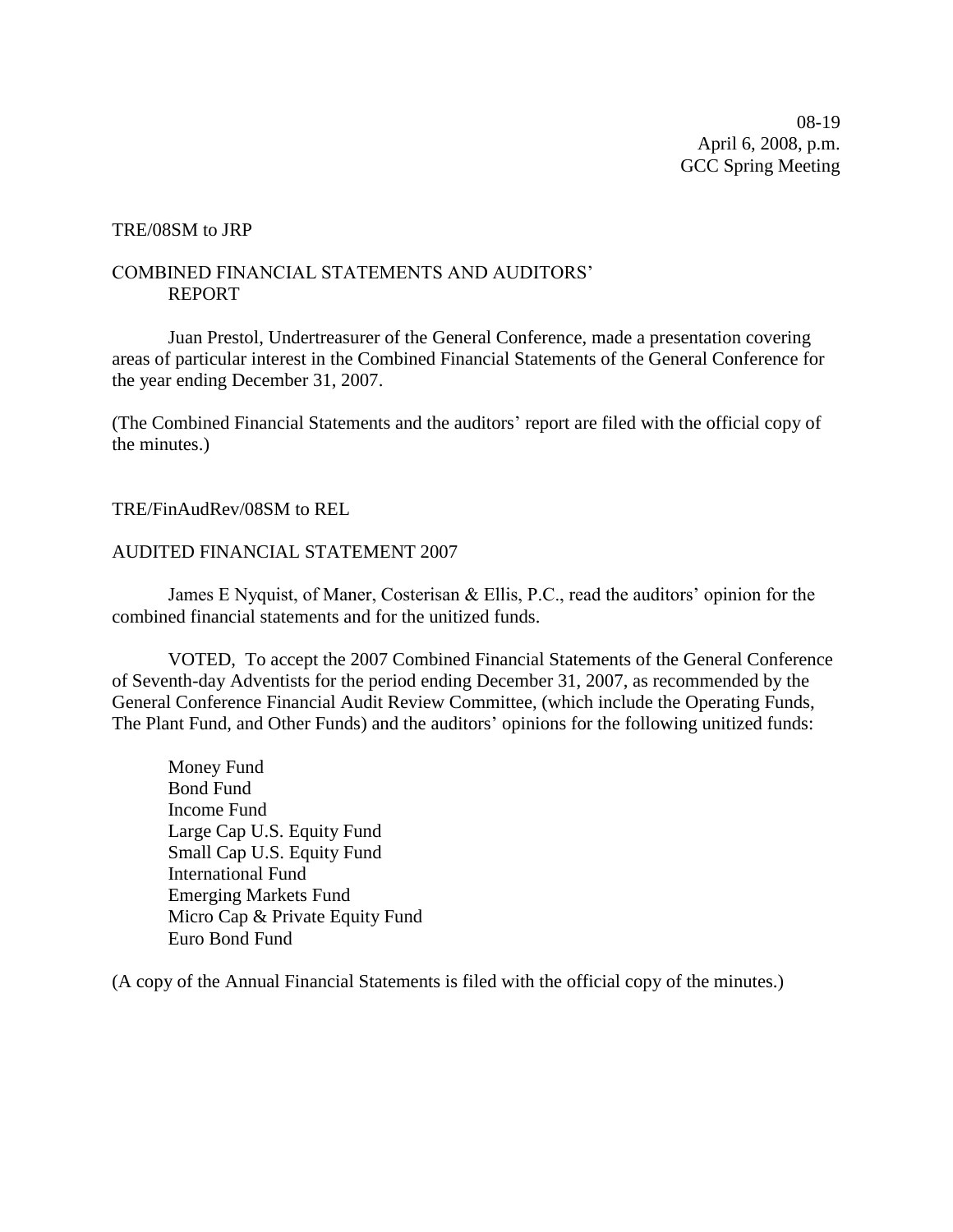08-20 April 6, 2008, p.m. GCC Spring Meeting

#### TRE/FinAudRev/08SM to REL

#### AUDIT MANAGEMENT LETTER, POLICY COMPLIANCE REPORT AND RESPONSE

James E Nyquist, of Maner, Costerisan & Ellis, P.C., read the Audit Management Letter and Policy Compliance Report which identified two control deficiencies. Robert E Lemon read the General Conference Management Letter of Response.

VOTED, To accept the 2007 Audit Management Letter, Policy Compliance Report, and General Conference Management Letter of Response.

(The Financial Statements and letters are filed with the official copy of the minutes.)

#### TRE/FinAudRev/08SM to REL

#### GENERAL CONFERENCE FINANCIAL AUDIT REVIEW COMMITTEE REPORT

Max A Trevino, Chairman of the General Conference Financial Audit Review Committee, expressed his appreciation for the work that was done by Treasury.

Gina S Brown, Secretary of the General Conference Financial Audit Review Committee, presented the General Conference Financial Audit Review Committee Report, a copy of which is filed with the official minutes. It was

VOTED, 1. To accept the General Conference Financial Audit Review Committee Report.

2. To select the firm of Maner, Costerisan & Ellis, P.C., to conduct the audit for the General Conference Financial Statements for the remainder of the quinquennium.

#### TRE/08SM to REL

#### TREASURER'S REPORT

VOTED, To receive the Treasurer's Report as presented by Robert E Lemon.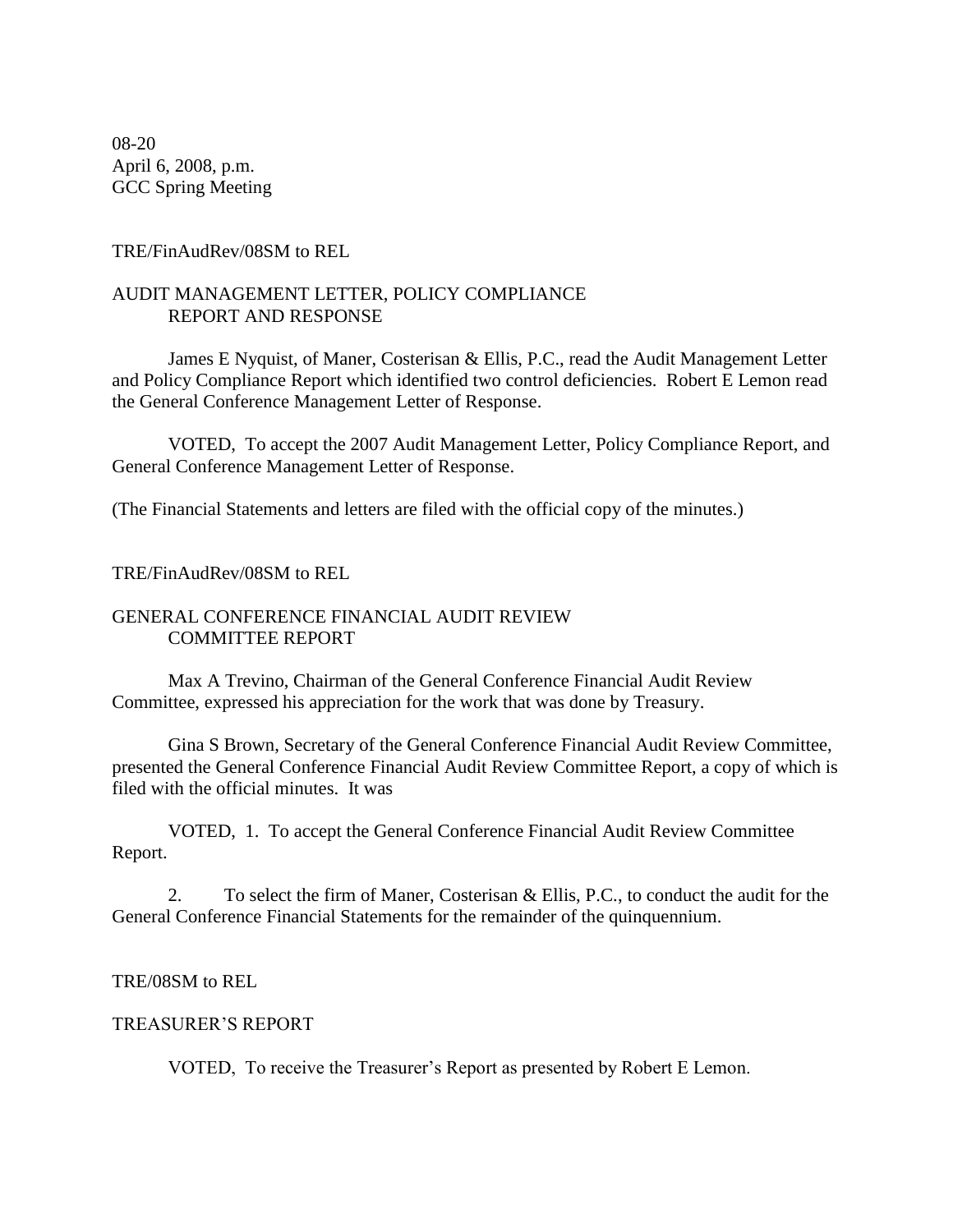08-21 April 6, 2008, p.m. GCC Spring Meeting

#### GENERAL CONFERENCE CORPORATION MEMBERS' MEETING

At 2:45 p.m. the General Conference Corporation members' meeting was convened, after which the business session of the General Conference Executive Committee reconvened.

#### TRE/GCDO08SM/08SM to JRP

#### 118-08G PROJECT GUIDELINES FOR EXTRAORDINARY TITHE PROPOSALS

At the Annual Council meetings of October 2007, Jan Paulsen announced a generous tithe gift made available to the world Church. Entities of the Church were invited to submit proposals for worthy projects. Proposals are reviewed and evaluated based upon the following criteria:

1. Scope—Projects will be in harmony with current guidelines on the use of tithe and should relate to areas of outreach and nurture such as:

- a. Internet
- b. Radio
- c. Television
- d. 10/40 Window
- e. Big Cities

f. Unentered areas and people groups (including non-ethnic groups such as secular and postmodern populations)

g. Human resource development needed to make these outreach and nurture projects effective and sustainable

h. Interdivision employee budget

2. Clear Outcomes and Assessment—Proposals will clearly list the outcomes of the projects as well as measurable success indicators that would show accomplishment. Project budgets will include one to three percent of the allocation for assessment.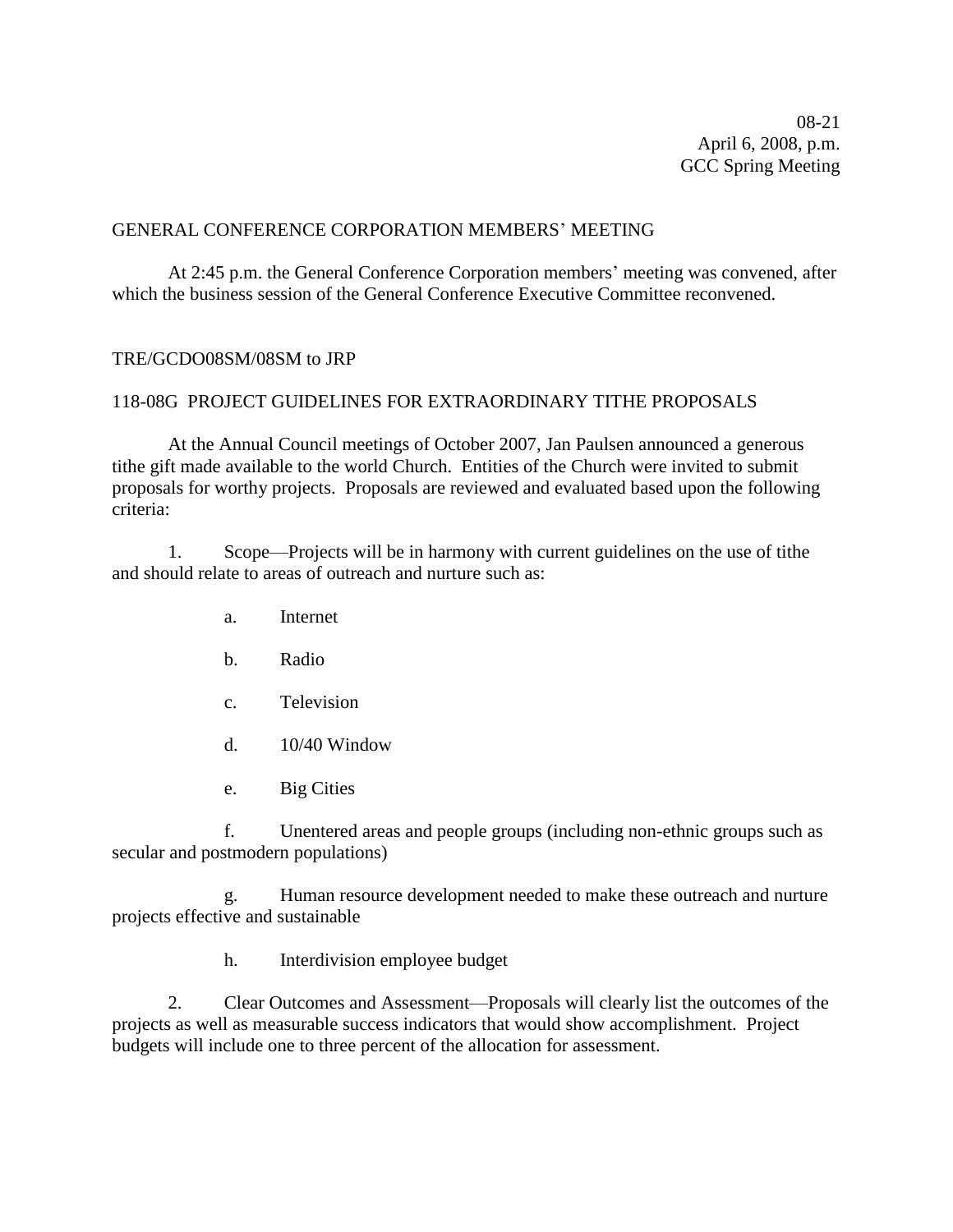08-22 April 6, 2008, p.m. GCC Spring Meeting

3. Achievability—Sufficient documentation must be provided to support the claim that this project can realistically accomplish its objectives within the time and resources provided by the grant.

4. Displacement—Project proposals should explain how the requested funding will make possible what would not have been accomplished through the use of regular tithe available to the division. Extraordinary tithe funding is not to supplant or displace the normal or existing budgetary allocations.

5. Sustainability—Proposals will indicate how the project's accomplishments will be maintained by the recipient organization once the special Extraordinary Tithe allocation has been exhausted.

6. Progress Report—Divisions are requested to send assessment reports on projects September 1 of each year to General Conference Treasury. Any questions or items arising from these reports will be discussed in General Conference and Division Officer interviews.

### PROJECT PRIORITIZATION PROCESS EXTRAORDINARY TITHE PROPOSALS

In order to guide the processing committee in its work, each division president is requested to meet with his officers to make a priority list of Extraordinary Tithe proposals coming from their division, based on the guidelines (see other handout) and the impact they will make on the work in the division.

Each president will then meet with one of the committee members (see list below) to share their prioritized list and discuss any additional details.

General Conference Entities (AIIAS, CWJ, AM) Pardon K Mwansa, Juan R Prestol

East-Central Africa Division Juan R Prestol

Euro-Africa Division Gary D Krause

Euro-Asia Division Homer Trecartin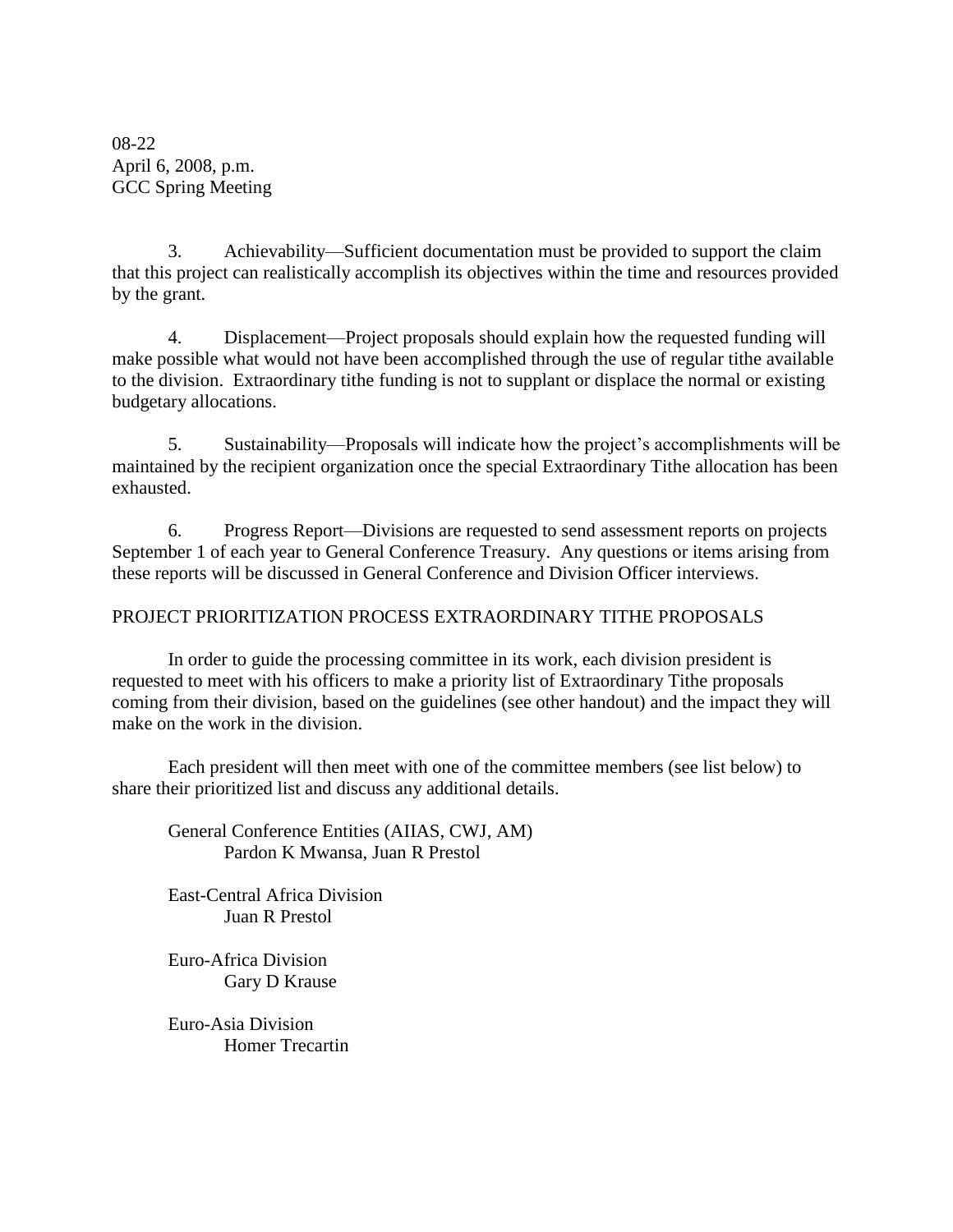08-23 April 6, 2008, p.m. GCC Spring Meeting

North American Division Larry R Evans

South American Division Juan R Prestol

Southern Africa-Indian Ocean Division Pardon K Mwansa

South Pacific Division Larry R Evans

Southern Asia-Pacific Division Gary D Krause

Southern Asia Division Pardon K Mwansa

West-Central Africa Division Homer Trecartin

#### FinPl&Bud08SM to JRP

#### 121-08G SUPPLEMENTAL APPROPRIATIONS FROM 2007 SURPLUS

VOTED, To approve the following additional appropriations from 2007 surplus funds:

| <b>Surplus Funds - Working Capital Excess</b>     | \$12,234,034 |
|---------------------------------------------------|--------------|
| Appropriations to:                                |              |
| Adventist University of Africa - Building Program | \$3,500,000  |
| Trans-European Division - Additional needs        | 1,500,000    |
| 10/40 Window Contingency Fund                     | 2,000,000    |
| To be distributed by ADCOM                        | \$5,234,034  |
| <b>Total Appropriations</b>                       | \$12,234,034 |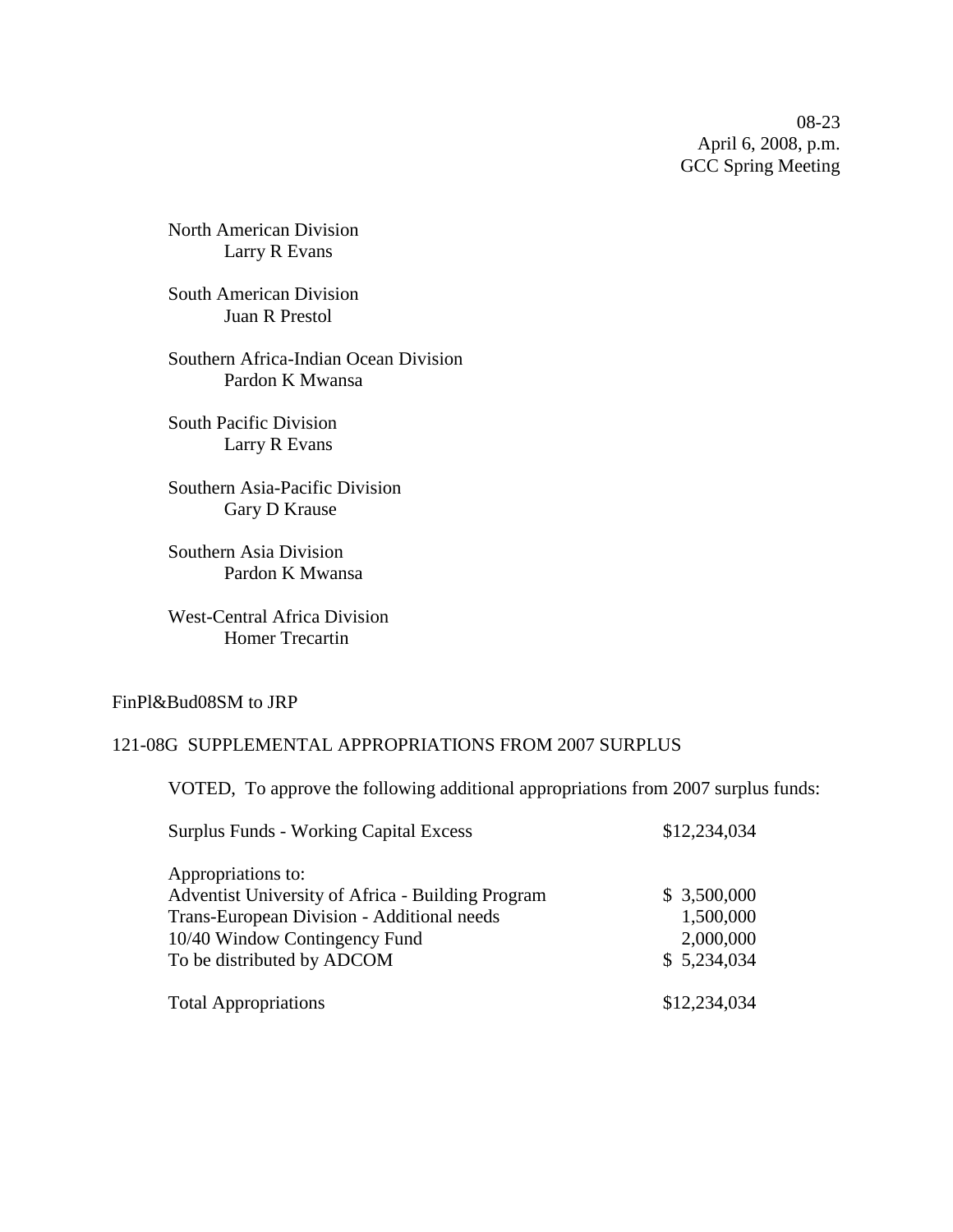08-24 April 6, 2008, p.m. GCC Spring Meeting

#### TRE/GCDO08SM/08SM to JRL

#### 119-08G ADVENTIST WORLD RADIO REMUNERATION SCALE CHANGES

According to the General Conference *Working Policy* Y 05 05, paragraph 6, "The General Conference office and General Conference institutions shall use the remuneration plan structure of the division/country where they are located as the basis for calculating their remuneration plans." Due to its unique ministry, the positions at Adventist World Radio do not follow the regular patterns of other Church institutions. Therefore, after careful study of the rates in the respective world divisions and unions where Adventist World Radio operates, it was

VOTED, To accept the following remuneration scale, structured by Adventist World Radio, for all current positions in the world regions as listed below. New and future positions may be added as necessary. This remuneration scale supersedes all prior scales.

|                                            | Percentage |     |
|--------------------------------------------|------------|-----|
| Position                                   | Min        | Max |
| <b>Region Director</b>                     | 090        | 110 |
| Global Resource Engineer                   | 088        | 108 |
| <b>Global Training Director</b>            | 088        | 108 |
| Site Manager/Controller                    | 088        | 108 |
| <b>Global Chief Engineer</b>               | 088        | 108 |
| Global Frequency Engineer                  | 088        | 108 |
| <b>Associate Global Frequency Engineer</b> | 085        | 105 |
| <b>Region Chief Engineer</b>               | 085        | 105 |
| <b>Associate Region Chief Engineer</b>     | 082        | 102 |
| <b>Region Engineer</b>                     | 081        | 101 |
| <b>Region Controller</b>                   | 081        | 101 |
| <b>Region Program Director</b>             | 081        | 101 |
| <b>Associate Program Director</b>          | 068        | 098 |
| <b>Maintenance Director</b>                | 068        | 098 |
| Office Secretary*                          | 060        | 090 |
| Accounting Clerk*                          | 058        | 088 |

\*Hourly rate to be established based on local hire.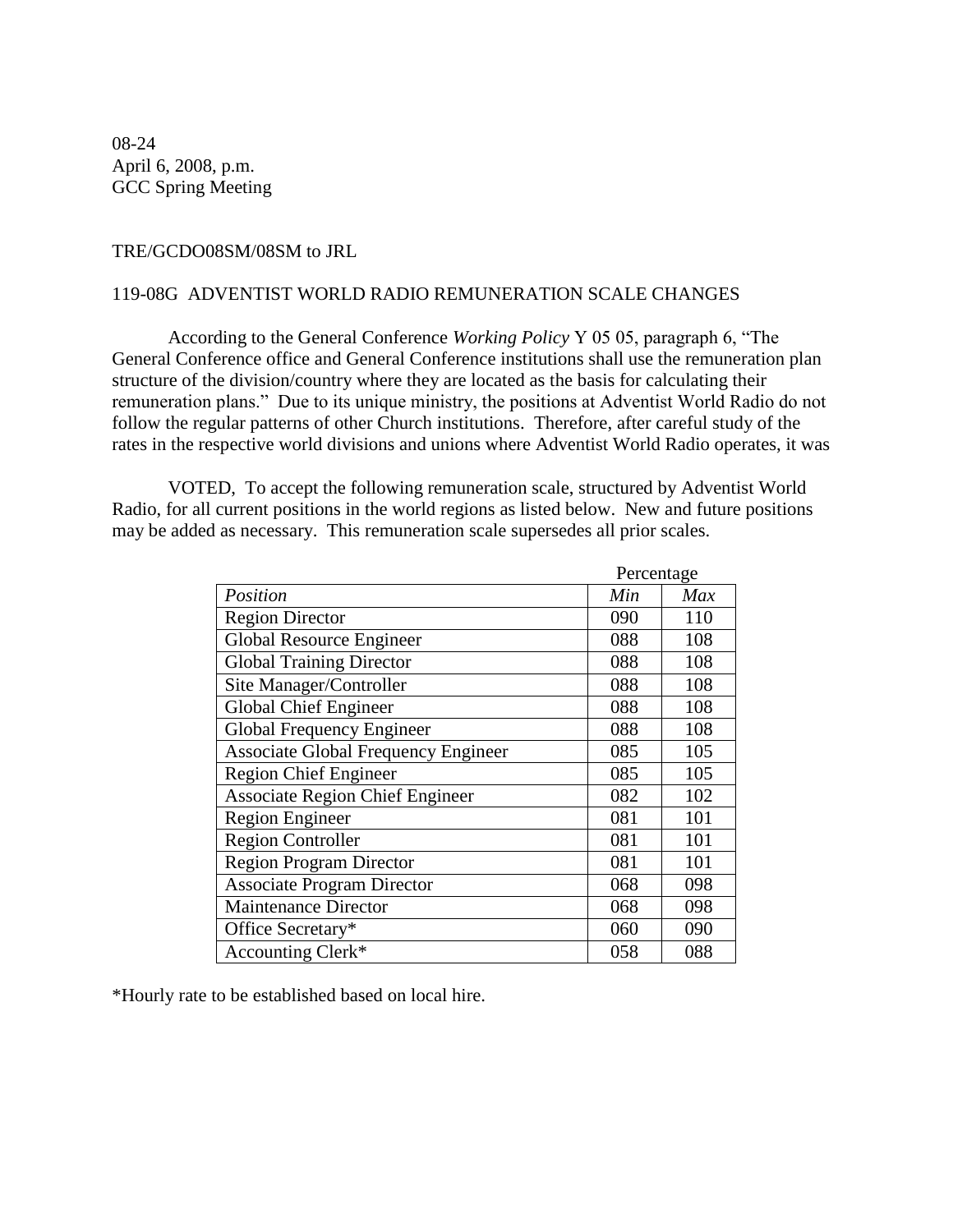08-25 April 6, 2008, p.m. GCC Spring Meeting

#### GCSPlan/GCDO08SM/08SM to GOE

#### 117-08G GENERAL CONFERENCE OF SEVENTH-DAY ADVENTISTS ALLOWANCES PROPOSAL—GENERAL CONFERENCE SESSION 2010

VOTED, To approve allowances for the 2010 General Conference Session, to read as follows:

| CATEGORY**                    | 2005     |                     | 2010 PROPOSAL         |                     |
|-------------------------------|----------|---------------------|-----------------------|---------------------|
|                               | Per Diem | <b>Meal Tickets</b> | Per Diem for          | <b>Meal Tickets</b> |
|                               |          | \$10 value          | Breakfast/Incidentals | \$16.00 value       |
| GC Delegate/                  | \$31 USD | 2/day               | \$30 USD              | 2/day               |
| <b>GC Committee Member</b>    |          |                     |                       |                     |
| <b>Technical Staff</b>        | \$31 USD | 2/day               | \$30 USD              | 2/day               |
| Spouse of Delegate or         |          |                     |                       |                     |
| <b>Technical Staff Not on</b> |          | 2/day               |                       | 2/day               |
| <b>Official GC Business</b>   |          |                     |                       |                     |
| Delegates from Divisions      | \$31 USD | $\ast$              | \$30 USD              | $\ast$              |

\*As arranged by division

\*\*No allowances will be granted to children attending the Session.

#### NAD/TRE/ADCOM/08SM to RER

#### 110-08G ADVENTIST HOSPITAL RETIREMENT PLAN

VOTED, To record that the General Conference Executive Committee, as sponsor of the frozen Seventh-day Adventist Hospital Retirement Plan, authorizes and directs the Retirement Plan Committee, the Plan Administrator, and the General Conference Corporation of Seventhday Adventists, as the Plan Trustee, to take any and all necessary actions consistent with provisions of Articles 9 and 10 of the Plan, to terminate the Plan and purchase annuities for Plan participants. The timing of the implementation of this action is understood to be within the discretion of the Plan Administrator and is subject to the following conditions:

1. The written recommendation of the Hospital Advisory Committee for the termination and annuitization of its benefits.

2. The approval of the General Conference Investment Committee.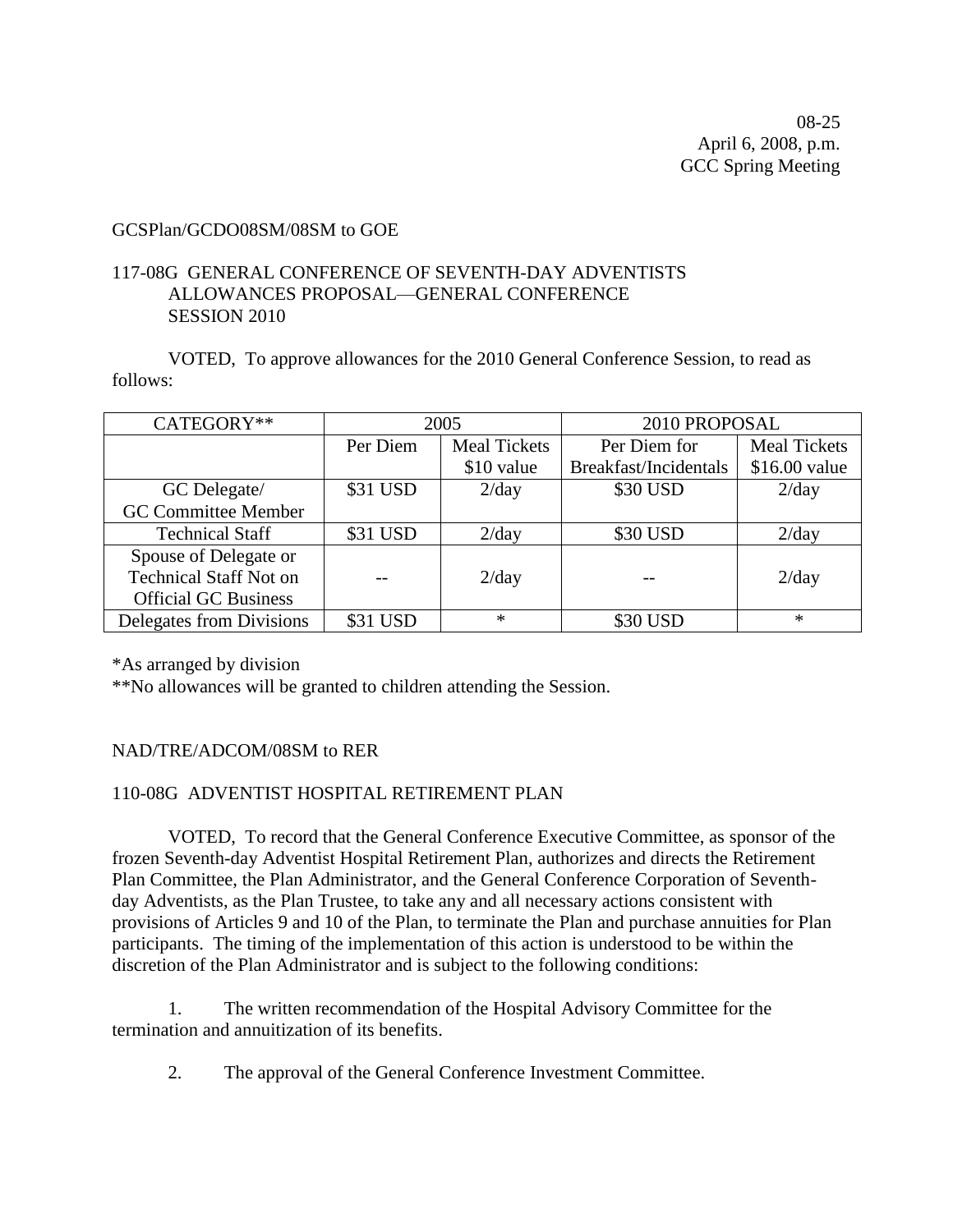08-26 April 6, 2008, p.m. GCC Spring Meeting

3. Compliance with the terms of the Plan Trust, including any necessary and appropriate actions by the Trustee.

4. An appropriate affirmative ruling or guidance is obtained from the Internal Revenue Service, or in the alternative, a written opinion of outside counsel is obtained that the termination/annuitization transaction can proceed without such ruling or while it is still under consideration; and

5. The Plan Administrator determines that all these conditions have been satisfied and that no other reasons exist for not implementing the termination/annuitizations, such as adverse market conditions affecting the Plan assets.

#### ANDREWS UNIVERSITY REPORT

Neils-Erik Andreasen presented a report on Andrews University. The report noted there are 1.4 million students enrolled in Adventist schools worldwide. The enrollment at Andrews University is currently 6,433, of which 3,221 attend classes on campus and 3,212 take classes via distance learning throughout the world. Thirty-three thousand students have taken classes and received degrees from Andrews University. Neils-Erik Andreasen also commented on Andrews science, social sciences, and education programs. The report ended with a video presentation on Andrews University.

Prayer was offered by Baraka Muganda, Director of Youth Ministries at the General Conference.

> Jan Paulsen, Chairman G T Ng, Secretary Larry R Evans, Editorial Secretary Susan Wolfe, Recording Secretary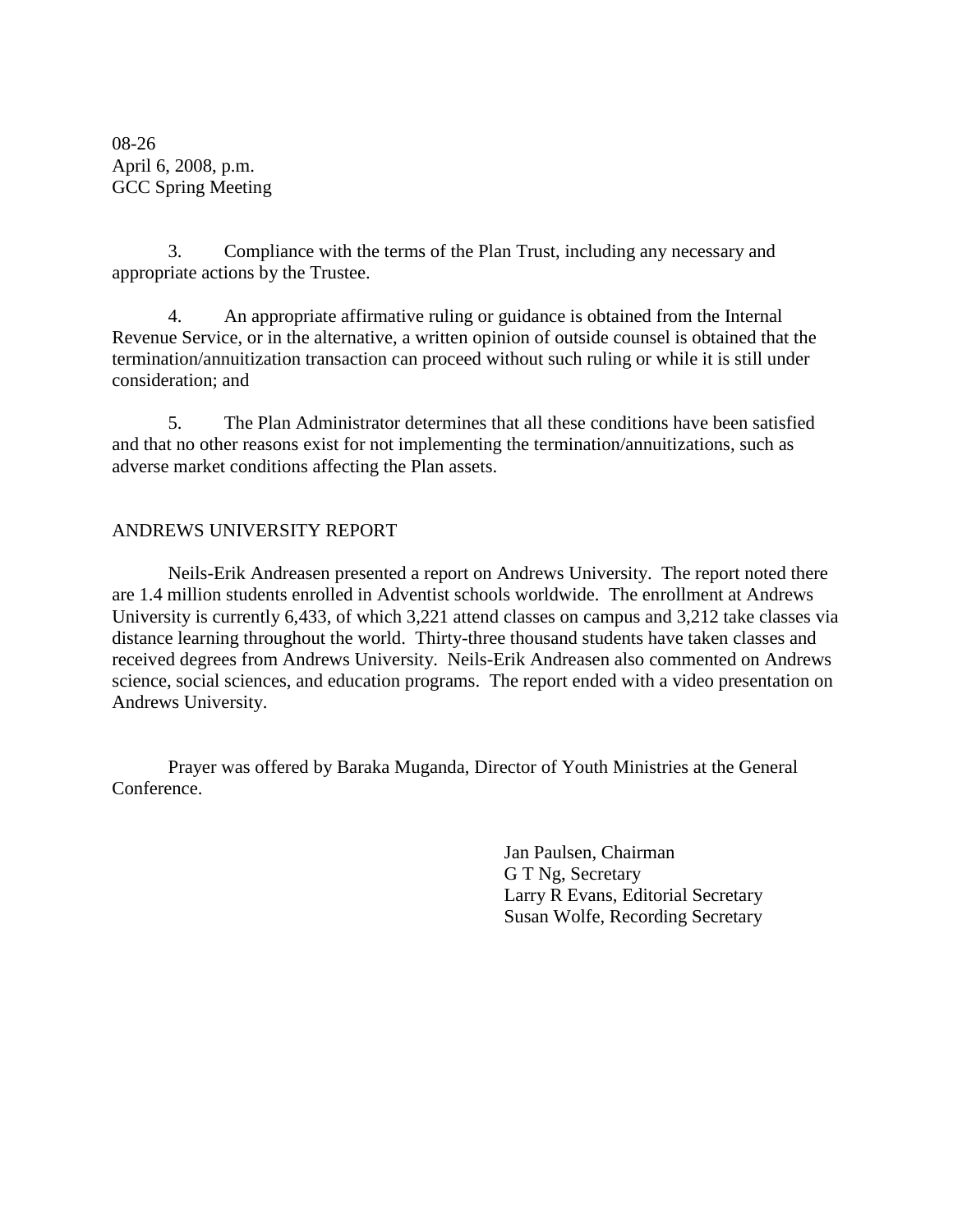#### SPRING MEETING OF THE

#### GENERAL CONFERENCE EXECUTIVE COMMITTEE

April 7, 2008, 8:00 a.m.

#### DEVOTIONAL

The devotional message entitled, "Against All Odds," was presented by R Clifford Jones, Associate Dean of the Seventh-day Adventist Theological Seminary and Professor of Christian Ministry.

Even as the Seventh-day Adventist Church engages in mission with vision and passion, challenges dog its path, making the Church's task difficult and daunting. Some Church leaders, beholding the resources at their disposal against the backdrop of the accumulated challenges of the day, may be inclined to ask like Andrew, "What are these among so many?" (John 6:9) Meager and miserable, our resources seem pitifully incapable of meeting the needs of the hour. Yet, we have been assured of final victory in Jesus. The question we ought to be asking is not "What are these among so many?" but rather "Is God with us?" Ultimately, success will be ours because of the intervention and miraculous work of Jesus Christ, not because of anything we have or are able to do.

Gerry D Karst, chair, called to order the third session of the 2008 Spring Meeting.

-------

#### PACIFIC PRESS PUBLISHING ASSOCIATION—REPORT

Dale Galusha gave a presentation outlining the history of the Pacific Press Publishing Association, as well as detailing its work today. Its focus is on sharing your faith through literature.

VOTED, To receive the report from Pacific Press Publishing Association.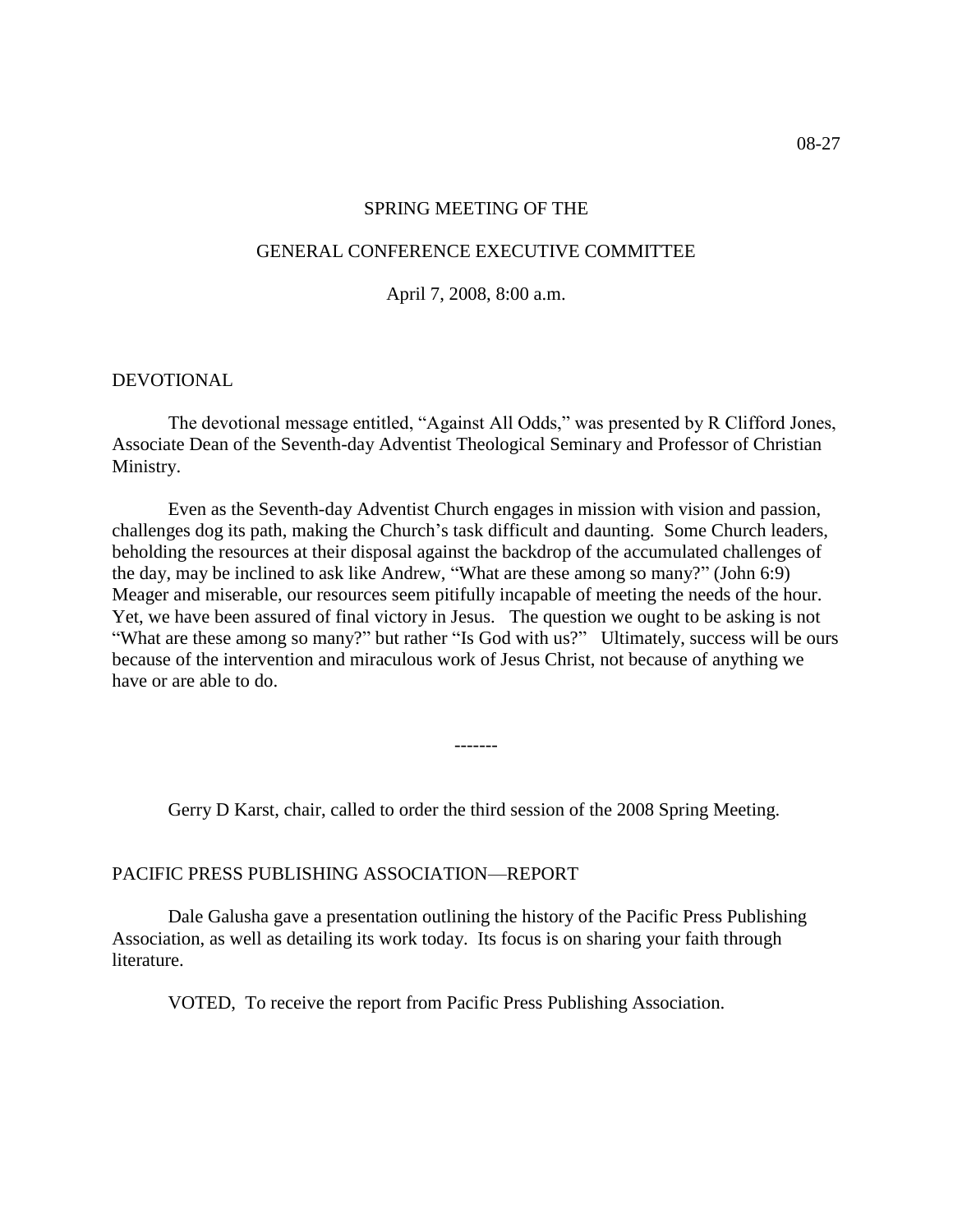08-28 April 7, 2008, a.m. GCC Spring Meeting

#### 08SM to MAB

#### FELDBUSH, MARTIN W—RESIGNATION

VOTED, To record receipt of the resignation submitted by Martin W Feldbush, Director of Adventist Chaplaincy Ministries, for the purpose of retirement, effective April 30, 2008.

#### 08SM to MAB

#### FELDBUSH, MARTIN W—APPRECIATION

VOTED, To express appreciation to Martin W Feldbush for his years of dedicated service to the General Conference as Associate Director and as Director of Adventist Chaplaincy **Ministries** 

#### SEC/08SM to MAB

#### BRANTLEY, PAUL S—ELECTION

VOTED, To elect Paul S Brantley, Director of the Office of Assessment and Program Effectiveness, as General Field Secretary of the General Conference.

#### SEC/08SM to MAB

#### COUNCELL, GARY R—ELECTION

VOTED, To elect Gary R Councell as Director of Adventist Chaplaincy Ministries, effective May 1, 2008.

#### SEC/08SM to MAB

#### CEBALLOS, MARIO—ELECTION

VOTED, To elect Mario Ceballos as Associate Director of Adventist Chaplaincy Ministries.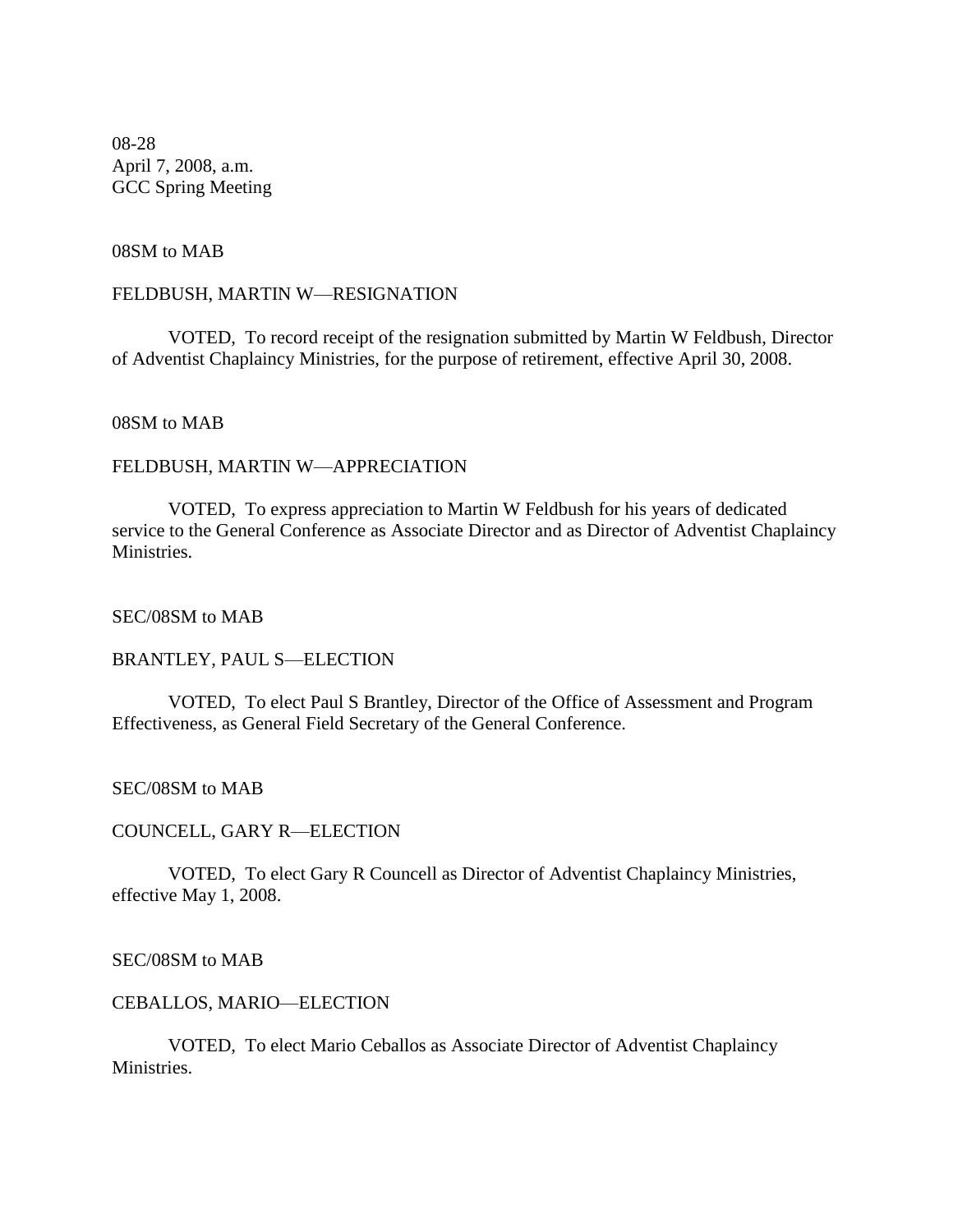08-29 April 7, 2008, a.m. GCC Spring Meeting

#### SEC/ADCOM/102-05Gd/SEC/ADCOM/SecC/GCDO06SM/06SM/ADCOM/GCDO06AC/ 06AC/102-06Gc/ADCOM/SecC/GCDO07SM/07SM/ADCOM/SecC/GCDO07AC/07AC/ ADCOM/102-07Gb/ADCOM/SecC/GCDO08SM/08SM to RJH(DIV)

#### 102-08Ga AUTHORIZED MEETINGS 2008

VOTED, To approve the updated list of Authorized Meetings 2008, with the understanding that attendance at these meetings must also be approved by the administration of each entity, as follows:

#### DATE DAY MEETING DATE LOCATION

#### April 2008

| $14$ -May 3      | Mon | Institute of World Mission                       | Chang Mai THAILAND        |
|------------------|-----|--------------------------------------------------|---------------------------|
| 14,15            | Mon | <b>Biblical Research Institute Committee</b>     | Loma Linda CA             |
| 16               | Wed | <b>Faith and Science Council</b>                 | Loma Linda CA             |
| 20,21            | Sun | Oakwood College Board of Trustees                | Huntsville AL             |
| 22               | Tue | Ministry Professional Growth Seminar             | Walla Walla WA            |
| 29               | Tue | Adventist University of Africa Board             | Nairobi KENYA             |
| <b>May 2008</b>  |     |                                                  |                           |
| $5 - 8$          | Mon | <b>World Council of Editors</b>                  | Nampa ID                  |
| 8(am)            | Thu | Ellen G White Board of Trustees                  | <b>Silver Spring MD</b>   |
| 19, 20           | Mon | Loma Linda Boards and Board Committees           | Loma Linda CA             |
| 20(pm)           | Tue | GC Leadership Council                            | <b>Silver Spring MD</b>   |
| 21(am)           | Wed | Adventist Health International Services Board    | Loma Linda CA             |
| 22               | Thu | <b>Supporting Ministries Advisory Committee</b>  | Walla Walla WA            |
| 28(pm)           | Wed | <b>RH HHES Board</b>                             | <b>Hagerstown MD</b>      |
| 28(eve)          | Wed | <b>RH Board Finance Committee</b>                | <b>Hagerstown MD</b>      |
| 29(am)           | Thu | <b>RH</b> Board                                  | Hagerstown MD             |
| <b>June 2008</b> |     |                                                  |                           |
| 1(pm)            | Sun | <b>Andrews University Seminary Executive Com</b> | Berrien Springs MI        |
| $\overline{2}$   | Mon | <b>Andrews University Board</b>                  | <b>Berrien Springs MI</b> |
| 9,10             | Mon | <b>Church Attorney Conference</b>                | <b>Silver Spring MD</b>   |
| 16-19            | Mon | <b>Staff Travel Moratorium</b>                   | <b>Silver Spring MD</b>   |
| 18,19            | Wed | <b>PREXAD</b>                                    | Columbia MD               |
| <b>July 2008</b> |     |                                                  |                           |
| $9-13$           | Wed | Global Internet Evangelism Network               | Denver CO                 |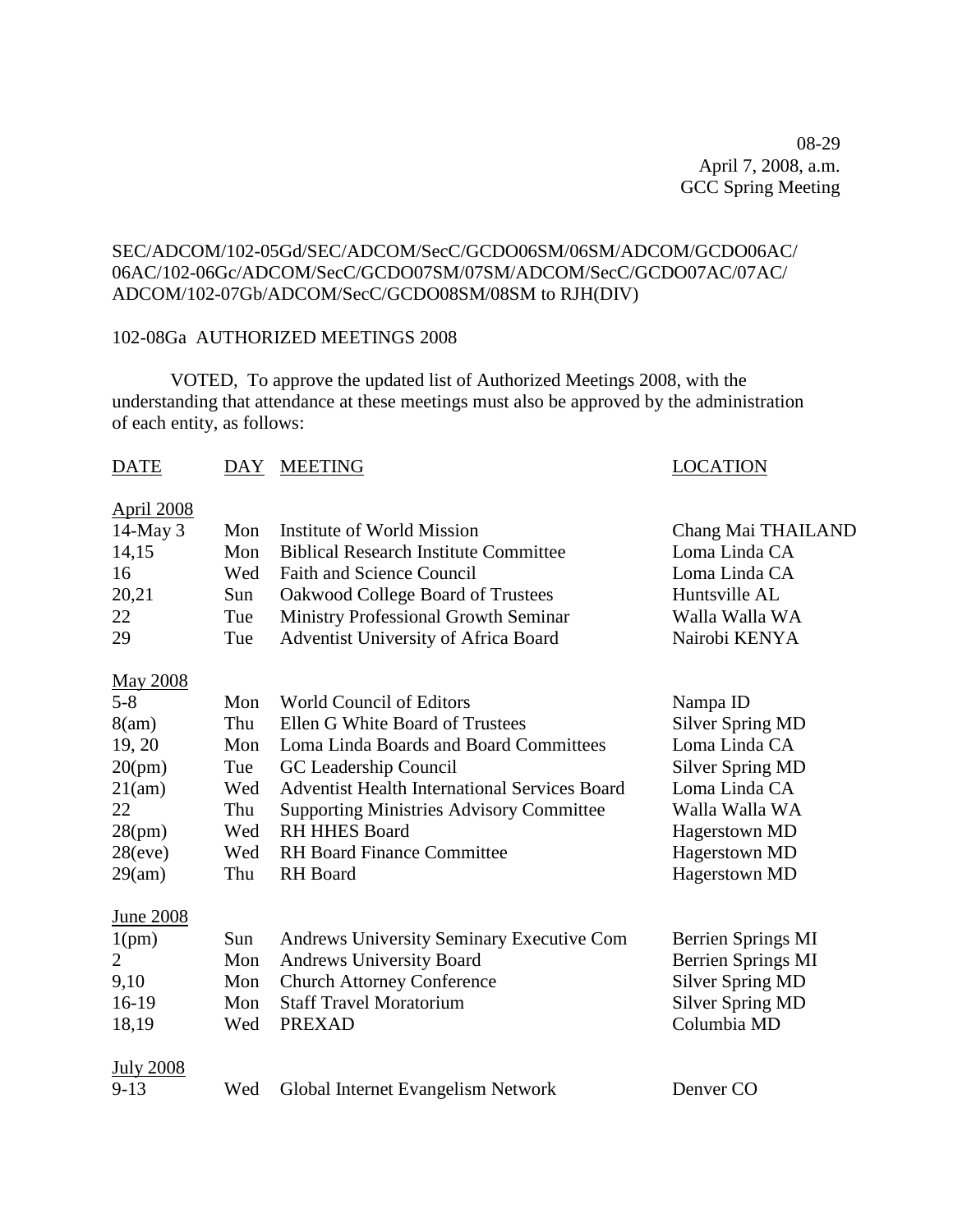08-30 April 7, 2008, a.m. GCC Spring Meeting

# DATE DAY MEETING LOCATION

| July 2008 contd    |     |                                                      |                           |
|--------------------|-----|------------------------------------------------------|---------------------------|
| 14-Aug 2           | Mon | Institute of World Mission                           | Berrien Springs MI        |
| 17(am)             | Thu | Ellen G White Board of Trustees                      | <b>Silver Spring MD</b>   |
| 18-21              | Fri | <b>Adventist Risk Management Board Retreat</b>       | Woodstock VT              |
| 23(pm)             | Wed | <b>RH Board Executive/Finance Committees</b>         | <b>Hagerstown MD</b>      |
|                    |     |                                                      |                           |
| <b>August 2008</b> |     |                                                      |                           |
| 13(pm)             | Wed | <b>Pacific Press Finance Committee</b>               | Nampa ID                  |
| 14                 | Thu | <b>Pacific Press Board</b>                           | Nampa ID                  |
| 25,26              | Mon | Loma Linda Boards and Boards Committees              | Loma Linda CA             |
| 27(am)             | Wed | <b>Adventist Health International Services Board</b> | Loma Linda CA             |
| September 2008     |     |                                                      |                           |
| $3-10$             | Wed | <b>SunPlus Intensive Training Seminar</b>            |                           |
| $7-10$             | Sun | <b>Adventist Risk Management Conference</b>          | San Mateo CA              |
| $15 - 25$          | Mon | <b>Staff Travel Moratorium</b>                       | <b>Silver Spring MD</b>   |
| 16(pm)             | Tue | <b>PARL World Affairs Committee</b>                  | <b>Silver Spring MD</b>   |
| 16(pm)             | Tue | <b>IRLA Board</b>                                    | <b>Silver Spring MD</b>   |
| 17(am)             | Wed | Ellen G White Board of Trustees                      | <b>Silver Spring MD</b>   |
| 17(pm)             | Wed | Department Directors/GC President Meeting            | <b>Silver Spring MD</b>   |
| 18                 | Thu | GC Leadership Council                                | <b>Silver Spring MD</b>   |
| 22                 | Mon | <b>Christian Record Services Finance Committee</b>   | Lincoln NE                |
| 23(am)             | Tue | <b>Christian Record Services Board</b>               | Lincoln NE                |
| 24(pm)             | Wed | <b>RH Board Finance Committee</b>                    | Hagerstown MD             |
| 25(am)             | Thu | <b>RH</b> Board                                      | Hagerstown MD             |
| 30(am)             | Tue | <b>International Board of Education</b>              | Manila PHILIPPINES        |
| 30(pm)             | Tue | Griggs University Board                              | <b>Manila PHILIPPINES</b> |
|                    |     |                                                      |                           |
| October 2008       |     |                                                      |                           |
| 1(am)              | Wed | Accred Assoc of SDA Sch, Coll, & Univ                | Manila PHILIPPINES        |
| 1(pm)              | Wed | International Board of Min & Theol Ed (IBMTE)        | Manila PHILIPPINES        |
| 2,3                | Thu | <b>Division Officer Interviews</b>                   | Manila PHILIPPINES        |
| 5                  | Sun | Council on Evangelism & Witness                      | Manila PHILIPPINES        |
| 6                  | Mon | Presidents Council                                   | Manila PHILIPPINES        |
| 6                  | Mon | <b>Secretaries Council</b>                           | Manila PHILIPPINES        |
| 6                  | Mon | <b>Treasurers Council</b>                            | <b>Manila PHILIPPINES</b> |
| $6$ (eve)          | Mon | Africa HIV/AIDS Office Board                         | Manila PHILIPPINES        |
| 7(am)              | Tue | GC & Division Officers                               | <b>Manila PHILIPPINES</b> |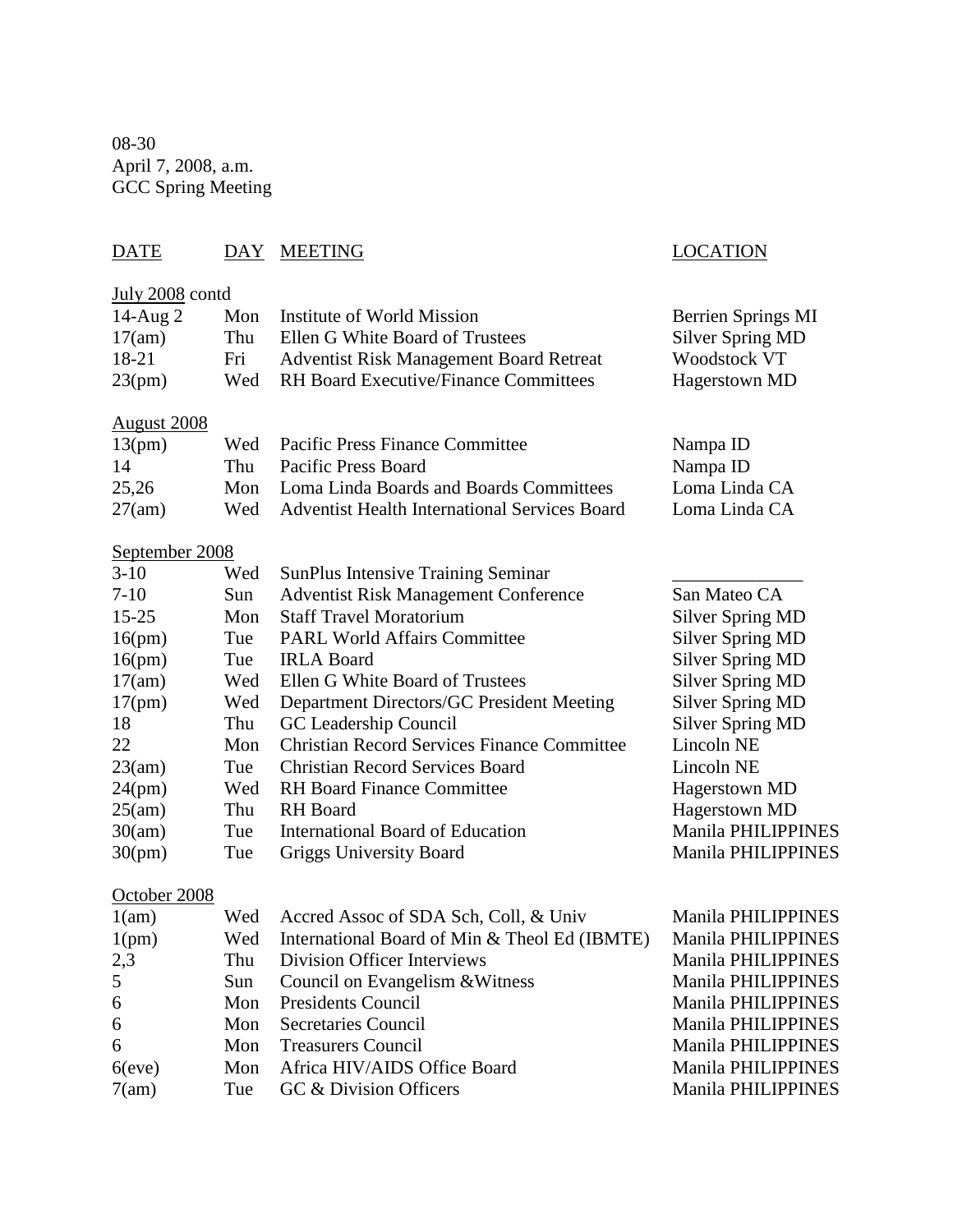08-31 April 7, 2008, a.m. GCC Spring Meeting

# DATE DAY MEETING LOCATION

October 2008 contd

| Financial Planning and Budgeting Committee<br>7(pm)<br>Tue                        | Manila PHILIPPINES        |
|-----------------------------------------------------------------------------------|---------------------------|
| Wed<br><b>ADRA Board</b><br>8(am)                                                 | Manila PHILIPPINES        |
| 8(pm)<br><b>ATN Operating Board</b><br>Wed                                        | Manila PHILIPPINES        |
| Wed<br><b>Adventist World Radio Board</b><br>8(eve)                               | <b>Manila PHILIPPINES</b> |
| Commission on Ministries, Services, and Structures Manila PHILIPPINES<br>9<br>Thu |                           |
| 9(eve)<br>Thu<br>Adventist University of Africa Board                             | <b>Manila PHILIPPINES</b> |
| Fri<br><b>GCAS Board</b><br>10                                                    | Manila PHILIPPINES        |
| 10(am)<br>Fri<br>AIIAS Management Committee & Bd                                  | <b>Manila PHILIPPINES</b> |
| Fri<br><b>Church Manual Committee</b><br>10(am)                                   | Manila PHILIPPINES        |
| 10(pm)<br>Fri<br><b>Adventist Mission Committee</b>                               | <b>Manila PHILIPPINES</b> |
| Fri<br>$10(eve) - 15$<br><b>Annual Council</b>                                    | <b>Manila PHILIPPINES</b> |
| 20,21<br>Mon<br><b>Biblical Research Institute Committee</b>                      | <b>Berrien Springs MI</b> |
| <b>Supporting Ministries Advisory Committee</b><br>23<br>Thu                      | <b>Silver Spring MD</b>   |
| 26(pm)<br>Sun<br>Andrews University Seminary Executive Com                        | <b>Berrien Springs MI</b> |
| <b>Andrews University Subcommittees</b><br>27<br>Mon                              | Berrien Springs MI        |
| 28<br>Tue<br><b>Andrews University Board</b>                                      | Berrien Springs MI        |
| <b>IWM Administrative Council</b><br>28(pm)<br>Tue                                | <b>Berrien Springs MI</b> |
| 29(am)<br>Wed<br>Loma Linda Executive Committees                                  | Loma Linda CA             |
| $31-Nov2$<br>Fri<br>Oakwood College Board Retreat                                 | Huntsville AL             |
| November 2008                                                                     |                           |
| Ellen G White Board of Trustees<br>20(am)<br>Thu                                  | <b>Silver Spring MD</b>   |
| December 2008                                                                     |                           |
| $\overline{4}$<br><b>Adventist Risk Management Board</b><br>Thu                   | Silver Spring MD          |
| Loma Linda Boards and Board Committees<br>9,10<br>Tue                             | Loma Linda CA             |
|                                                                                   |                           |
| Thu<br><b>Adventist Health International Services Board</b>                       | Loma Linda CA             |
| 11(am)<br>Mon<br><b>ADRA</b> International Board (Teleconference)<br>15(am)       | <b>Silver Spring MD</b>   |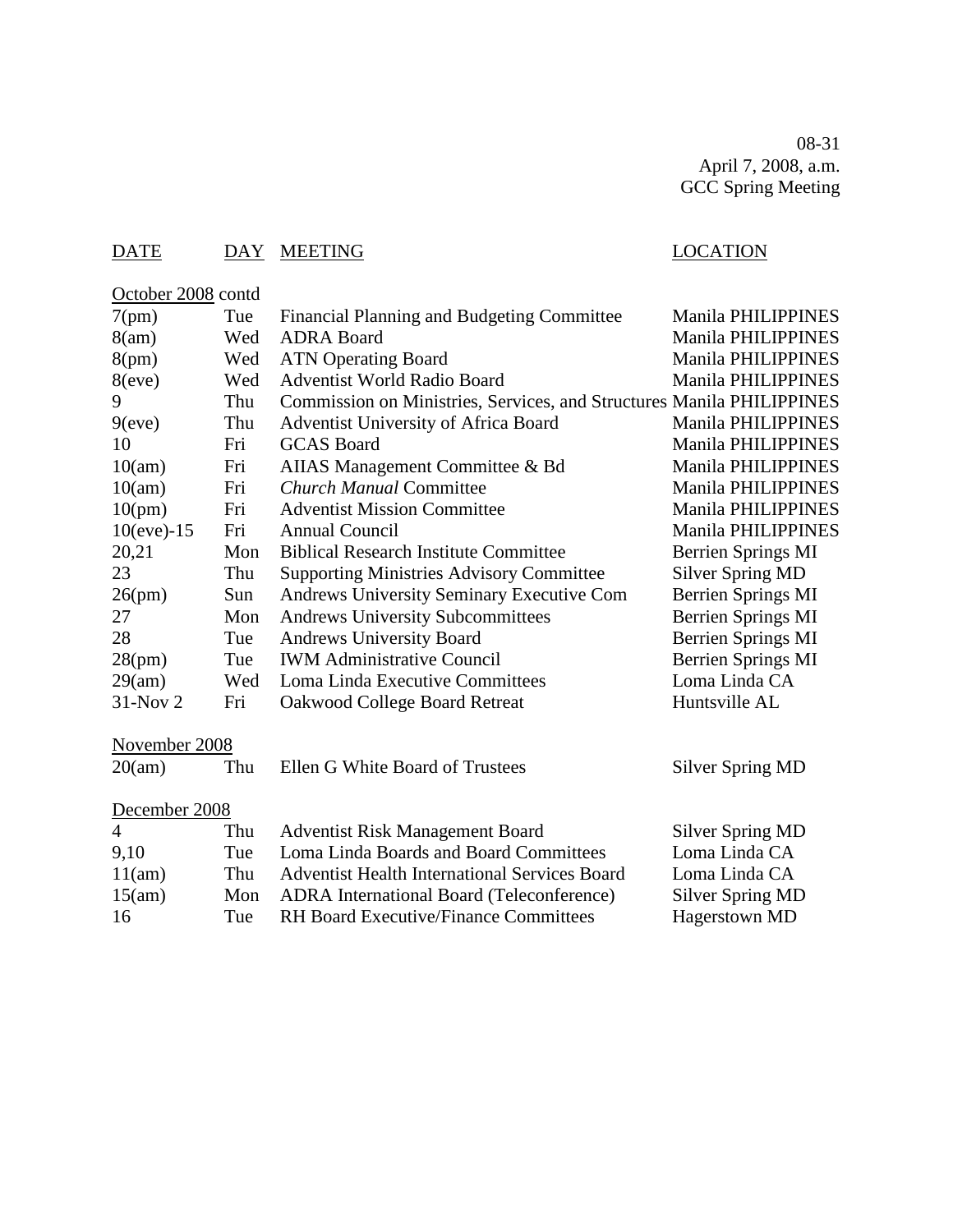08-32 April 7, 2008, a.m. GCC Spring Meeting

#### SEC/ADCOM/102-05Ge/SEC/ADCOM/SecC/GCDO06SM/06SM/ADCOM/GCDO06AC/ 06AC/102-06Gd/ADCOM/SecC/GCDO07SM/07SM/ADCOM/SecC/GCDO07AC/07AC/ 102-07Gc/ADCOM/SecC/GCDO08SM/08SM to RJH(DIV)

#### 102-08Gb AUTHORIZED MEETINGS 2009

VOTED, To approve the updated list of Authorized Meetings 2009, with the understanding that attendance at these meetings must also be approved by the administration of each entity, as follows:

#### DATE DAY MEETING DATE LOCATION

### January 2009

| $13 - 17$ | Tue PREXAD                       | <b>FLORIDA</b> |
|-----------|----------------------------------|----------------|
| $25 - 28$ | Sun Africa HIV/AIDS Office Board | Nairobi KENYA  |
| 26-Feb 14 | Mon Institute of World Mission   | IAD and SAD    |

#### February 2009

| $13-15$        | Fri | <b>ADRA</b> International Board and Retreat        |               |
|----------------|-----|----------------------------------------------------|---------------|
| 18             | Wed | <b>Christian Record Services Finance Committee</b> | Lincoln NE    |
| 19             | Thu | <b>Christian Record Services Board of Trustees</b> | Lincoln NE    |
| $20(eve) - 22$ |     | Fri Loma Linda Boards Retreat                      |               |
| 23,24          |     | Mon Loma Linda Boards and Committees               | Loma Linda CA |
| 25(am)         |     | Wed Adventist Health International Board           | Loma Linda CA |
| 25(am)         |     | Wed Geoscience Research Institute Board            | Loma Linda CA |

#### March 2009

| 1(pm)     | Sun | Andrews University Seminary Executive Com         | Berrien Springs MI        |
|-----------|-----|---------------------------------------------------|---------------------------|
| 2         | Mon | <b>Andrews University Subcommittees</b>           | <b>Berrien Springs MI</b> |
| 3         | Tue | <b>Andrews University Board</b>                   | Berrien Springs MI        |
| 3         | Tue | <b>IWM Administrative Council</b>                 | Berrien Springs MI        |
| 5         | Thu | AIIAS Management Committee and Board              | <b>Silang PHILIPPINES</b> |
| 5         | Thu | <b>Adventist Risk Management Board</b>            | <b>Silver Spring MD</b>   |
| $16 - 20$ | Mon | <b>Staff Travel Moratorium</b>                    | <b>Silver Spring MD</b>   |
| 18(pm)    | Wed | Department Directors/GC President Meeting         | <b>Silver Spring MD</b>   |
| 19        | Thu | GC Leadership Council                             | <b>Silver Spring MD</b>   |
| 24(am)    | Tue | Loma Linda Executive Committees                   | Loma Linda CA             |
| 25(pm)    | Wed | <b>Pacific Press Finance Committee</b>            | Nampa ID                  |
| 25(pm)    | Wed | <b>Adventist Television Network Operating Com</b> | Silver Spring MD          |
| 26,27(am) | Thu | <b>Global Mission Issues Committee</b>            | <b>Silver Spring MD</b>   |
|           |     |                                                   |                           |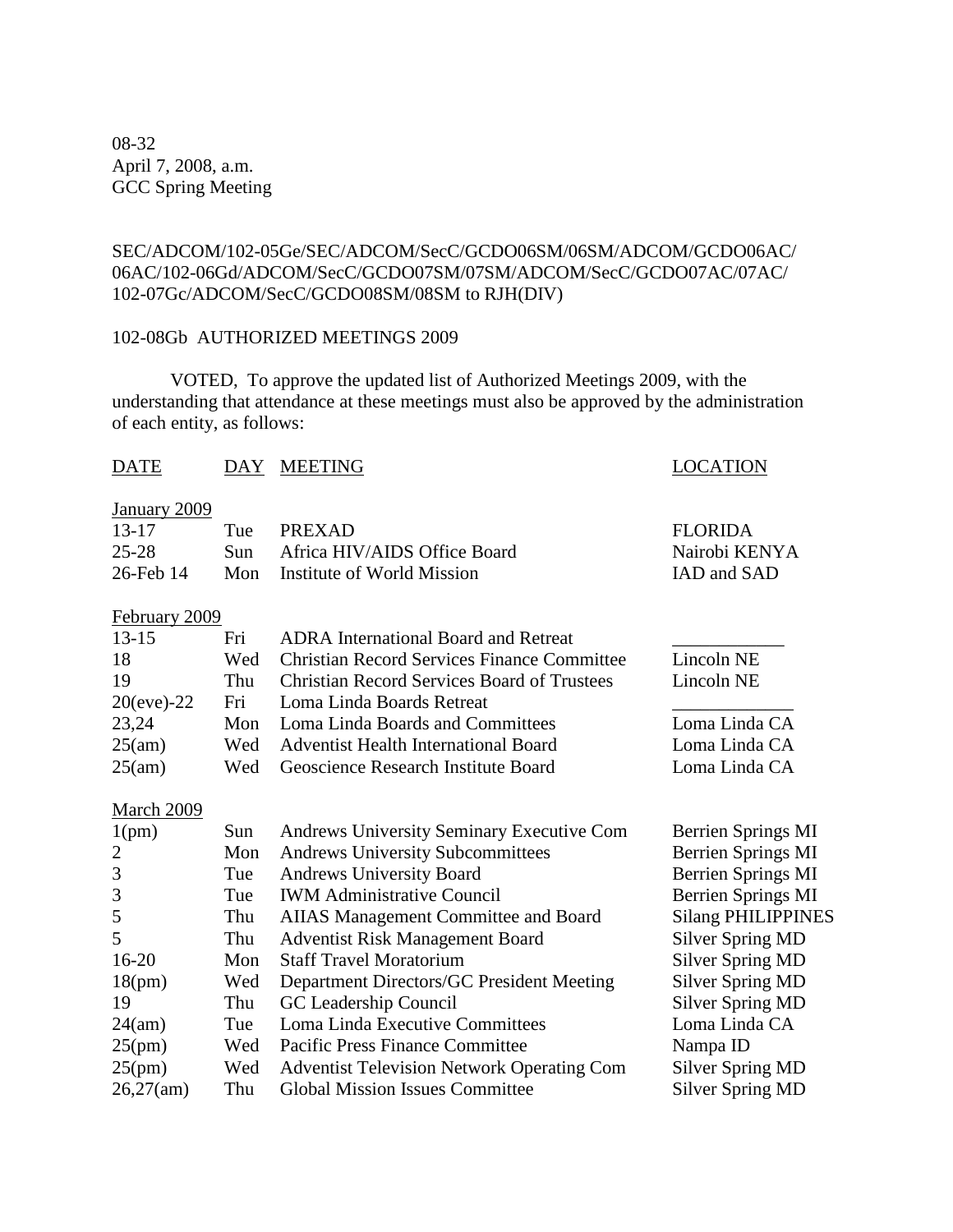08-33 April 7, 2008, a.m. GCC Spring Meeting

Nampa ID

Silver Spring MD Silver Spring MD Silver Spring MD Silver Spring MD Silver Spring MD Silver Spring MD Silver Spring MD Silver Spring MD Silver Spring MD Silver Spring MD

### DATE DAY MEETING DATE LOCATION

#### March 2009 contd

| 26        | Thu | <b>Pacific Press Board</b>            |
|-----------|-----|---------------------------------------|
| 29        | Sun | Council on Evangelism & Witness       |
| 30(am)    | Mon | <b>Adventist Mission Committee</b>    |
| 30(am)    | Mon | International Board of Education      |
| 30(am)    | Mon | <b>Adventist World Radio Board</b>    |
| 30(pm)    | Mon | Division Officer Interviews           |
| 30(eve)   | Mon | Griggs University Board               |
| 31        | Tue | <b>Presidents Council</b>             |
| 31        | Tue | <b>Secretaries Council</b>            |
| 31        | Tue | <b>Treasurers Council</b>             |
| $31$ (pm) | Tue | Accred Assoc of SDA Sch, Coll, & Univ |
|           |     |                                       |

#### April 2009

| -1         | Wed | <b>Education Consultation</b>                | Silver Spring MD        |
|------------|-----|----------------------------------------------|-------------------------|
| 1(am)      | Wed | GC & Division Officers                       | <b>Silver Spring MD</b> |
| 1(pm)      | Wed | Financial Planning and Budgeting Committee   | Silver Spring MD        |
| 2          | Thu | <b>Division Officer Interviews</b>           | Silver Spring MD        |
| 5,6(am)    | Sun | <b>Spring Meeting</b>                        | Huntsville AL           |
| 13-May $2$ | Mon | Institute of World Mission                   | <b>PHILIPPINES</b>      |
| 13,14      | Mon | <b>Biblical Research Institute Committee</b> | Loma Linda CA           |
| 15         | Wed | <b>Faith and Science Council</b>             | Loma Linda CA           |
| 19,20      | Sun | Oakwood College Board of Trustees            | Huntsville AL           |
| 22(pm)     | Wed | <b>RH HHES Board</b>                         | Hagerstown MD           |
| 22(eve)    | Wed | <b>RH</b> Board Finance Committee            | Hagerstown MD           |
| 23(am)     | Thu | RH Board                                     | Hagerstown MD           |
| 28         | Tue | Adventist University of Africa Board         | Nairobi KENYA           |
|            |     |                                              |                         |

#### May 2009

| $13-17$   |            | Wed Global Internet Evangelism Network               | Montego Bay JAMAICA |
|-----------|------------|------------------------------------------------------|---------------------|
| 19,20     | <b>Tue</b> | Loma Linda Boards and Committees                     | Loma Linda CA       |
| 20        | Wed        | <b>Supporting Ministries Advisory Committee</b>      | Silver Spring MD    |
| 21(am)    | Thu        | <b>Adventist Health International Services Board</b> | Loma Linda CA       |
| 21(pm)    | Thu        | GC Leadership Council                                | Silver Spring MD    |
| $31$ (pm) | Sun        | <b>Andrews University Subcommittees</b>              | Berrien Springs MI  |
|           |            |                                                      |                     |

### June 2009

- 1 Mon Andrews University Board Berrien Springs MI
	-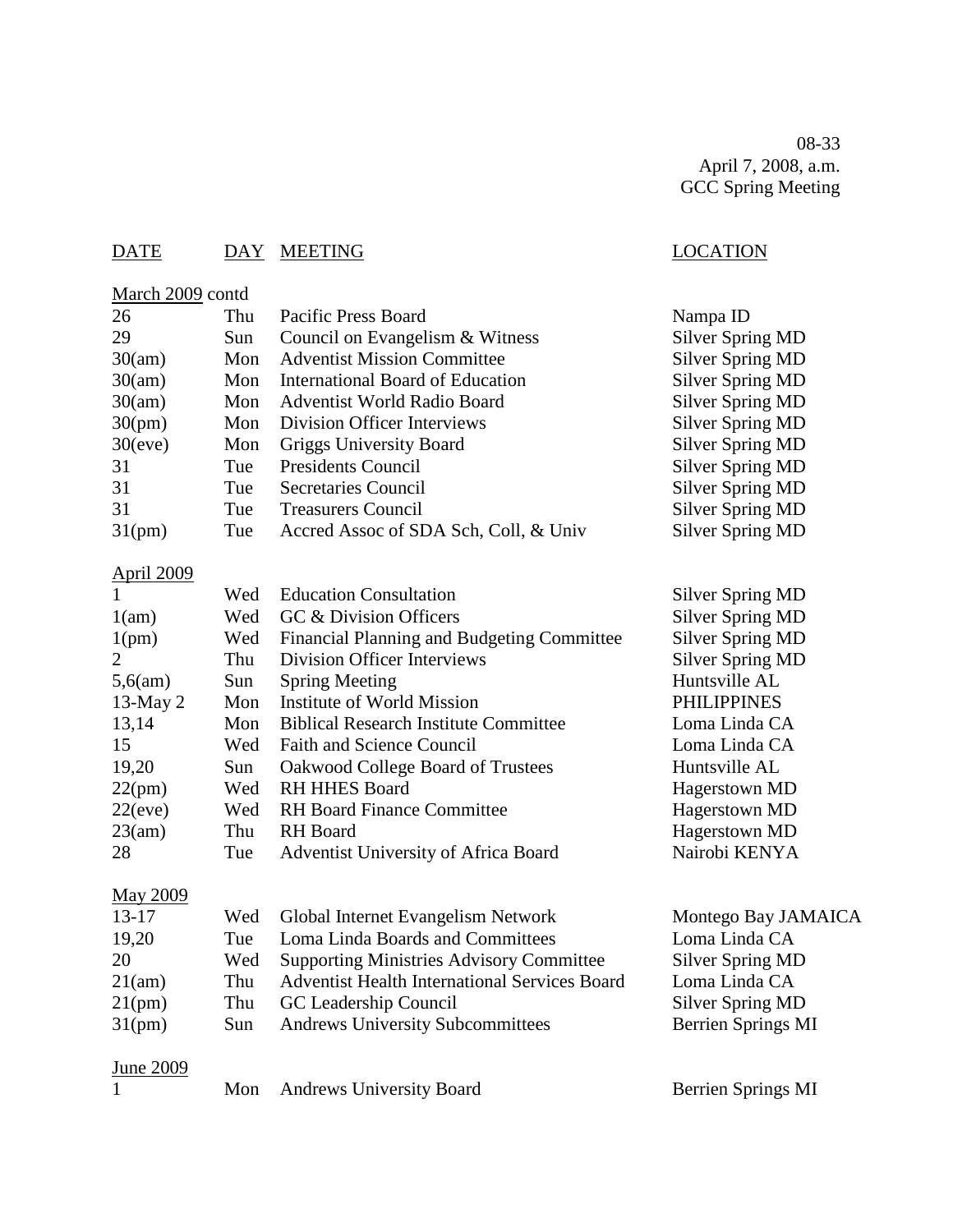08-34 April 7, 2008, a.m. GCC Spring Meeting

# DATE DAY MEETING LOCATION June 2009 contd 15-18 Mon Staff Travel Moratorium Silver Spring MD 16(pm) Tue RH Board Executive/Finance Committees Hagerstown MD 17,18 Wed PREXAD Silver Spring MD 23-25 Tue Intl Health Congress on Lifestyle & Primary Care Geneva SWITZERLAND July 2009 13-Aug 1 Mon Institute of World Mission Berrien Springs MI 15-16 Wed Adventist Risk Management Board VERMONT August 2009 19(eve) Wed PPPA Finance Committee Nampa ID 20 Thu PPPA Board Nampa ID 24,25 Mon Loma Linda Boards and Committees Loma Linda CA 26(am) Wed Adventist Health International Services Board Loma Linda CA September 2009 5 Sat All Africa International Hlth & Temperance Rally Nairobi KENYA 7-10 Mon All Africa (Tri-Division) ICPA Conference Nairobi KENYA 9(eve) Wed RH Board Finance Committee Hagerstown MD 10(am) Thu RH Board Hagerstown MD 13-16 Sun Adventist Risk Management Conference \_\_\_\_\_\_\_\_\_\_\_\_\_\_\_\_ 14-24 Mon Staff Travel Moratorium Silver Spring MD 16(pm) Wed Department Directors/GC President Meeting Silver Spring MD 17 Thu GC Leadership Council Silver Spring MD 21 Mon Christian Record Services Finance Committee Lincoln NE 22 Tue Christian Record Services Board of Trustees Lincoln NE 28(eve) Mon Griggs University Board Silver Spring MD October 2009 1,2(am) Thu Division Officer Interviews Silver Spring MD 4 Sun Presidents Council Silver Spring MD 4 Sun Secretaries Council Silver Spring MD

4 Sun Treasurers Council Silver Spring MD 4(pm) Sun *Church Manual* Committee Silver Spring MD 5 Mon Council on Evangelism & Witness Silver Spring MD 5(pm) Mon International Board of Education Silver Spring MD 6(am) Tue GC & Division Officers Silver Spring MD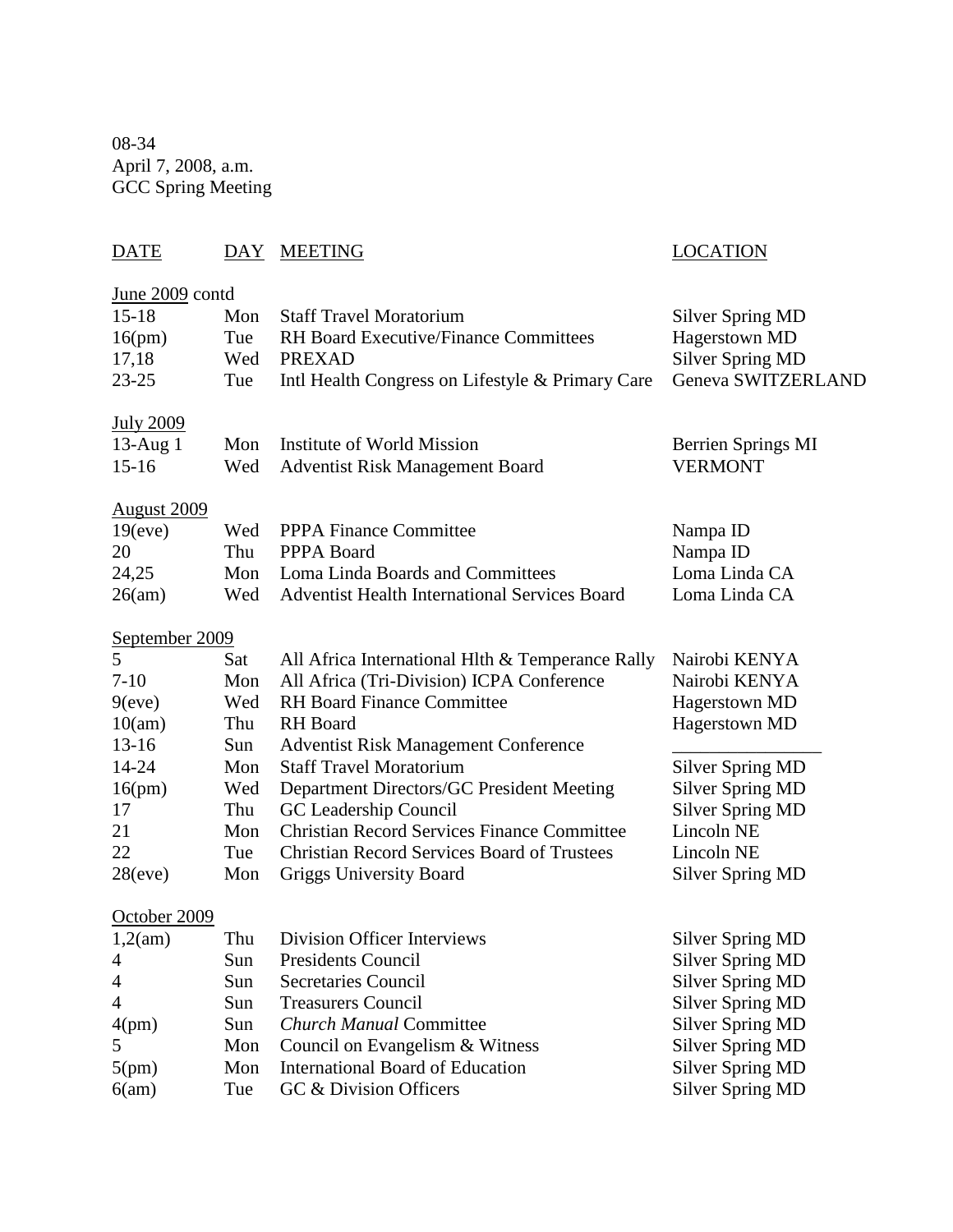08-35 April 7, 2008, a.m. GCC Spring Meeting

#### DATE DAY MEETING LOCATION

October 2009 contd 6(pm) Tue Financial Planning and Budgeting Committee Silver Spring MD 6(eve) Tue Accred Assoc of SDA Sch, Coll, & Univ Silver Spring MD 7,8 Wed Commission on Ministries, Services, and Structures Silver Spring MD 7 Wed Africa HIV/AIDS Office Board Silver Spring MD 7(eve) Wed International Board of Min & Theol Ed (IBMTE) Silver Spring MD 8(pm) Thu Adventist Television Network Operating Com Silver Spring MD 8(eve) Thu Adventist University of Africa Board Silver Spring MD 9(am) Fri AIIAS Management Committee and Board Silver Spring MD 9(am) Fri Adventist Mission Committee Silver Spring MD 9(am) Fri Adventist World Radio Board Silver Spring MD 9(eve)-14 Fri Annual Council Silver Spring MD 18,19 Sun Oakwood College Board of Trustees Huntsville AL 19,20 Mon Biblical Research Institute Committee Berrien Springs MI 20 Tue Loma Linda Executive Committees Loma Linda CA 22 Thu Supporting Ministries Advisory Committee Silver Spring MD 25(pm) Sun Andrews University Seminary Executive Com Berrien Springs MI 26 Mon Andrews University Subcommittees Berrien Springs MI 27 Tue Andrews University Board Berrien Springs MI 27 Tue IWM Administrative Council Berrien Springs MI November 2009 21 Sat World Festival of Religious Freedom Lima PERU December 2009 3 Thu Adventist Risk Management Board Silver Spring MD 8,9 Tue Loma Linda Boards and Committees Loma Linda CA 10(am) Thu Adventist Health International Services Board Loma Linda CA 14(pm) Mon RH Board Executive/Finance Committees Hagerstown MD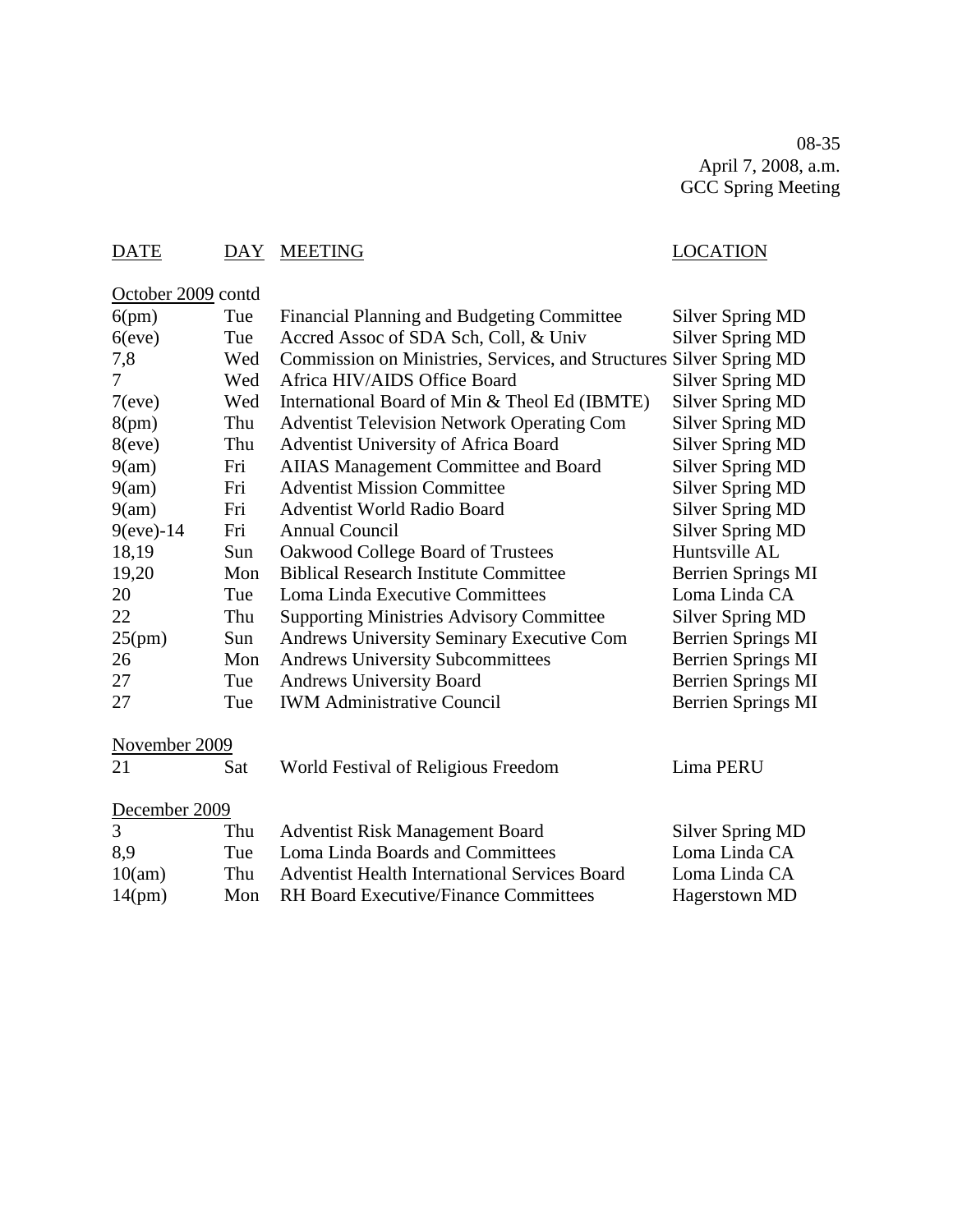08-36 April 7, 2008, a.m. GCC Spring Meeting

#### SEC/ADCOM/SecC/GCDO06SM/06SM/102-06Ge/ADCOM/SecC/GCDO07SM/07SM/ ADCOM/SecC/GCDO07AC/07AC/102-07Gd/ADCOM/SecC/GCDO08SM/08SM to RJH(DIV)

#### 102-08Gc AUTHORIZED MEETINGS 2010

VOTED, To approve the updated list of Authorized Meetings 2010, with the understanding that attendance at these meetings must also be approved by the administration of each entity, as follows:

| <b>DATE</b>       | DAY | <b>MEETING</b>                                     | <b>LOCATION</b>           |
|-------------------|-----|----------------------------------------------------|---------------------------|
| January 2010      |     |                                                    |                           |
| $12 - 16$         | Tue | <b>PREXAD</b>                                      | <b>FLORIDA</b>            |
| February 2010     |     |                                                    |                           |
| 15                | Mon | <b>Christian Record Services Finance Committee</b> | Lincoln NE                |
| 16(am)            | Tue | <b>Christian Record Services Board of Trustees</b> | Lincoln NE                |
| 18                | Thu | Africa HIV/AIDS Office Board                       | Nairobi KENYA             |
| 21(pm)            | Sun | Loma Linda Boards-Education Day                    | Loma Linda CA             |
| 22                | Mon | Loma Linda Boards and Committees                   | Loma Linda CA             |
| 23                | Tue | Loma Linda Boards and Committees                   | Loma Linda CA             |
| 24(am)            | Wed | <b>Adventist Health International Board</b>        | Loma Linda CA             |
| 28(pm)            | Sun | <b>Andrews University Seminary Executive Com</b>   | Berrien Springs MI        |
| <b>March 2010</b> |     |                                                    |                           |
| $\mathbf{1}$      | Mon | <b>Andrews University Subcommittees</b>            | Berrien Springs MI        |
| $\mathbf{2}$      | Tue | Andrews University Board                           | <b>Berrien Springs MI</b> |
| $\overline{4}$    | Thu | <b>AIIAS Management Committee and Board</b>        | <b>Silang PHILIPPINES</b> |
| $15-19$           | Mon | <b>Staff Travel Moratorium</b>                     | <b>Silver Spring MD</b>   |
| 23(am)            | Tue | Loma Linda Executive Committees                    | Loma Linda CA             |
| 29,30(am)         | Mon | <b>Global Mission Issues Committee</b>             | <b>Silver Spring MD</b>   |
| 30(pm)            | Tue | <b>Adventist Mission Committee</b>                 | <b>Silver Spring MD</b>   |
| 30(pm)            | Tue | <b>Adventist World Radio Board</b>                 | <b>Silver Spring MD</b>   |
| 31                | Wed | <b>Division Officer Interviews</b>                 | <b>Silver Spring MD</b>   |
| 31(am)            | Wed | <b>International Board of Education</b>            | <b>Silver Spring MD</b>   |
| <b>April 2010</b> |     |                                                    |                           |
|                   | Thu | <b>Presidents Council</b>                          | <b>Silver Spring MD</b>   |
| 1                 | Thu | <b>Secretaries Council</b>                         | <b>Silver Spring MD</b>   |
|                   |     |                                                    |                           |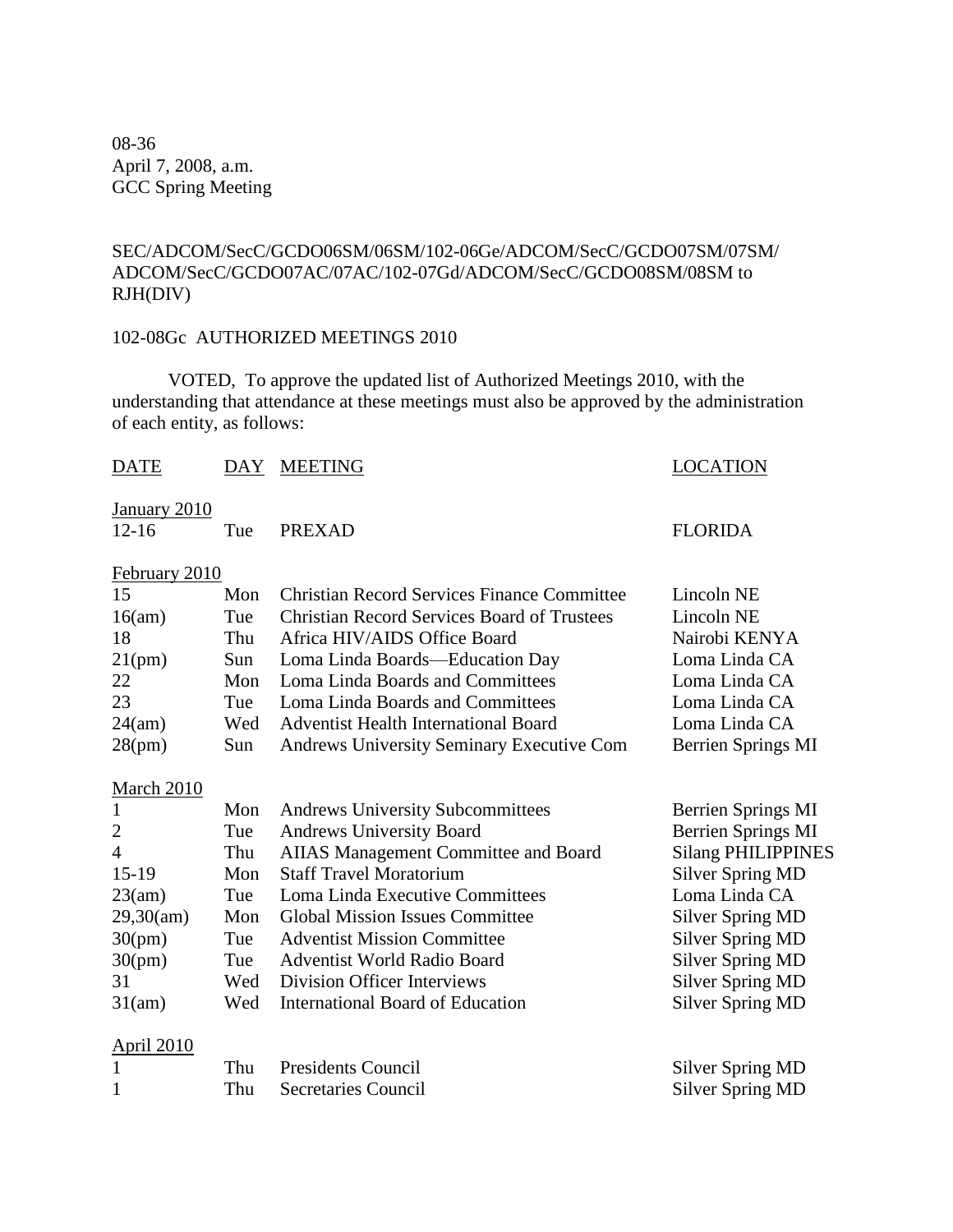08-37 April 7, 2008, a.m. GCC Spring Meeting

# DATE DAY MEETING LOCATION

# April 2010 contd

| $\mathbf{1}$       | Thu | <b>Treasurers Council</b>                            | <b>Silver Spring MD</b>   |
|--------------------|-----|------------------------------------------------------|---------------------------|
| 1(eve)             | Thu | Accred Assoc of SDA Sch, Coll, & Univ                | <b>Silver Spring MD</b>   |
| 2(am)              | Fri | <b>Division Officer Interviews</b>                   | <b>Silver Spring MD</b>   |
| 4(am)              | Sun | GC & Division Officers                               | <b>Silver Spring MD</b>   |
| 4(pm)              | Sun | Financial Planning and Budgeting Committee           | <b>Silver Spring MD</b>   |
| 5                  | Mon | Council on Evangelism & Witness                      | <b>Silver Spring MD</b>   |
| 6,7(am)            | Tue | <b>Spring Meeting</b>                                | <b>Silver Spring MD</b>   |
| 12,13              | Mon | <b>Biblical Research Institute Committee</b>         | Loma Linda CA             |
| 14                 | Wed | <b>Faith and Science Council</b>                     | Loma Linda CA             |
| 18,19              | Sun | Oakwood College Board of Trustees                    | Huntsville AL             |
| 27                 | Tue | Adventist University of Africa Board                 | Nairobi KENYA             |
| 28(pm)             | Wed | <b>HHES Board</b>                                    | Hagerstown MD             |
| 28(eve)            | Wed | <b>RH Board Finance Committee</b>                    | <b>Hagerstown MD</b>      |
| 29(am)             | Thu | <b>RH</b> Board                                      | Hagerstown MD             |
| May 2010           |     |                                                      |                           |
| 20                 | Thu | <b>Supporting Ministries Advisory Committee</b>      | <b>Silver Spring MD</b>   |
| 25                 | Tue | Loma Linda Boards and Committees                     | Loma Linda CA             |
| 26                 | Wed | Loma Linda Boards and Committees                     | Loma Linda CA             |
| 27(am)             | Thu | <b>Adventist Health International Services Board</b> | Loma Linda CA             |
| <u>June 2010</u>   |     |                                                      |                           |
| 6(pm)              | Sun | <b>Andrews University Subcommittees</b>              | Berrien Springs MI        |
| 7                  | Mon | <b>Andrews University Board</b>                      | <b>Berrien Springs MI</b> |
| 10(pm)             | Thu | RH Board Executive/Finance Committee                 | Hagerstown MD             |
| 23(pm),24(am) Wed  |     | General Conference Session Spiritual Emphasis        | Atlanta GA                |
| 24-Jul 3           | Thu | <b>General Conference Session</b>                    | Atlanta GA                |
| <b>July 2010</b>   |     |                                                      |                           |
| <b>August 2010</b> |     |                                                      |                           |
| 30                 | Mon | Loma Linda Boards and Committees                     | Loma Linda CA             |
| 31                 | Tue | Loma Linda Boards and Committees                     | Loma Linda CA             |
| September 2010     |     |                                                      |                           |
| 1(am)              | Wed | <b>Adventist Health International Services Board</b> | Loma Linda CA             |

22(eve) Mon RH Board Finance Committee Hagerstown MD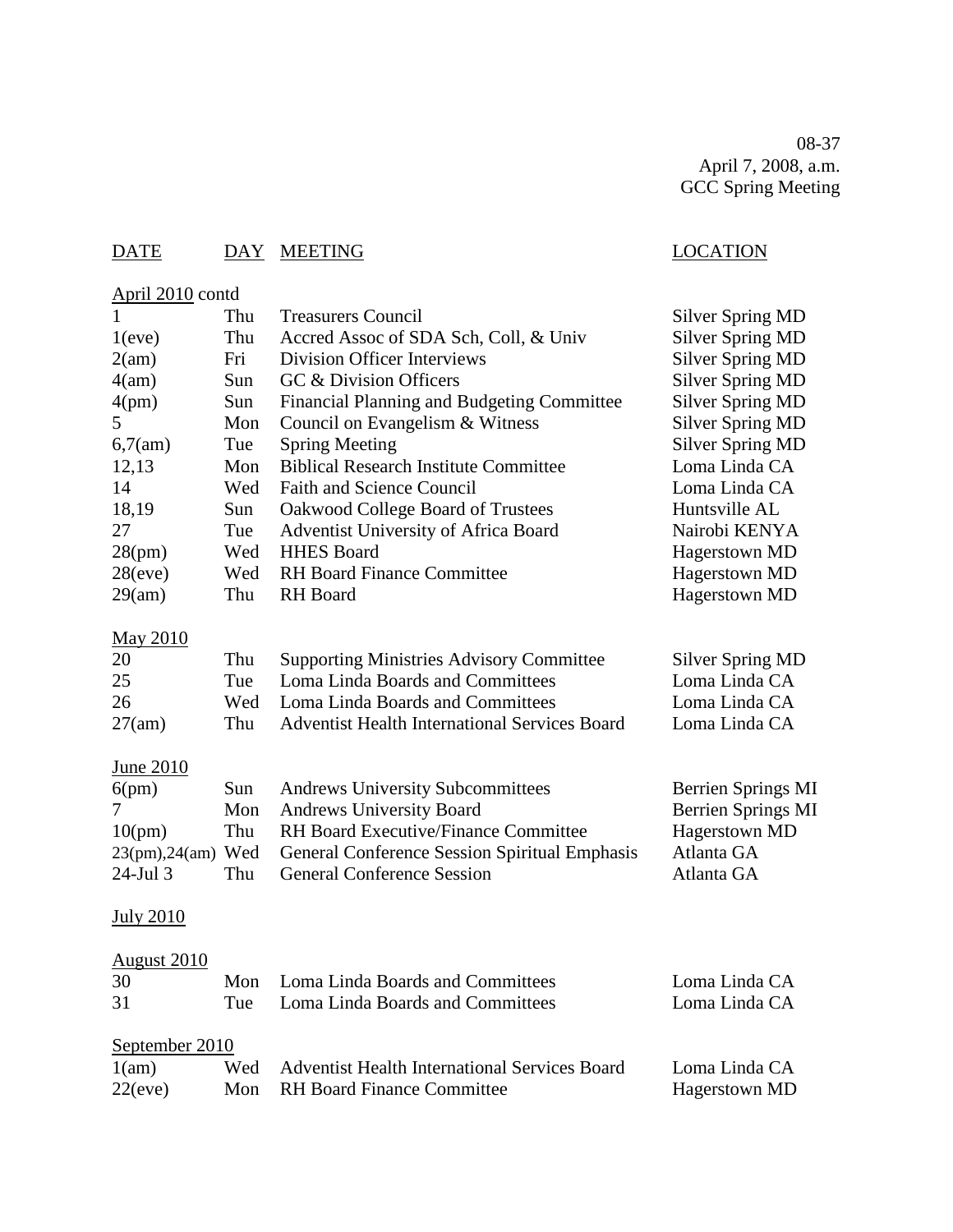08-38 April 7, 2008, a.m. GCC Spring Meeting

#### DATE DAY MEETING LOCATION

 $\frac{\text{September }2010}{23 \text{(am)}}$  Tue F Tue RH Board Hagerstown MD

#### October 2010

| 5(am)        | Tue | <b>Adventist Mission Committee</b>        | <b>Silver Spring MD</b>   |
|--------------|-----|-------------------------------------------|---------------------------|
| 5(am)        | Tue | <b>Adventist World Radio</b>              | <b>Silver Spring MD</b>   |
| 6            | Wed | Africa HIV/AIDS Office Board              | <b>Silver Spring MD</b>   |
| 7            | Thu | Adventist University of Africa Board      | <b>Silver Spring MD</b>   |
| $8$ (eve)-13 | Fri | Annual Council                            | <b>Silver Spring MD</b>   |
| 17,18        | Sun | Oakwood College Board of Trustees         | Huntsville AL             |
| 19(am)       | Tue | Loma Linda Executive Committees           | Loma Linda CA             |
| $24$ (pm)    | Sun | Andrews University Seminary Executive Com | Berrien Springs MI        |
| 25           | Mon | <b>Andrews University Subcommittees</b>   | <b>Berrien Springs MI</b> |
| 26           | Tue | <b>Andrews University Board</b>           | <b>Berrien Springs MI</b> |

November 2010

# December 2010

| 9(pm) | Thu | RH Board Executive/Finance Committees | Hagerstown MD |
|-------|-----|---------------------------------------|---------------|
| 14    |     | Tue Loma Linda Boards and Committees  | Loma Linda CA |
| 15    |     | Wed Loma Linda Boards and Committees  | Loma Linda CA |

#### CEW/08SM to MAF

#### 120-08G YEAR OF EVANGELISM

In light of Christ's command, "Go into all the world and preach the gospel to every creature," and His promise, "And this gospel of the kingdom will be preached in all the world as a witness to all the nations, and then the end will come," (Mark 16:15 and Matt 24:14 NKJV) it is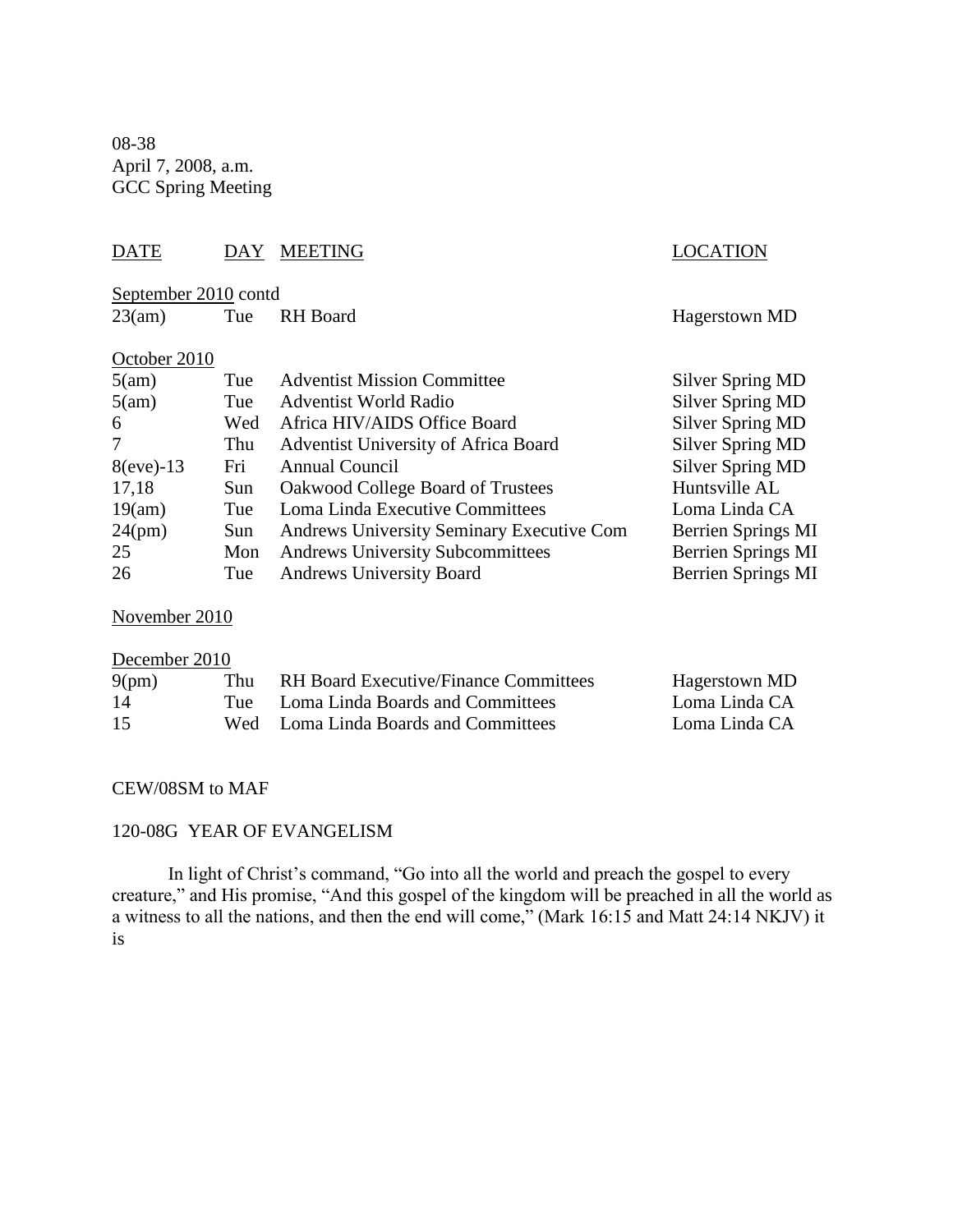08-39 April 7, 2008, a.m. GCC Spring Meeting

VOTED, To designate 2009 as the Year of Evangelism and further that this special evangelistic reaping emphasis continue until the General Conference Session in Atlanta in June 2010. We urge every division, union, conference, mission, and local congregation to develop evangelistic plans to reach their designated territory. We encourage every pastor and administrator as well as all of our institutions to be involved in some form of public evangelistic outreach especially during these months of evangelistic reaping leading up to the General Conference Session.

#### TRE/FinPl&Bud07AC/GCDO07AC/07AC/101-07Gf/08SM to JRP

#### 101-08Gd CALENDAR OF OFFERINGS—WORLD 2009

VOTED, To revise the Calendar of Offerings—World 2009, which reads as follows:

#### **January**

| - 3    | <b>Outreach/Church Budget</b> |  |
|--------|-------------------------------|--|
| $\sim$ |                               |  |

10 Division

17 Church Budget

- 24 Conference/Union
- 31 Church Budget

#### **February**

| <b>Outreach/Church Budget</b> |
|-------------------------------|
|                               |

14 Division

21 Church Budget

28 Conference/Union

#### March

| - 7     | <b>Outreach/Church Budget</b> |
|---------|-------------------------------|
| $14* +$ | <b>Adventist World Radio</b>  |
| 21      | Church Budget                 |
| 28      | Conference/Union              |

#### April

| $\overline{4}$ | <b>Outreach/Church Budget</b>                                                                    |
|----------------|--------------------------------------------------------------------------------------------------|
| $11* +$        | <b>World Mission Budget</b>                                                                      |
| 1 O            | $\Omega$ <sub>1</sub> $\Omega$ $\Omega$ <sub>1</sub> $\Omega$ <sub>1</sub> $\Omega$ <sub>1</sub> |

18 Church Budget

25 Conference/Union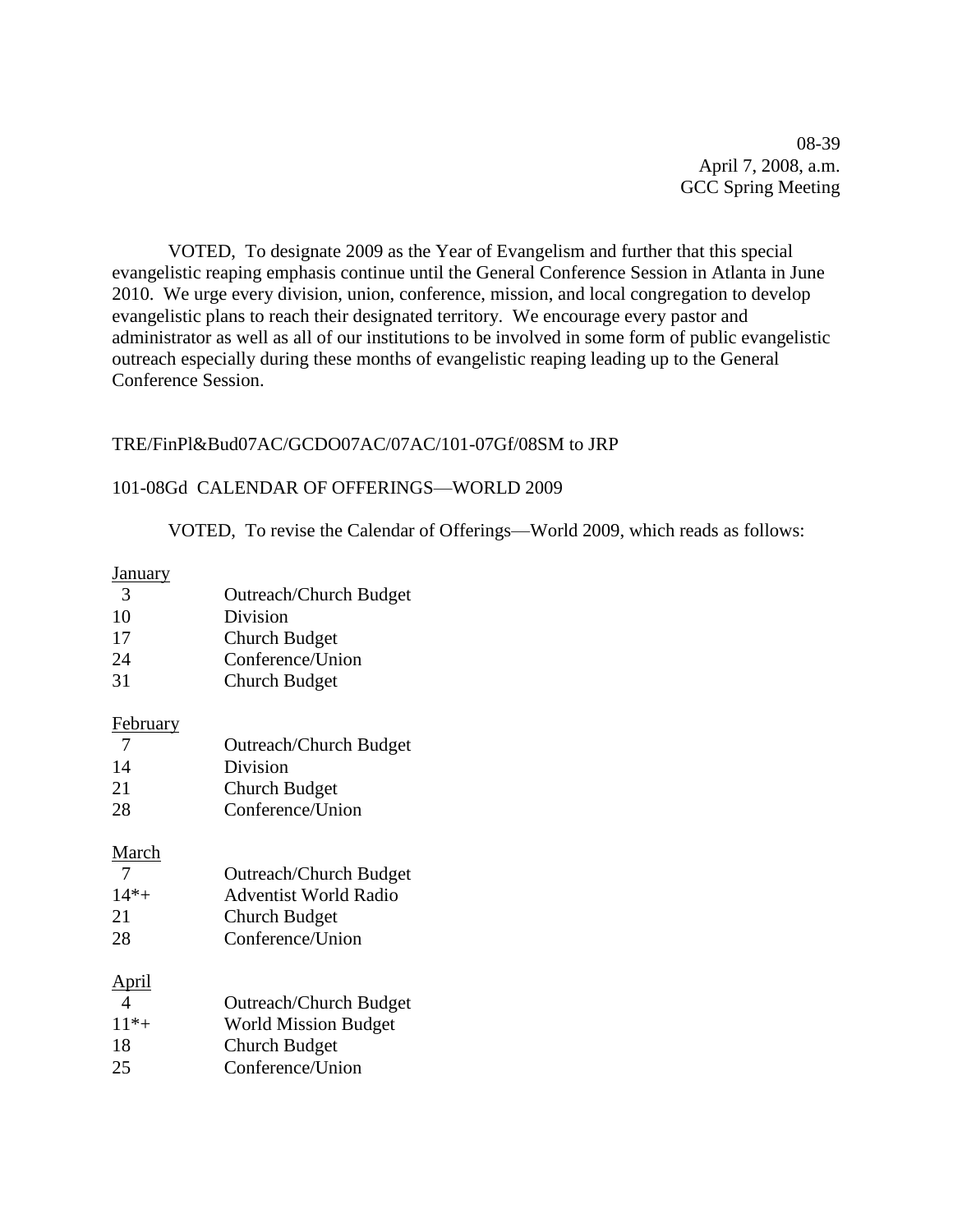08-40 April 7, 2008, a.m. GCC Spring Meeting

| May<br>$\overline{2}$<br>$9*$ +<br>16<br>23<br>30    | <b>Outreach/Church Budget</b><br>Disaster and Famine Relief (Program provided for NAD only)<br><b>Church Budget</b><br>Conference/Union<br><b>Church Budget</b> |
|------------------------------------------------------|-----------------------------------------------------------------------------------------------------------------------------------------------------------------|
| <u>June</u><br>6<br>13<br>20<br>27                   | <b>Outreach/Church Budget</b><br>Division<br><b>Church Budget</b><br>Conference/Union                                                                           |
| <u>July</u><br>$\overline{4}$<br>$11* +$<br>18<br>25 | <b>Outreach/Church Budget</b><br><b>World Mission Budget</b><br><b>Church Budget</b><br>Conference/Union                                                        |
| <b>August</b><br>$\mathbf{1}$<br>8<br>15<br>22<br>29 | <b>Outreach/Church Budget</b><br>Division<br><b>Church Budget</b><br>Conference/Union<br><b>Church Budget</b>                                                   |
| September<br>5<br>$12* +$<br>19<br>26                | <b>Outreach/Church Budget</b><br>World Mission Budget (Unusual Opportunities)<br><b>Church Budget</b><br>Conference/Union                                       |
| October<br>3<br>10<br>17<br>24                       | <b>Outreach/Church Budget</b><br>Division<br><b>Church Budget</b><br>Conference/Union                                                                           |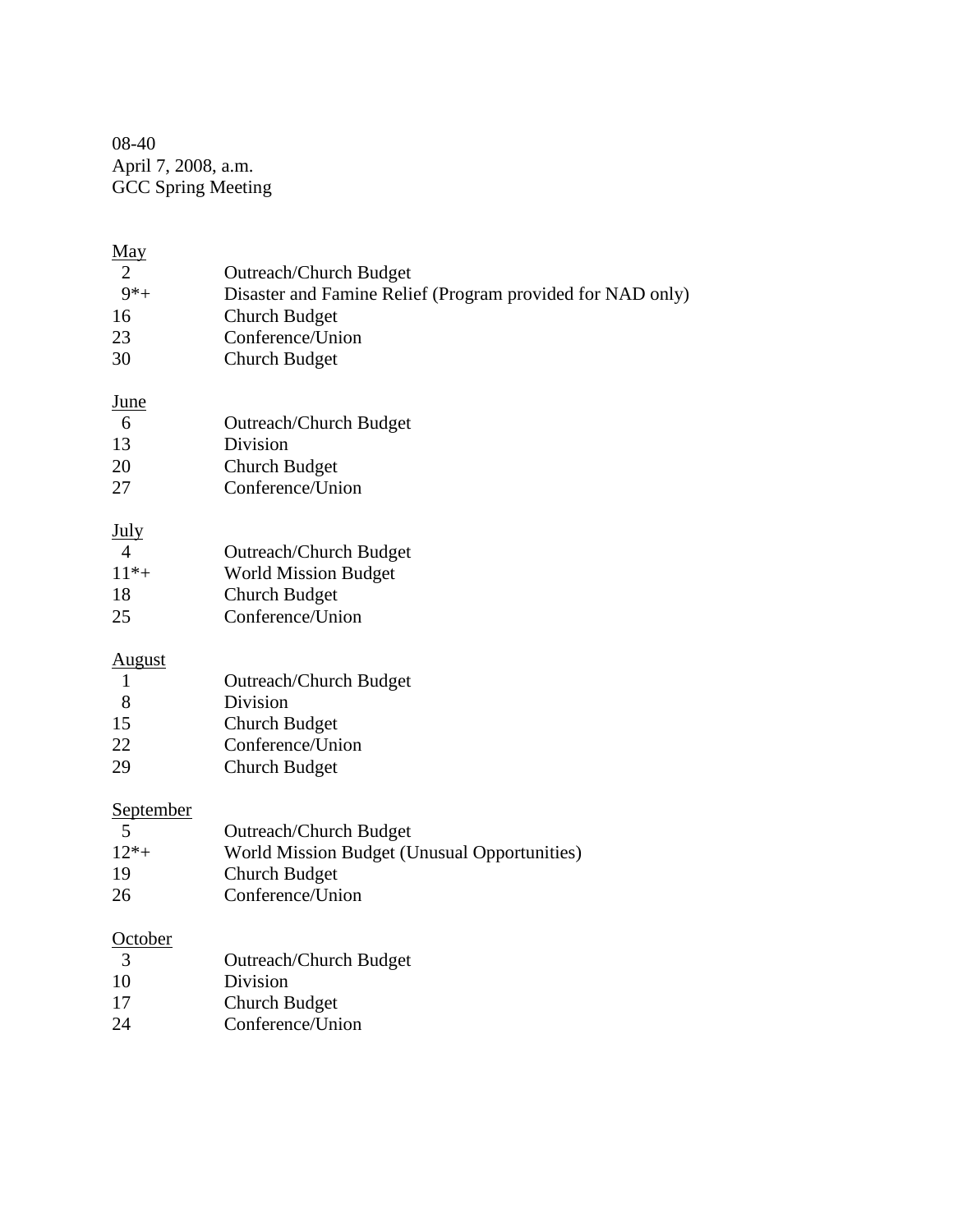08-41 April 7, 2008, a.m. GCC Spring Meeting

#### November

- 7 Outreach/Church Budget 14\*+ Annual Sacrifice (Global Mission) 21 Church Budget 28 Conference/Union
- 31 Church Budget

#### December

| 5  | <b>Outreach/Church Budget</b> |
|----|-------------------------------|
| 12 | Division                      |
| 19 | Church Budget                 |
| 26 | Conference/Union              |

#### Summary of Offerings

| <b>General Conference</b> | 6  |
|---------------------------|----|
| Division                  | 6  |
| Conference/Union          | 12 |
| Church                    | 28 |
|                           |    |
| Total                     |    |

\*Program provided by the General Conference +Worldwide offering

#### ADCOM/08SM to AG-10GCS

#### 113-08GS NORTH CENTRAL AMERICAN UNION MISSION— REORGANIZATION

RECOMMENDED, To reorganize the North Central American Union Mission in the Inter-American Division into a union mission and a union mission of churches:

1. The Guatemala Union Mission constituency of Central Guatemala Mission, East Guatemala Mission, Metropolitan Guatemala Conference, North Guatemala Mission, South Guatemala Mission, and West Guatemala Mission; and

2. Belize Union Mission of Churches constituency of Belize Conference, effective May 2008.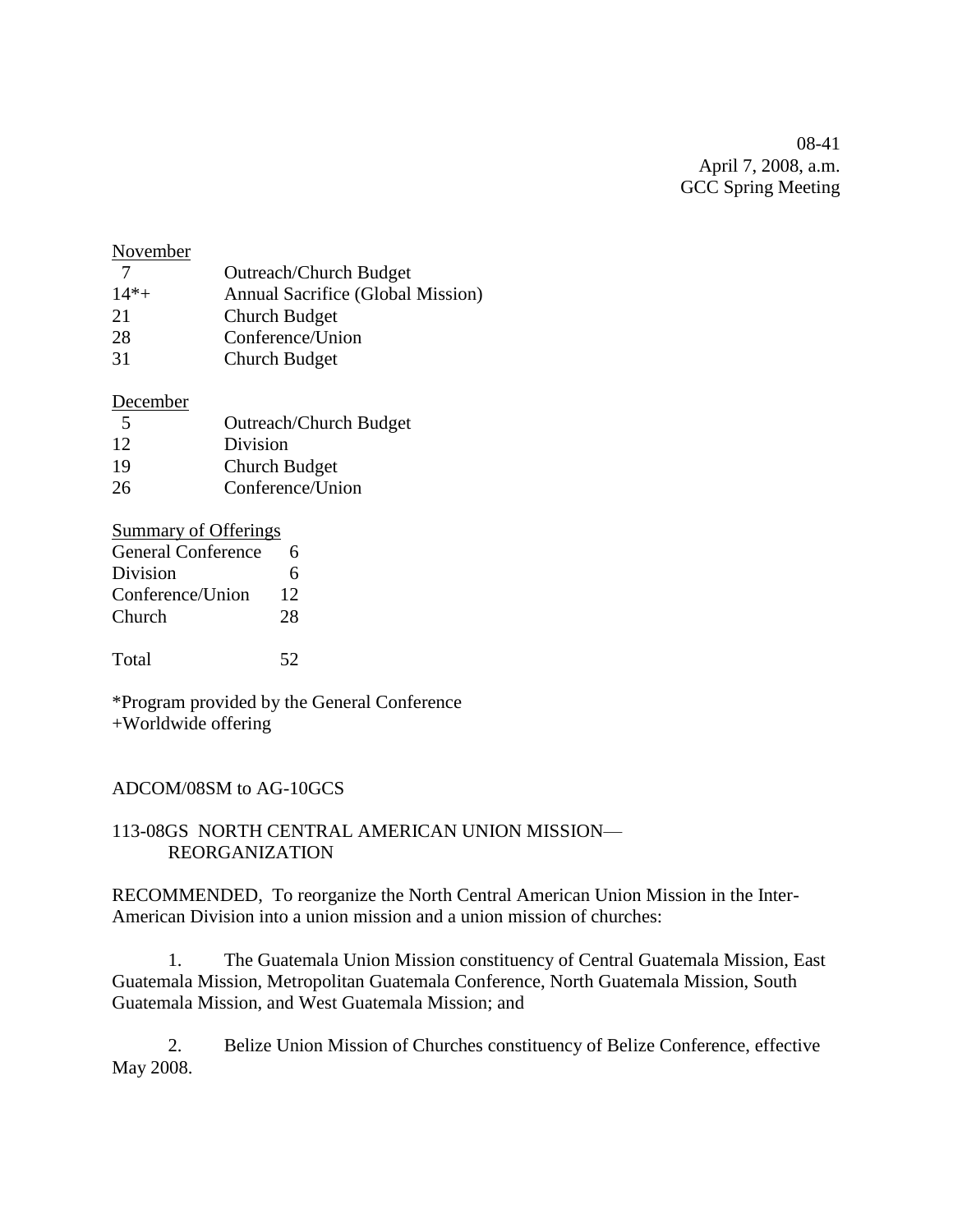08-42 April 7, 2008, a.m. GCC Spring Meeting

#### ADCOM/08SM to AG-10GCS

#### 114-08GS NORTH MEXICAN UNION CONFERENCE AND INTER-OCEANIC MEXICAN UNION MISSION— REORGANIZATION

RECOMMENDED, To reorganize the North Mexican Union Conference and the Inter-Oceanic Mexican Union Mission in the Inter-American Division into three unions:

1. The North Mexican Union Conference constituency of Baja California Conference, Gulf Mexican Conference, North Mexican Mission, Northeast Mexican Conference, Northwest Mexican Conference, Sinaloa Mission, and West Mexican Mission;

2. The Inter-Oceanic Union Mission constituency of Hidalgo Veracruz Conference, Oaxaca Mission, Olmeca Conference, South Pacific Conference, and South Veracruz Conference; and

3. The Central Mexican Union Mission constituency of Azteca Mexican Mission, Bajio Mexican Mission, Central Mexican Mission, and Metropolitan Mexican Conference, with their headquarters located in Mexico City, effective May 2008.

#### *CONNECTING WITH JESUS*—UPDATE

Ted N C Wilson presented information regarding the contributions that have been given for this project as well as distribution of these books in various languages. The comprehensive South American Division plans were featured. An appeal was made to all divisions to tailor the implementation of this project for their needs. A plan is needed to not only distribute the books, but to study them using the prepared study guides. It was

VOTED, To receive the *Connecting With Jesus* update.

#### ADVENTIST TELEVISION NETWORK, INC—CORPORATION MEETING

At 10:13 a.m., a corporation meeting of the Adventist Television Network convened, after which the business session of the General Conference Executive Committee reconvened.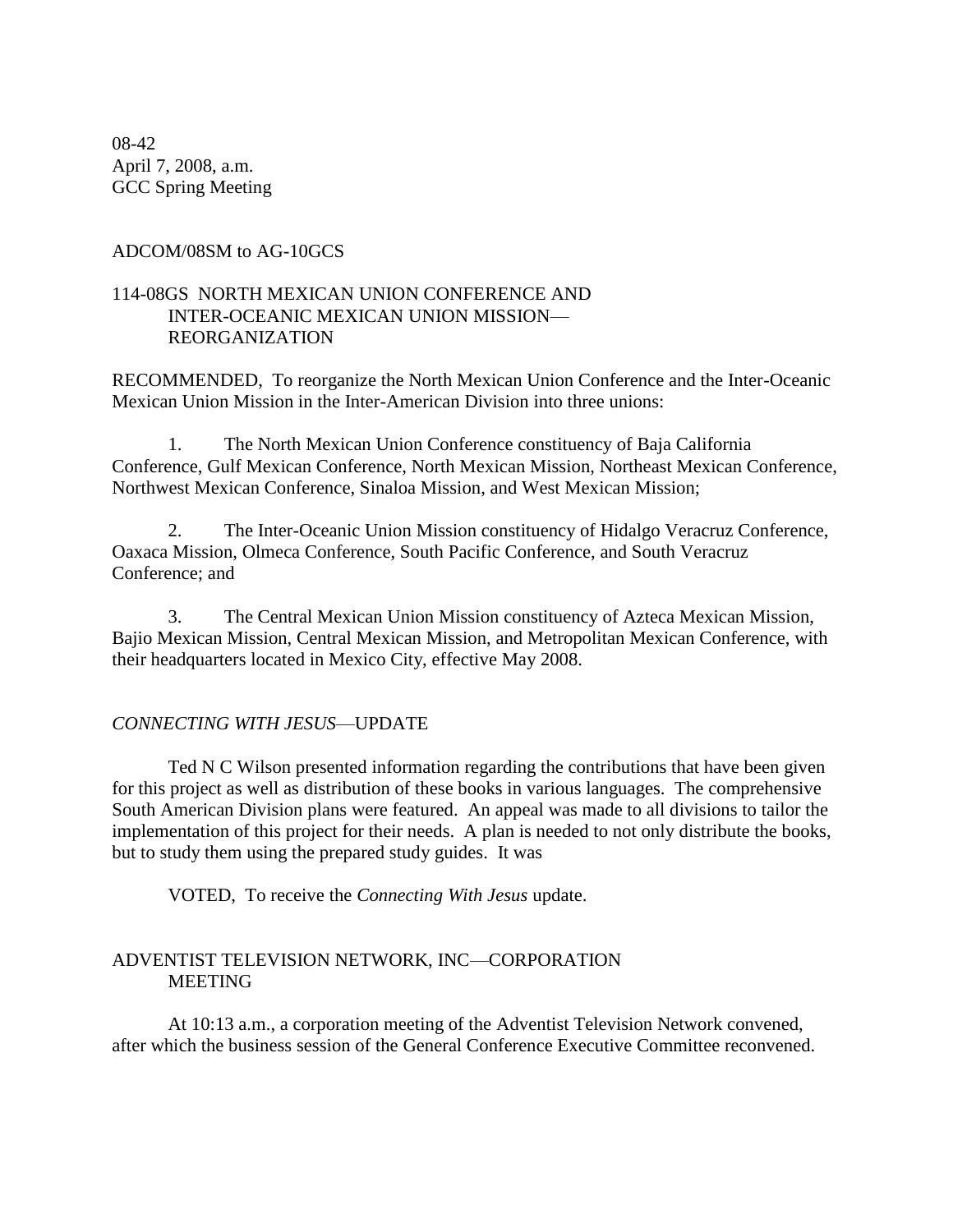08-43 April 7, 2008, a.m. GCC Spring Meeting

#### SEC/ADCOM/08SM to LRE

#### ADVENTIST INTERNATIONAL INSTITUTE OF ADVANCED STUDIES MANAGEMENT COMMITTEE (GCC-B)— MEMBERSHIP ADJUSTMENT

VOTED, To adjust the membership of the Adventist International Institute of Advanced Studies Management Committee (GCC-B), as follows:

| Add    | Catane, Agapito (CPUC)<br>Choi, Lisa (Layperson)<br>Iverson, Clyde M Jr (NSD)<br>Monnier, Eric P (BAUM)<br>Orion, Daisy J (GC)<br>Rathinaraj, John (SUD)<br>Roque, Abner (NPUM)<br>Sakul, Noldy (EIUC)<br>Serrano, Wendell (SPUC)<br>Shoji, Masaki (JUC)<br>Sumendap, Hendrik (SSD)<br>Wollan, Harald (TED)<br>Yanaga, Masao (Layperson)    |
|--------|---------------------------------------------------------------------------------------------------------------------------------------------------------------------------------------------------------------------------------------------------------------------------------------------------------------------------------------------|
| Delete | Dayson, Nestor D (NPUM)<br>Hosai, Eiji (Layman)<br>Lemon, Robert E (GC)<br>Mayr, Siefried G (SSD)<br>Nam, Sang Sook (Layman)<br>Ng, G T (SSD)<br>Sepang, Bobby J (EIUC)<br>Shirashi, TakaShi (JUC)<br>Tabingo, Remelito A (SPUC)<br>Toledanes, Jemuel M (CPUM)<br>Upson, Donald W (NSD)<br>Watts, D Ronald (SUD)<br>Wiklander, Bertil (TED) |
| Amend  | Education Director, SSD; Lekic, Mike (SSD)                                                                                                                                                                                                                                                                                                  |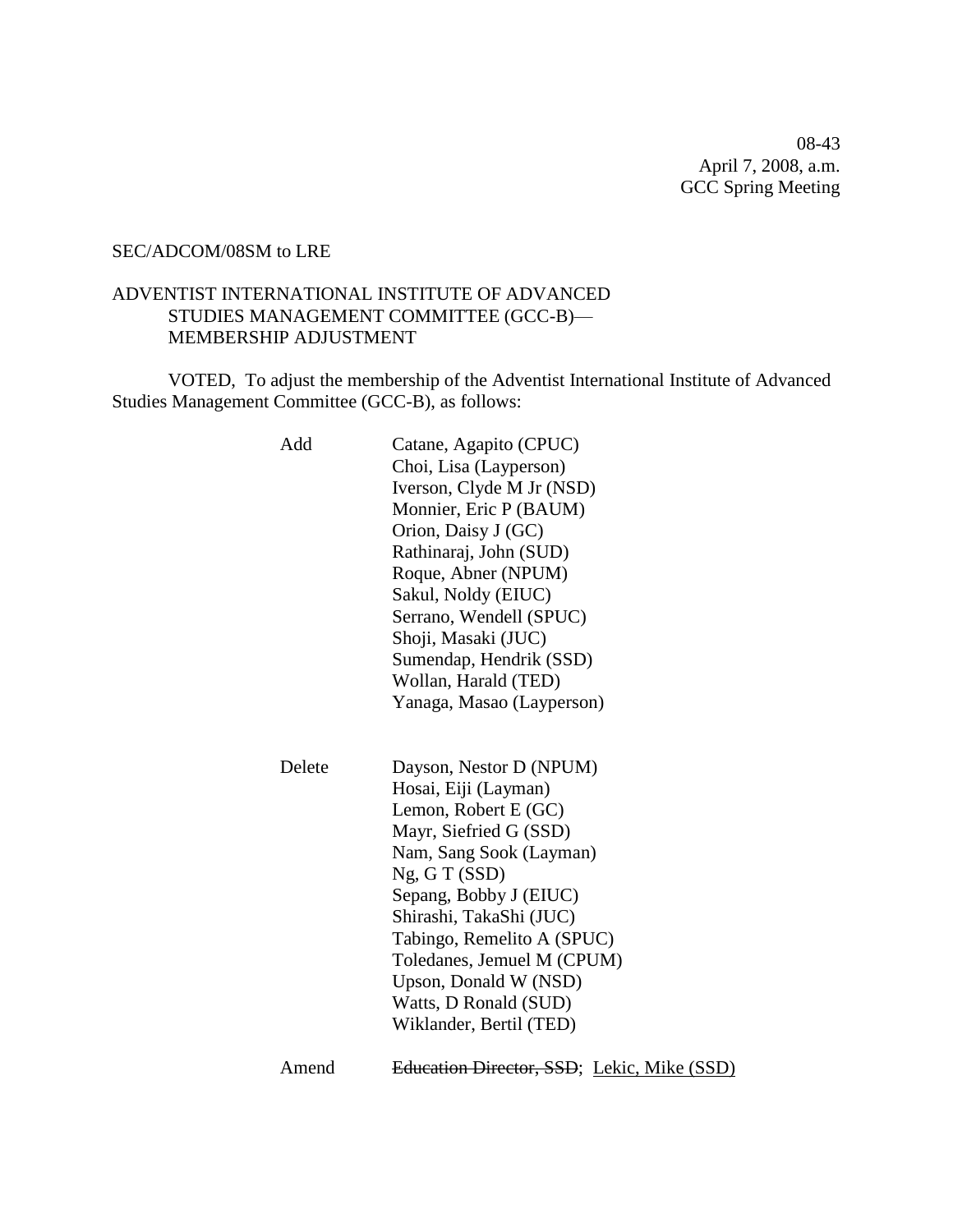08-44 April 7, 2008, a.m. GCC Spring Meeting

#### SEC/ADCOM/08SM to LRE

#### ADVENTIST INTERNATIONAL INSTITUTE OF ADVANCED STUDIES BOARD (GCC-B)—MEMBERSHIP ADJUSTMENT

VOTED, To adjust the membership of the Adventist International Institute of Advanced Studies Board (GCC-B), as follows:

> Add Orion, Daisy J (GC) Serrano, Wendell (SPUC)

Delete Tabingo, Remelito A (SPUC)

#### SEC/ADCOM/08SM to LRE

#### ADVENTIST MISSION COMMITTEE (GCC-S)—MEMBERSHIP ADJUSTMENT

VOTED, To adjust the membership of the Adventist Mission Committee (GCC-S), as follows:

| Add | Diop, A Ganoune  |
|-----|------------------|
|     | Oliver, Barry D  |
|     | Trecartin, Homer |
|     |                  |

Delete Evans, Laurie J

08SM to MLR

#### ADDRESSING THE REMAINING GLOBAL MISSION CHALLENGE— RESOLUTION

The Global Mission challenge, which remains after twenty years, is more urgent than ever. The enormity of the task still facing the Church leads us to plead for the power of the Holy Spirit to be poured upon the Church and the world.

In view of the huge and growing mission challenge, it was